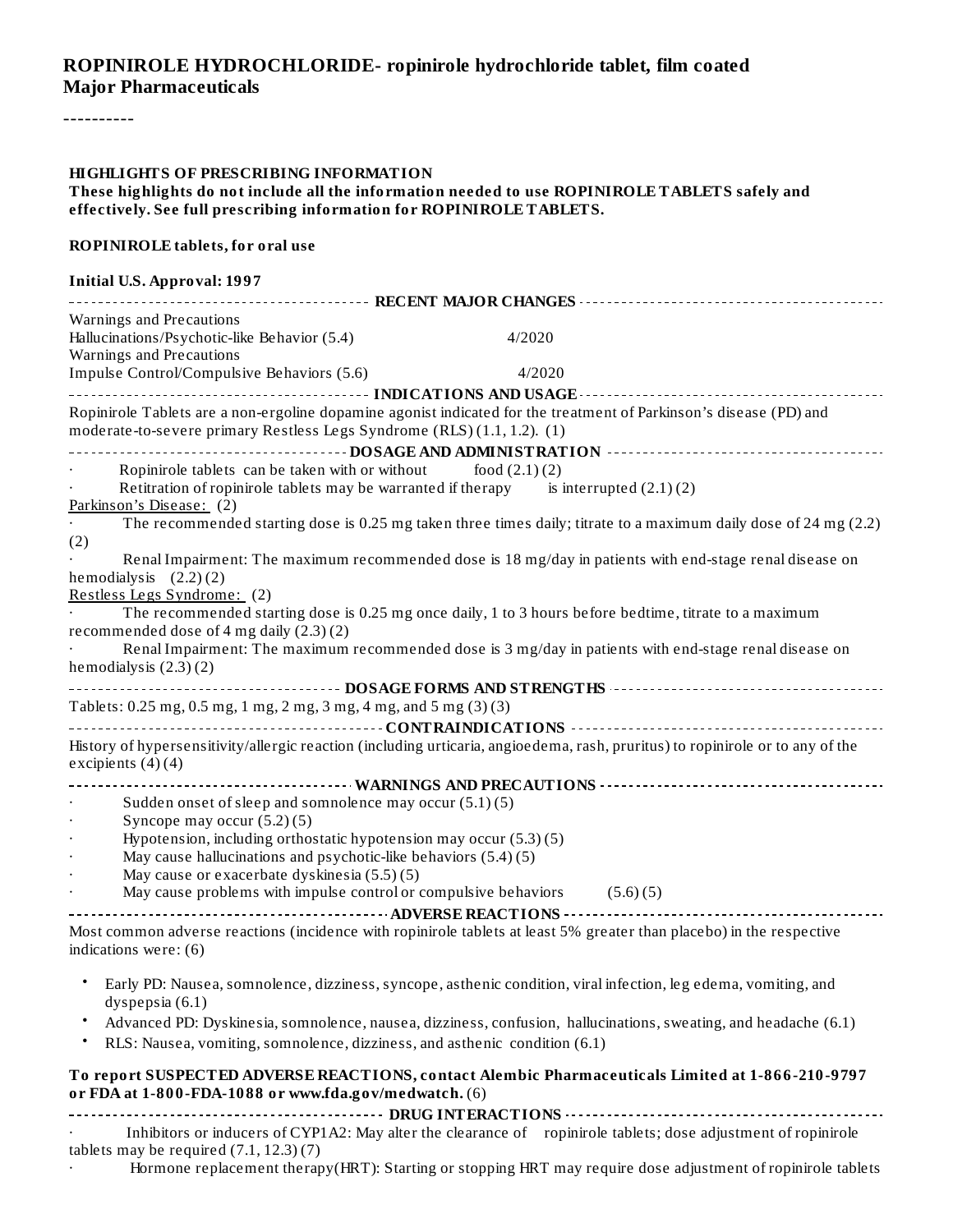· Dopamine antagonists (e.g., neuroleptics, metoclopramide): May reduce efficacy of ropinirole tablets (7.3) (7)

**USE IN SPECIFIC POPULATIONS**

Pregnancy: Based on animal data, may cause fetal harm. (8.1) (8) **See 17 for PATIENT COUNSELING INFORMATION and FDA-approved patient labeling.**

**Revised: 10/2020**

#### **FULL PRESCRIBING INFORMATION: CONTENTS\* 1 INDICATIONS AND USAGE**

- 1.1 Parkinson's Disease
- 1.2 Restless Legs Syndrome

#### **2 DOSAGE AND ADMINISTRATION**

- 2.1 General Dosing Recommendations
- 2.2 Dosing for Parkinson's Disease
- 2.3 Dosing for Restless Legs Syndrome

### **3 DOSAGE FORMS AND STRENGTHS**

### **4 CONTRAINDICATIONS**

### **5 WARNINGS AND PRECAUTIONS**

5.1 Falling Asleep during Activities of Daily Living and Somnolence

5.2 Syncope

- 5.3 Hypotension/Orthostatic Hypotension
- 5.4 Hallucinations/Psychotic-like Behavior

5.5 Dyskinesia

5.6 Impulse Control/Compulsive Behaviors

### 5.7 Withdrawal-Emergent Hyperpyrexia and Confusion

5.8 Melanoma

5.9 Augmentation and Early-Morning Rebound in Restless Legs Syndrome

5.10 Fibrotic Complications

- 5.11 Retinal Pathology
- 5.12 Binding to Melanin

### **6 ADVERSE REACTIONS**

6.1 Clinical Trials Experience

### **7 DRUG INTERACTIONS**

7.1 CYP1A2 Inhibitors and Inducers

- 7.2 Estrogens
- 7.3 Dopamine Antagonists

### **8 USE IN SPECIFIC POPULATIONS**

- 8.1 Pregnancy
- 8.2 Lactation
- 8.4 Pediatric Use
- 8.5 Geriatric Use
- 8.6 Renal Impairment
- 8.7 Hepatic Impairment

### **10 OVERDOSAGE**

### **11 DESCRIPTION**

## **12 CLINICAL PHARMACOLOGY**

- 12.1 Mechanism of Action
- 12.2 Pharmacodynamics
- 12.3 Pharmacokinetics

### **13 NONCLINICAL TOXICOLOGY**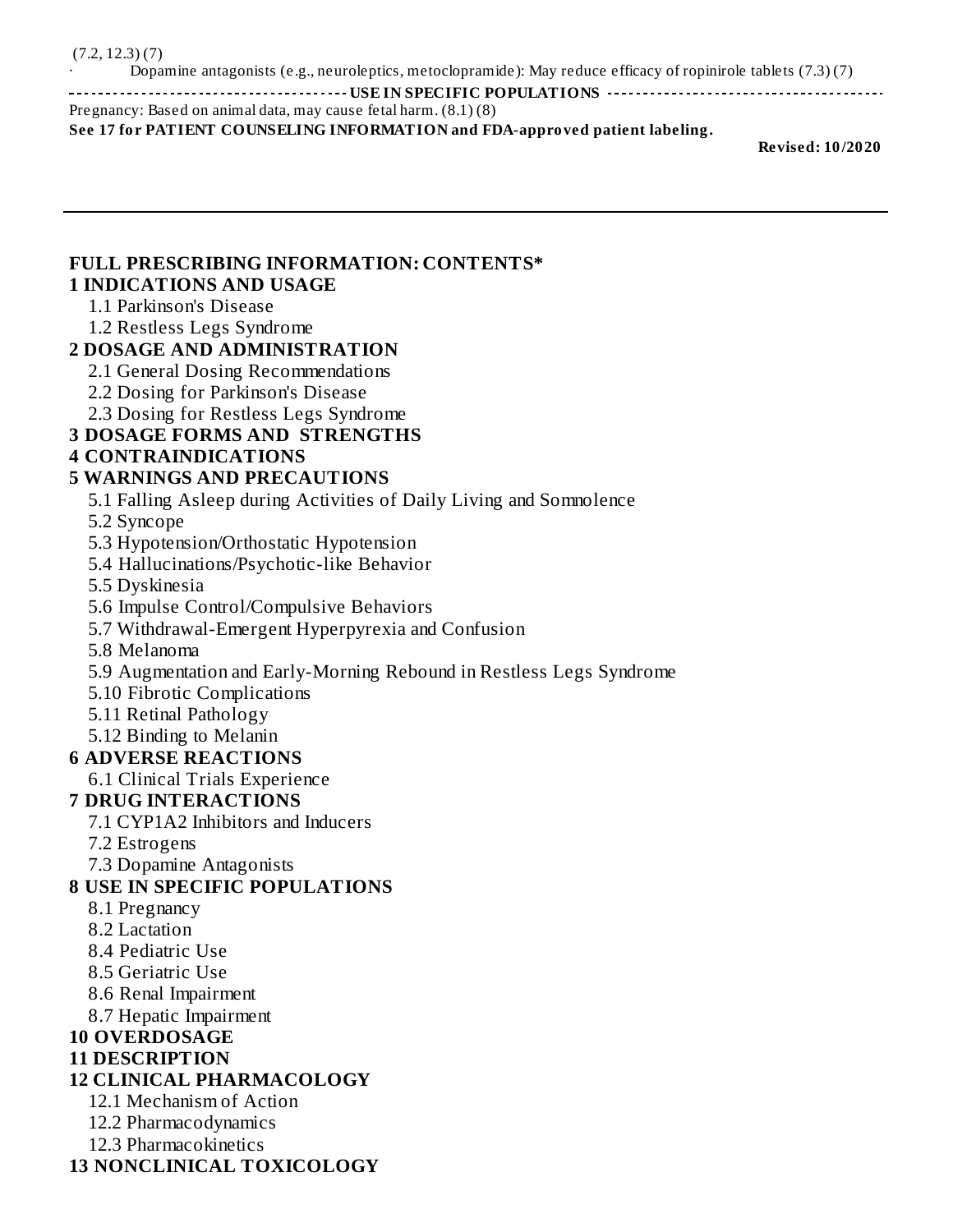#### 13.1 Carcinogenesis, Mutagenesis,Impairment of Fertility **14 CLINICAL STUDIES** 14.1 Parkinson's Disease

14.2 Restless Legs Syndrome

#### **16 HOW SUPPLIED/STORAGE AND HANDLING**

#### **17 PATIENT COUNSELING INFORMATION**

\* Sections or subsections omitted from the full prescribing information are not listed.

#### **FULL PRESCRIBING INFORMATION**

#### **1 INDICATIONS AND USAGE**

#### **1.1 Parkinson's Dis eas e**

Ropinirole tablets are indicated for the treatment of Parkinson's disease.

#### **1.2 Restless Legs Syndrome**

Ropinirole tablets are indicated for the treatment of moderate-to-severe primary Restless Legs Syndrome (RLS).

#### **2 DOSAGE AND ADMINISTRATION**

#### **2.1 General Dosing Recommendations**

Ropinirole tablets can be taken with or without food *[see Clinical Pharmacology (12.3)]*. If a significant interruption in therapy with ropinirole tablets have occurred, retitration of therapy may be warranted.

#### **2.2 Dosing for Parkinson's Dis eas e**

The recommended starting dose of ropinirole tablets for Parkinson's disease is 0.25 mg three times daily. Based on individual patient therapeutic response and tolerability, if necessary, the dose should then be titrated with weekly increments as described in Table 1. After Week 4, if necessary, the daily dose may be increased by 1.5 mg/day on a weekly basis up to a dose of 9 mg/day, and then by up to 3 mg/day weekly up to a maximum recommended total daily dose of 24 mg/day (8 mg three times daily). Doses greater than 24 mg/day have not been tested in clinical trials.

#### **Table 1. As cending-Dos e Schedule of Ropinirole Tablets for Parkinson's Dis eas e**

| Week | Dosage                  | <b>Total Daily Dose</b> |
|------|-------------------------|-------------------------|
|      | 0.25 mg 3 times daily   | $0.75 \,\mathrm{mg}$    |
|      | 0.5 mg 3 times daily    | $1.5 \text{ mg}$        |
|      | $0.75$ mg 3 times daily | $2.25 \text{ mg}$       |
|      | 1 mg 3 times daily      | 3 <sub>mg</sub>         |

Ropinirole tablets should be discontinued gradually over a 7-day period in patients with Parkinson's disease. The frequency of administration should be reduced from three times daily to twice daily for 4 days. For the remaining 3 days, the frequency should be reduced to once daily prior to complete withdrawal of ropinirole tablets.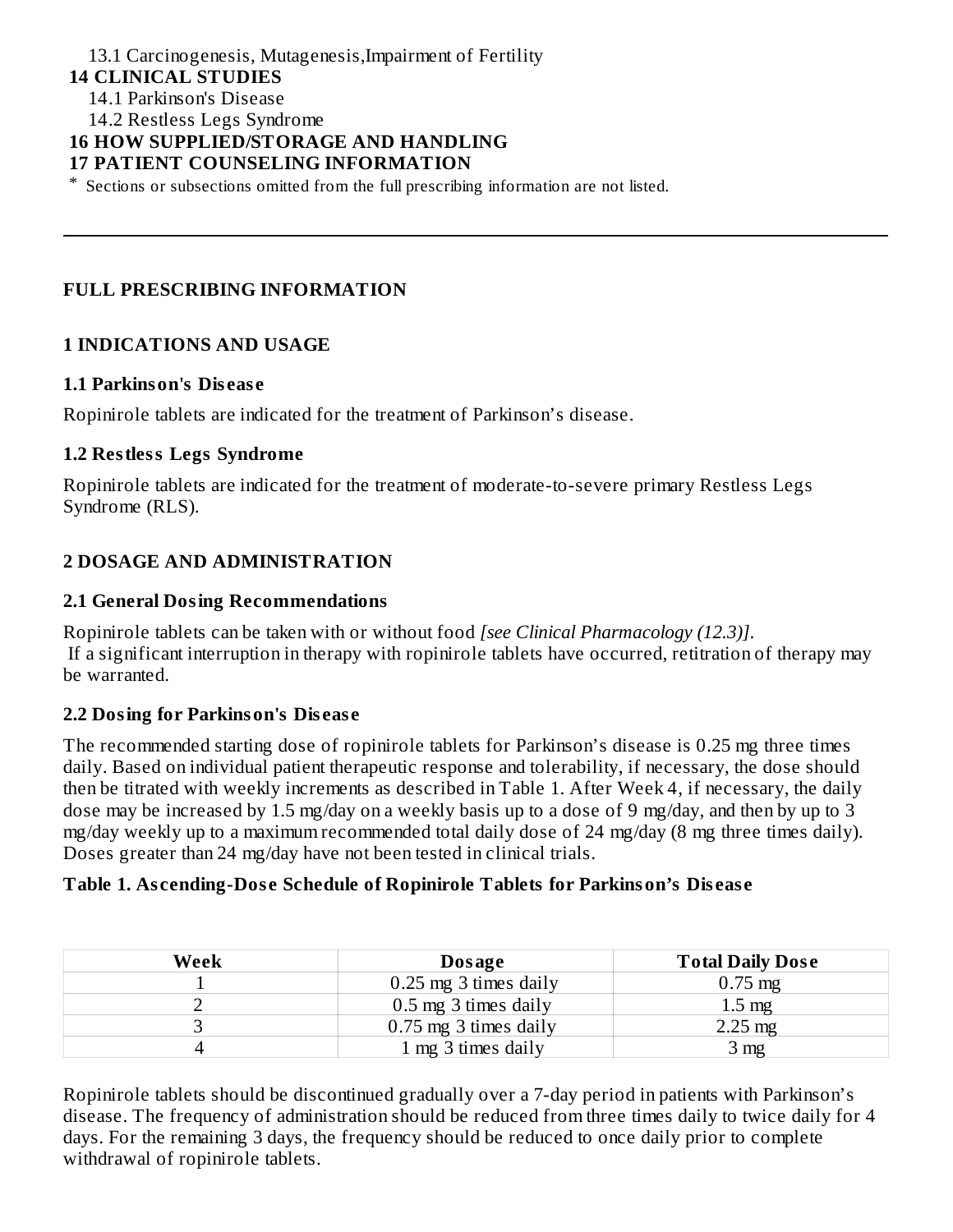#### Renal Impairment

No dose adjustment is necessary in patients with moderate renal impairment (creatinine clearance of 30 to 50 mL/min). The recommended initial dose of ropinirole for patients with end-stage renal disease on hemodialysis is 0.25 mg three times a day. Further dose escalations should be based on tolerability and need for efficacy. The recommended maximum total daily dose is 18 mg/day in patients receiving regular dialysis. Supplemental doses after dialysis are not required. The use of ropinirole tablets in patients with severe renal impairment without regular dialysis has not been studied.

### **2.3 Dosing for Restless Legs Syndrome**

The recommended adult starting dose for RLS is 0.25 mg once daily 1 to 3 hours before bedtime. After 2 days, if necessary, the dose can be increased to 0.5 mg once daily, and to 1 mg once daily at the end of the first week of dosing, then as shown in Table 2 as needed to achieve efficacy. Titration should be based on individual patient therapeutic response and tolerability, up to a maximum recommended dose of 4 mg daily. For RLS, the safety and effectiveness of doses greater than 4 mg once daily have not been established.

| Day/Week     | Dose to be taken once daily<br>1 to 3 hours before bedtime |
|--------------|------------------------------------------------------------|
| Days 1 and 2 | $0.25$ mg                                                  |
| Days 3 to 7  | $0.5$ mg                                                   |
| Week 2       | $1 \text{ mg}$                                             |
| Week 3       | $1.5 \text{ mg}$                                           |
| Week 4       | 2 <sub>mg</sub>                                            |
| Week 5       | $2.5 \text{ mg}$                                           |
| Week 6       | 3 <sub>mg</sub>                                            |
| Week 7       | $4 \text{ mg}$                                             |

#### **Table 2. Dos e Titration Schedule of ropinirole tablets for Restless Legs Syndrome**

When discontinuing ropinirole tablets in patients with RLS, gradual reduction of the daily dose is recommended *[see Warnings and Precautions (5.9)].*

#### Renal Impairment

No dose adjustment is necessary in patients with moderate renal impairment (creatinine clearance of 30 to 50 mL/min). The recommended initial dose of ropinirole for patients with end-stage renal disease on hemodialysis is 0.25 mg once daily. Further dose escalations should be based on tolerability and need for efficacy. The recommended maximum total daily dose is 3 mg/day in patients receiving regular dialysis. Supplemental doses after dialysis are not required. The use of ropinirole tablets in patients with severe renal impairment without regular dialysis has not been studied.

## **3 DOSAGE FORMS AND STRENGTHS**

- 0.25 mg, white tablets debossed with "H" on one side and "121" on other side
- 0.5 mg, yellow tablets debossed with "H" on one side and "122" on other side
- 1 mg, green tablets debossed with "H" on one side and "123" on other side
- 2 mg, Peach tablets debossed with "H" on one side and "124" on other side
- 3 mg, Purple tablets debossed with "H" on one side and "125" on other side
- 4 mg, Pale brown tablets debossed with "H" on one side and "126" on other side
- 5 mg, Blue tablets debossed with "H" on one side and "127" on other side

## **4 CONTRAINDICATIONS**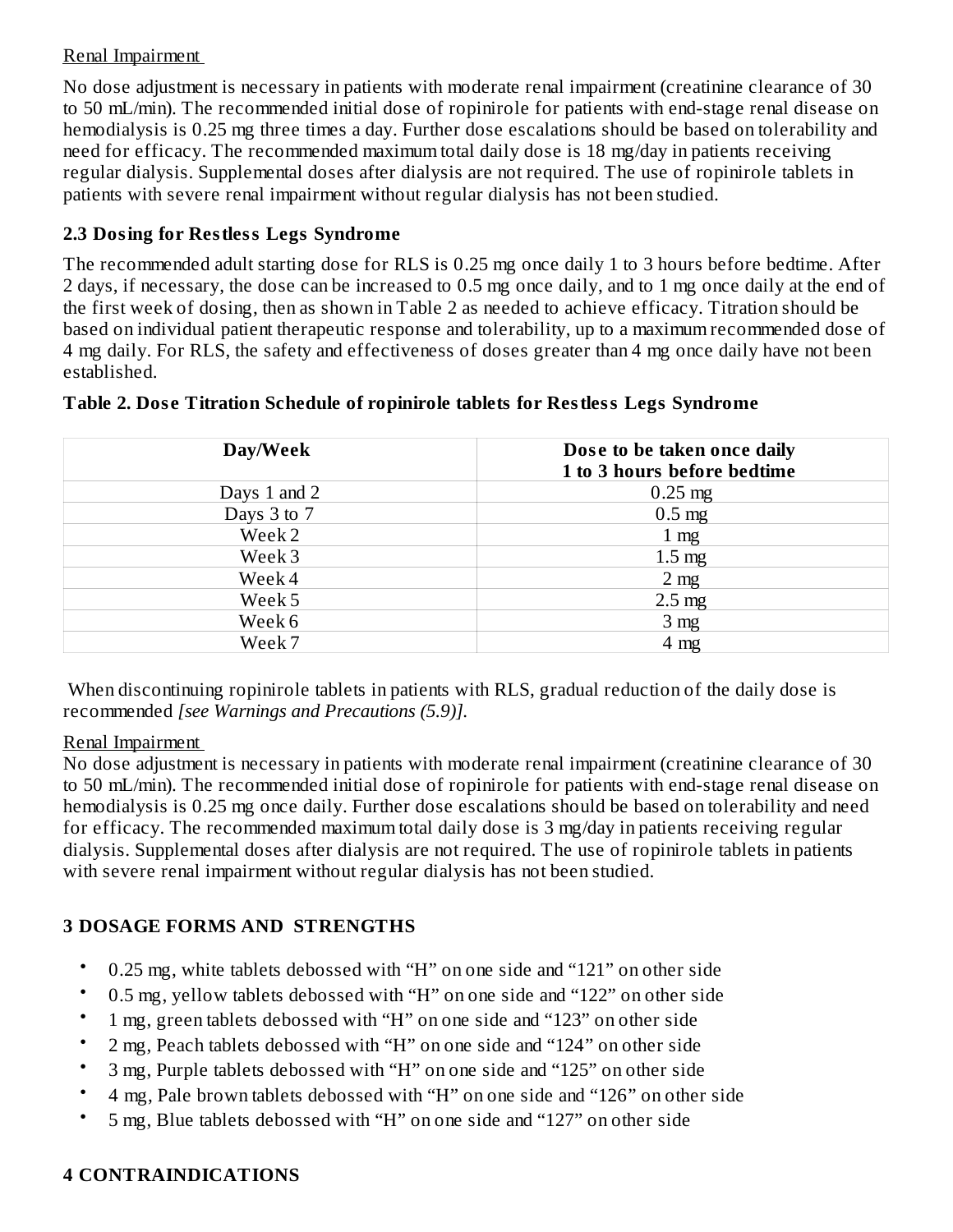Ropinirole tablets are contraindicated in patients known to have a hypersensitivity/allergic reaction (including urticaria, angioedema, rash, pruritus) to ropinirole or to any of the excipients.

## **5 WARNINGS AND PRECAUTIONS**

### **5.1 Falling Asleep during Activities of Daily Living and Somnolence**

Patients treated with ropinirole tablets have reported falling asleep while engaged in activities of daily living, including driving or operating machinery, which sometimes resulted in accidents. Although many of these patients reported somnolence while on ropinirole tablets, some perceived that they had no warning signs, such as excessive drowsiness, and believed that they were alert immediately prior to the event. Some have reported these events more than 1 year after initiation of treatment.

In controlled clinical trials, somnolence was commonly reported in patients receiving ropinirole tablets and was more frequent in Parkinson's disease (up to 40% ropinirole tablets, 6% placebo) than in Restless Legs Syndrome (12% ropinirole tablets, 6% placebo) *[see Adverse Reactions (6.1)]*.

It has been reported that falling asleep while engaged in activities of daily living usually occurs in a setting of pre-existing somnolence, although patients may not give such a history. For this reason, prescribers should reassess patients for drowsiness or sleepiness, especially since some of the events occur well after the start of treatment. Prescribers should also be aware that patients may not acknowledge drowsiness or sleepiness until directly questioned about drowsiness or sleepiness during specific activities.

Before initiating treatment with ropinirole tablets, patients should be advised of the potential to develop drowsiness and specifically asked about factors that may increase the risk with ropinirole tablets such as concomitant sedating medications or alcohol, the presence of sleep disorders (other than RLS), and concomitant medications that increase ropinirole plasma levels (e.g., ciprofloxacin) *[see Drug Interactions (7.1)]*. If a patient develops significant daytime sleepiness or episodes of falling asleep during activities that require active participation (e.g., driving a motor vehicle, conversations, eating), ropinirole tablets should ordinarily be discontinued *[see Dosage and Administration (2.2, 2.3)]*. If a decision is made to continue ropinirole tablets, patients should be advised to not drive and to avoid other potentially dangerous activities. There is insufficient information to establish that dose reduction will eliminate episodes of falling asleep while engaged in activities of daily living*.*

### **5.2 Syncope**

Syncope, sometimes associated with bradycardia, was observed in association with treatment with ropinirole in both patients with Parkinson's disease and patients with RLS. In controlled clinical trials in patients with Parkinson's disease, syncope was observed more frequently in patients receiving ropinirole tablets than in patients receiving placebo (early Parkinson's disease without levodopa [Ldopa]: ropinirole tablets 12%, placebo 1%; advanced Parkinson's disease: ropinirole tablets 3%, placebo 2%). Syncope was reported in 1% of patients treated with ropinirole tablets for RLS in 12 week, placebo-controlled clinical trials compared with 0.2% of patients treated with placebo *[see Adverse Reactions (6.1)]*. Most cases occurred more than 4 weeks after initiation of therapy with ropinirole tablets, and were usually associated with a recent increase in dose.

Because the trials conducted with ropinirole tablets excluded patients with significant cardiovascular disease, patients with significant cardiovascular disease should be treated with caution.

Approximately 4% of patients with Parkinson's disease enrolled in Phase 1 trials had syncope following a 1-mg dose of ropinirole tablets. In two trials in patients with RLS that used a forcedtitration regimen and orthostatic challenge with intensive blood pressure monitoring, 2% of RLS patients treated with ropinirole tablets compared with 0% of patients receiving placebo reported syncope.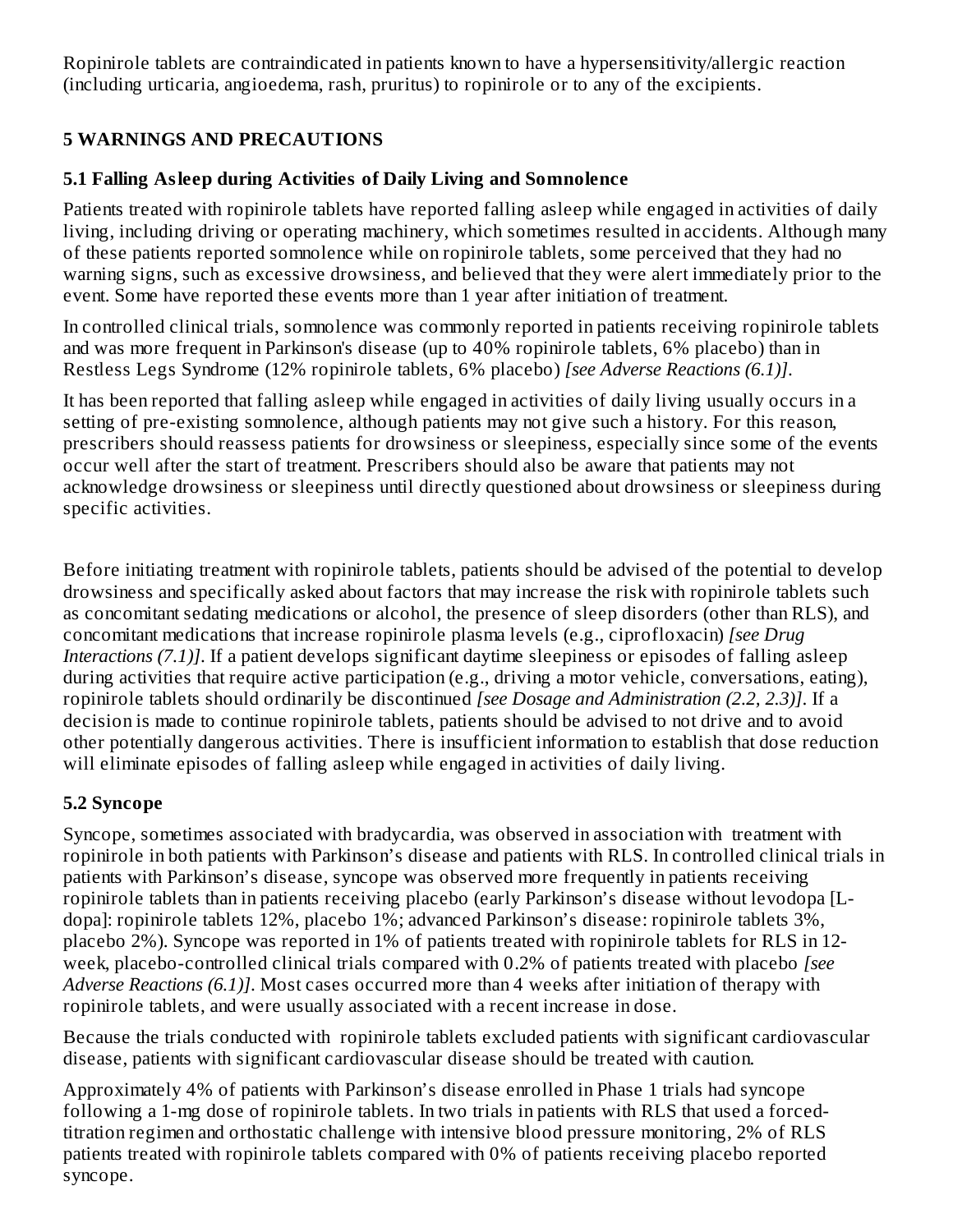In Phase 1 trials including healthy volunteers, the incidence of syncope was 2%. Of note, 1 subject with syncope developed hypotension, bradycardia, and sinus arrest; the subject recovered spontaneously without intervention.

### **5.3 Hypotension/Orthostatic Hypotension**

Patients with Parkinson's disease may have impaired ability to respond normally to a fall in blood pressure after standing from lying down or seated position. Patients on ropinirole tablets should be monitored for signs and symptoms of orthostatic hypotension, especially during dose escalation, and should be informed of the risk for syncope and hypotension *[see Patient Counseling Information (17)]*.

Although the clinical trials were not designed to systematically monitor blood pressure, there were individual reported cases of orthostatic hypotension in early Parkinson's disease (without L-dopa) in patients treated with ropinirole tablets. Most of these cases occurred more than 4 weeks after initiation of therapy with ropinirole tablets and were usually associated with a recent increase in dose.

In 12-week, placebo-controlled trials of patients with RLS, the adverse event orthostatic hypotension was reported by 4 of 496 patients (0.8%) treated with ropinirole tablets compared with 2 of 500 patients (0.4%) receiving placebo.

In two Phase 2 studies in patients with RLS, 14 of 55 patients (25%) receiving ropinirole tablets experienced an adverse event of hypotension or orthostatic hypotension compared with none of the 27 patients receiving placebo. In these studies, 11 of the 55 patients (20%) receiving ropinirole tablets and 3 of the 26 patients (12%) who had post-dose blood pressure assessments following placebo, experienced an orthostatic blood pressure decrease of at least 40 mm Hg systolic and/or at least 20 mm Hg diastolic.

In Phase 1 trials of ropinirole tablets with healthy volunteers who received single doses on more than one occasion without titration, 7% had documented symptomatic orthostatic hypotension. These episodes appeared mainly at doses above 0.8 mg and these doses are higher than the starting doses recommended for patients with either Parkinson's disease or with RLS. In most of these individuals, the hypotension was accompanied by bradycardia but did not develop into syncope *[see Warnings and Precautions (5.2)]*.

Although dizziness is not a specific manifestation of hypotension or orthostatic hypotension, patients with hypotension or orthostatic hypotension frequently reported dizziness. In controlled clinical trials, dizziness was a common adverse reaction in patients receiving ropinirole tablets and was more frequent in patients with Parkinson's disease or with RLS receiving ropinirole tablets than in patients receiving placebo (early Parkinson's disease without L-dopa: ropinirole tablets 40%, placebo 22%; advanced Parkinson's disease: ropinirole tablets 26%, placebo 16%; RLS: ropinirole tablets 11%, placebo 5%). Dizziness of sufficient severity to cause trial discontinuation of ropinirole tablets was 4% in patients with early Parkinson's disease without L-dopa, 3% in patients with advanced Parkinson's disease, and 1% in patients with RLS *[see Adverse Reactions (6.1)].*

## **5.4 Hallucinations/Psychotic-like Behavior**

In double-blind, placebo-controlled, early-therapy trials in patients with Parkinson's disease who were not treated with L-dopa, 5.2% (8 of 157) of patients treated with ropinirole tablets reported hallucinations, compared with 1.4% of patients on placebo (2 of 147). Among those patients receiving both ropinirole tablets and L-dopa in advanced Parkinson's disease studies, 10.1% (21 of 208) were reported to experience hallucinations, compared with 4.2% (5 of 120) of patients treated with placebo and L-dopa.

The incidence of hallucination was increased in elderly patients (i.e., older than 65 years) treated with extended-release ropinirole tablets *[see Use in Specific Populations (8.5)]*.

Postmarketing reports indicate that patients with Parkinson's disease or RLS may experience new or worsening mental status and behavioral changes, which may be severe, including psychotic-like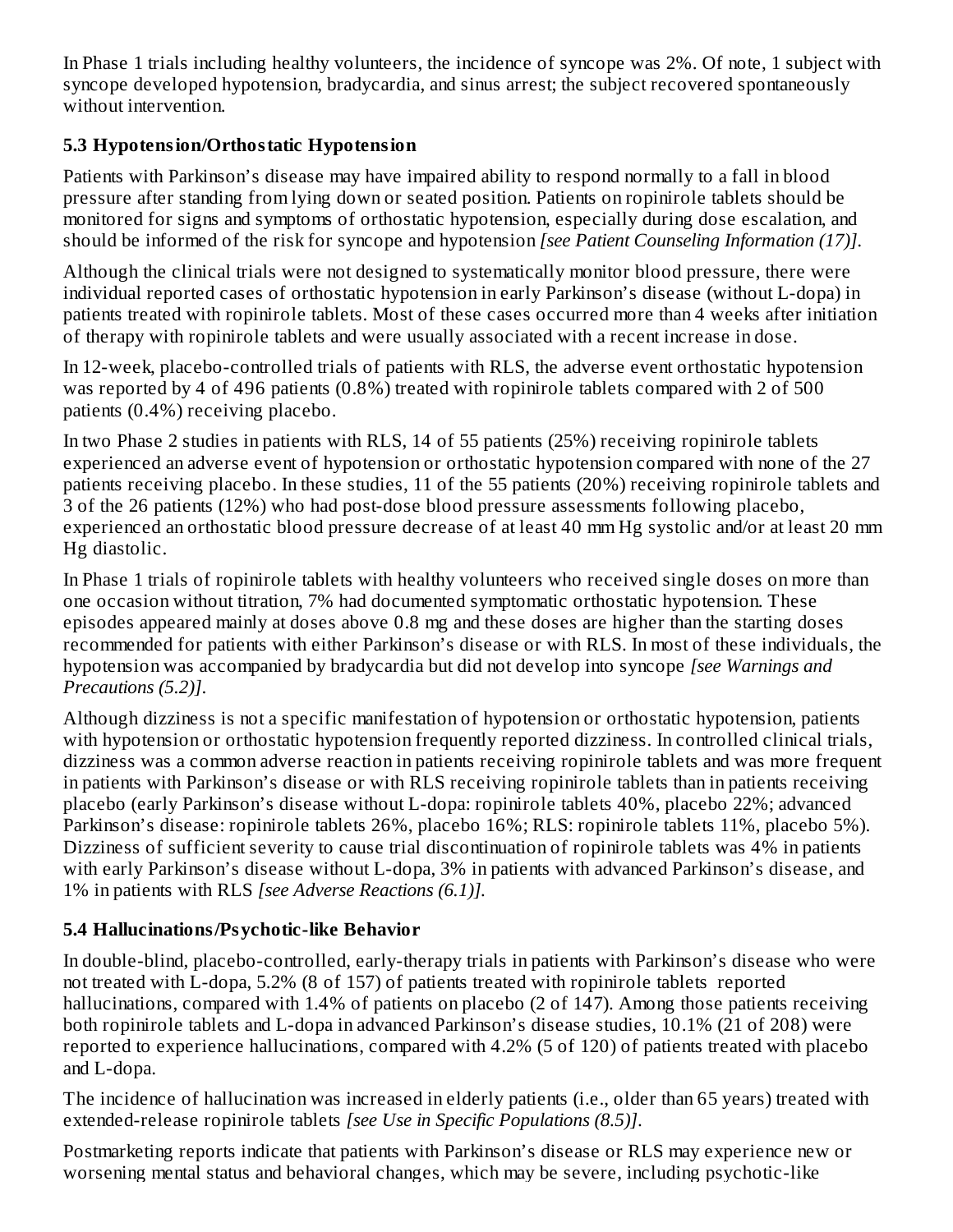behavior during treatment with ropinirole tablets or after starting or increasing the dose of ropinirole tablets. Other drugs prescribed to improve the symptoms of Parkinson's disease or RLS can have similar effects on thinking and behavior. This abnormal thinking and behavior can consist of one or more of a variety of manifestations including paranoid ideation, delusions, hallucinations, confusion, psychotic-like behavior, mania, disorientation, aggressive behavior, agitation, and delirium.

Patients with a major psychotic disorder should ordinarily not be treated with ropinirole tablets because of the risk of exacerbating the psychosis. In addition, certain medications used to treat psychosis may exacerbate the symptoms of Parkinson's disease and may decrease the effectiveness of ropinirole tablets *[see Drug Interactions (7.3)].*

### **5.5 Dyskinesia**

Ropinirole tablets may cause or exacerbate pre-existing dyskinesia in patients treated with L-dopa for Parkinson's disease.

In double-blind, placebo-controlled trials in advanced Parkinson's disease, dyskinesia was much more common in patients treated with ropinirole tablets than in those treated with placebo. Among those patients receiving both ropinirole tablets and L-dopa in advanced Parkinson's disease trials, 34% were reported to experience dyskinesia, compared with 13% of patients treated with placebo *[see Adverse Reactions (6.1)].*

Decreasing the dose of dopaminergic medications may ameliorate this adverse reaction.

## **5.6 Impuls e Control/Compulsive Behaviors**

Reports suggest that patients can experience intense urges to gamble, increased sexual urges, intense urges to spend money, binge or compulsive eating, and/or other intense urges, and the inability to control these urges while taking one or more of the medications, including ropinirole tablets, that increase central dopaminergic tone. In some cases, although not all, these urges were reported to have stopped when the dose was reduced or the medication was discontinued. Because patients may not recognize these behaviors as abnormal, it is important for prescribers to specifically ask patients or their caregivers about the development of new or increased gambling urges, sexual urges, uncontrolled spending, binge or compulsive eating, or other urges while being treated with ropinirole tablets for Parkinson's disease and RLS. Physicians should consider dose reduction or stopping the medication if a patient develops such urges while taking ropinirole tablets.

## **5.7 Withdrawal-Emergent Hyperpyrexia and Confusion**

A symptom complex resembling the neuroleptic malignant syndrome (characterized by elevated temperature, muscular rigidity, altered consciousness, and autonomic instability), with no other obvious etiology, has been reported in association with rapid dose reduction of, withdrawal of, or changes in, dopaminergic therapy. It is recommended that the dose be tapered at the end of treatment with ropinirole tablets as a prophylactic measure *[see Dosage and Administration (2.2, 2.3)]*.

### **5.8 Melanoma**

Epidemiological studies have shown that patients with Parkinson's disease have a higher risk (2- to approximately 6-fold higher) of developing melanoma than the general population. Whether the increased risk observed was due to Parkinson's disease or other factors, such as drugs used to treat Parkinson's disease, is unclear.

For the reasons stated above, patients and providers are advised to monitor for melanomas frequently and on a regular basis when using ropinirole tablets for any indication. Ideally, periodic skin examinations should be performed by appropriately qualified individuals (e.g., dermatologists).

## **5.9 Augmentation and Early-Morning Rebound in Restless Legs Syndrome**

Augmentation is a phenomenon in which dopaminergic medication causes a worsening of symptom severity above and beyond the level at the time the medication was started. The symptoms of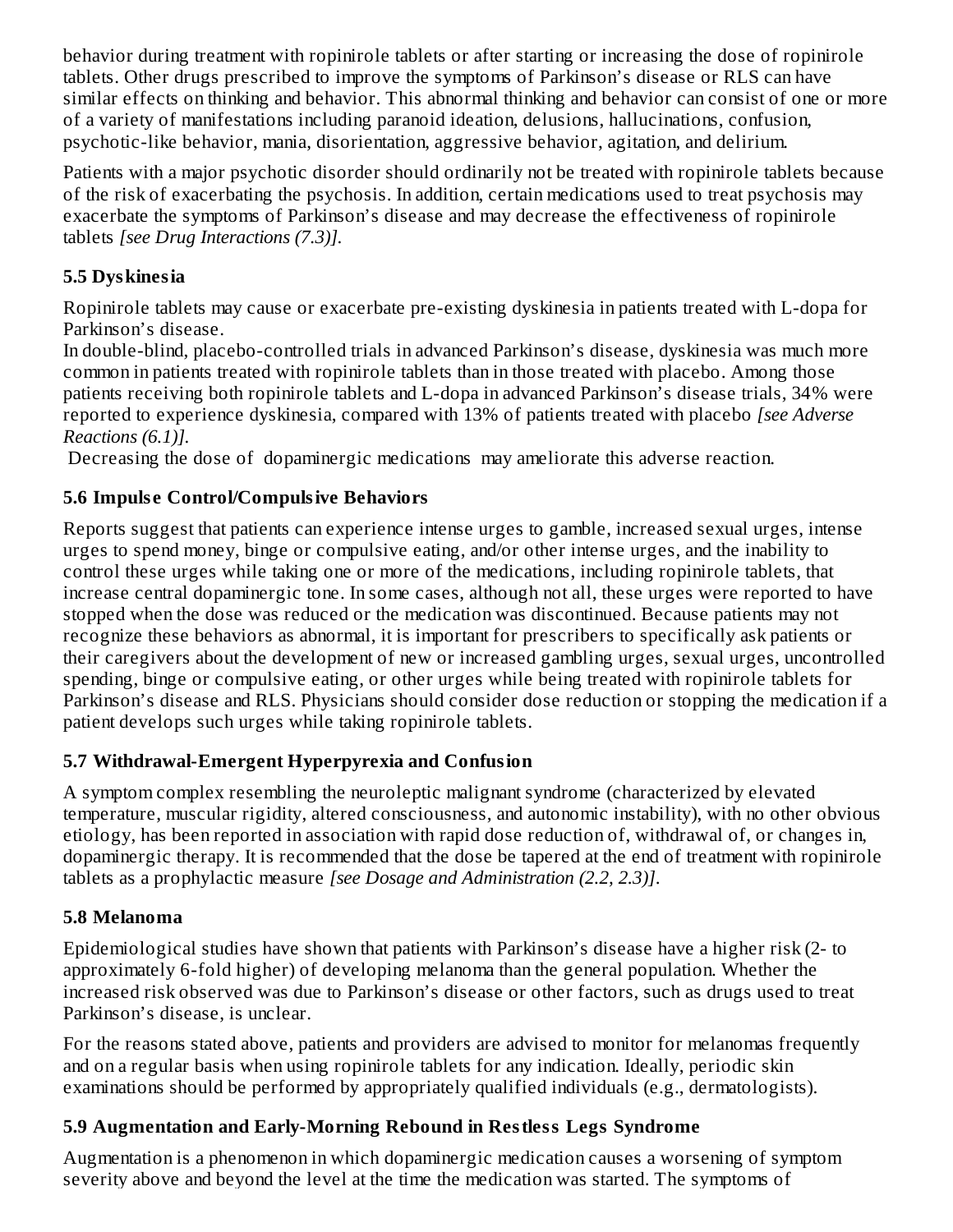severity above and beyond the level at the time the medication was started. The symptoms of augmentation may include the earlier onset of symptoms in the evening (or even the afternoon), increase in symptoms, and spread of symptoms to involve other extremities. Augmentation has been described during therapy for RLS. Rebound refers to new onset of symptoms in the early morning hours. Augmentation and/or early-morning rebound have been observed in a postmarketing trial of ropinirole tablets. If augmentation or early-morning rebound occurs, the use of ropinirole tablets should be reviewed and dosage adjustment or discontinuation of treatment should be considered. When discontinuing ropinirole tablets in patients with RLS, gradual reduction of the daily dose is recommended whenever possible *[see Dosage and Administration 2.3]*.

### **5.10 Fibrotic Complications**

Cases of retroperitoneal fibrosis, pulmonary infiltrates, pleural effusion, pleural thickening, pericarditis, and cardiac valvulopathy have been reported in some patients treated with ergot-derived dopaminergic agents. While these complications may resolve when the drug is discontinued, complete resolution does not always occur.

Although these adverse reactions are believed to be related to the ergoline structure of these compounds, whether other, non-ergot-derived dopamine agonists such as ropinirole can cause them is unknown.

Cases of possible fibrotic complications, including pleural effusion, pleural fibrosis, interstitial lung disease, and cardiac valvulopathy have been reported in the development program and postmarketing experience for ropinirole. While the evidence is not sufficient to establish a causal relationship between ropinirole and these fibrotic complications, a contribution of ropinirole cannot be excluded.

## **5.11 Retinal Pathology**

Retinal degeneration was observed in albino rats in the 2-year carcinogenicity study at all doses tested. The lowest dose tested 1.5 mg/kg/day the maximum recommended human dose (MRHD) for Parkinson's disease (24 mg/day) on a mg/m $^2$  basis. Retinal degeneration was not observed in a 3-month study in pigmented rats, in a 2-year carcinogenicity study in albino mice, or in 1-year studies in monkeys or albino rats. The significance of this effect for humans has not been established, but involves disruption of a mechanism that is universally present in vertebrates (e.g., disk shedding).

Ocular electroretinogram (ERG) assessments were conducted during a 2-year, double-blind, multicenter, flexible dose, L-dopa–controlled clinical trial of ropinirole in patients with Parkinson's disease; 156 patients (78 on ropinirole, mean dose: 11.9 mg/day, and 78 on L-dopa, mean dose: 555.2 mg/day) were evaluated for evidence of retinal dysfunction through electroretinograms. There was no clinically meaningful difference between the treatment groups in retinal function over the duration of the trial.

## **5.12 Binding to Melanin**

Ropinirole binds to melanin-containing tissues (e.g., eyes, skin) in pigmented rats. After a single dose, long-term retention of drug was demonstrated, with a half-life in the eye of 20 days.

## **6 ADVERSE REACTIONS**

The following adverse reactions are described in more detail in other sections of the label:

- Hypersensitivity *[see Contraindications (4)]*
- Falling Asleep during Activities of Daily Living and Somnolence *[see Warnings and Precautions (5.1)]*
- Syncope *[see Warnings and Precautions (5.2)]*
- Hypotension/Orthostatic Hypotension *[see Warnings and Precautions (5.3)]*
- Hallucinations/Psychotic-like Behavior *[see Warnings and Precautions (5.4)]*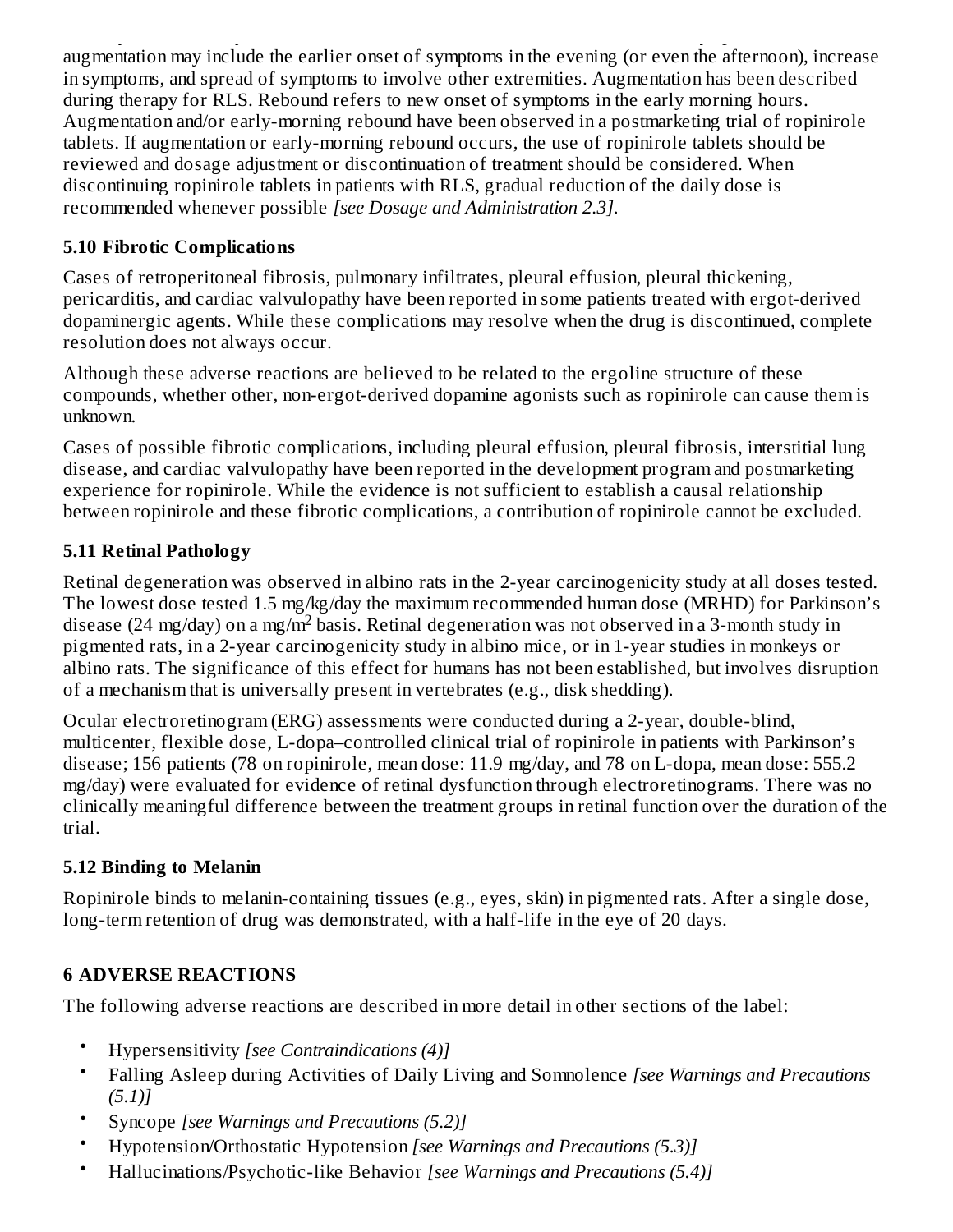- Dyskinesia *[see Warnings and Precautions (5.5)]*
- Impulse Control/Compulsive Behaviors *[see Warnings and Precautions (5.6)]*
- Withdrawal-Emergent Hyperpyrexia and Confusion *[see Warnings and Precautions (5.7)]*
- Melanoma *[see Warnings and Precautions (5.8)]*
- Augmentation and Early-Morning Rebound in RLS *[see Warnings and Precautions (5.9)]*
- Fibrotic Complications *[see Warnings and Precautions (5.10)]*
- Retinal Pathology *[see Warnings and Precautions (5.11)]*

#### **6.1 Clinical Trials Experience**

Because clinical trials are conducted under widely varying conditions, adverse reaction rates observed in the clinical trials of a drug cannot be directly compared with rates in the clinical trials of another drug (or of another development program of a different formulation of the same drug) and may not reflect the rates observed in practice.

#### Parkinson's Disease

During the premarketing development of ropinirole tablets, patients received ropinirole tablets either without L-dopa (early Parkinson's disease trials) or as concomitant therapy with L-dopa (advanced Parkinson's disease trials). Because these two populations may have differential risks for various adverse reactions, this section will in general present adverse reaction data for these two populations separately.

#### *Early Parkinson's Disease (without L-dopa)*

In the double-blind, placebo-controlled trials in patients with early-stage Parkinson's disease, the most commonly observed adverse reactions in patients treated with ropinirole tablets (incidence at least 5% greater than placebo) were nausea, somnolence, dizziness, syncope, asthenic condition (i.e., asthenia, fatigue, and/or malaise), viral infection, leg edema, vomiting, and dyspepsia.

Approximately 24% of patients treated with ropinirole tablets who participated in the double-blind, placebo-controlled early Parkinson's disease (without L-dopa) trials discontinued treatment due to adverse reactions compared with 13% of patients who received placebo. The most common adverse reactions in patients treated with ropinirole tablets (incidence at least 2% greater than placebo) of sufficient severity to cause discontinuation were nausea and dizziness.

Table 3 lists treatment-emergent adverse reactions that occurred in at least 2% of patients with early Parkinson's disease (without L-dopa) treated with ropinirole tablets participating in the double-blind, placebo-controlled trials and were numerically more common than the incidence for placebo-treated patients. In these trials, either ropinirole tablets or placebo was used as early therapy (i.e., without Ldopa).

#### **Table 3. Treatment-Emergent Advers e Reaction Incidence in Double-blind, Placebo-Controlled Early Parkinson's Dis eas e (without L-dopa) Trials (Events ≥2% of Patients Treated with ropinirole tablets and Numerically More Frequent than the Placebo Group) a**

| <b>Body System/</b><br><b>Adverse Reaction</b> | <b>Ropinirole Tablets</b><br>$(n = 157)$<br>( %) | <b>Placebo</b><br>$(n = 147)$<br>( %) |
|------------------------------------------------|--------------------------------------------------|---------------------------------------|
| Autonomic nervous system                       |                                                  |                                       |
| Flushing                                       |                                                  |                                       |
| Dry mouth                                      |                                                  |                                       |
| Increased sweating                             | h                                                |                                       |
| Body as a whole                                |                                                  |                                       |
| Asthenic condition <sup>b</sup>                | 16                                               |                                       |
| Chest pain                                     |                                                  |                                       |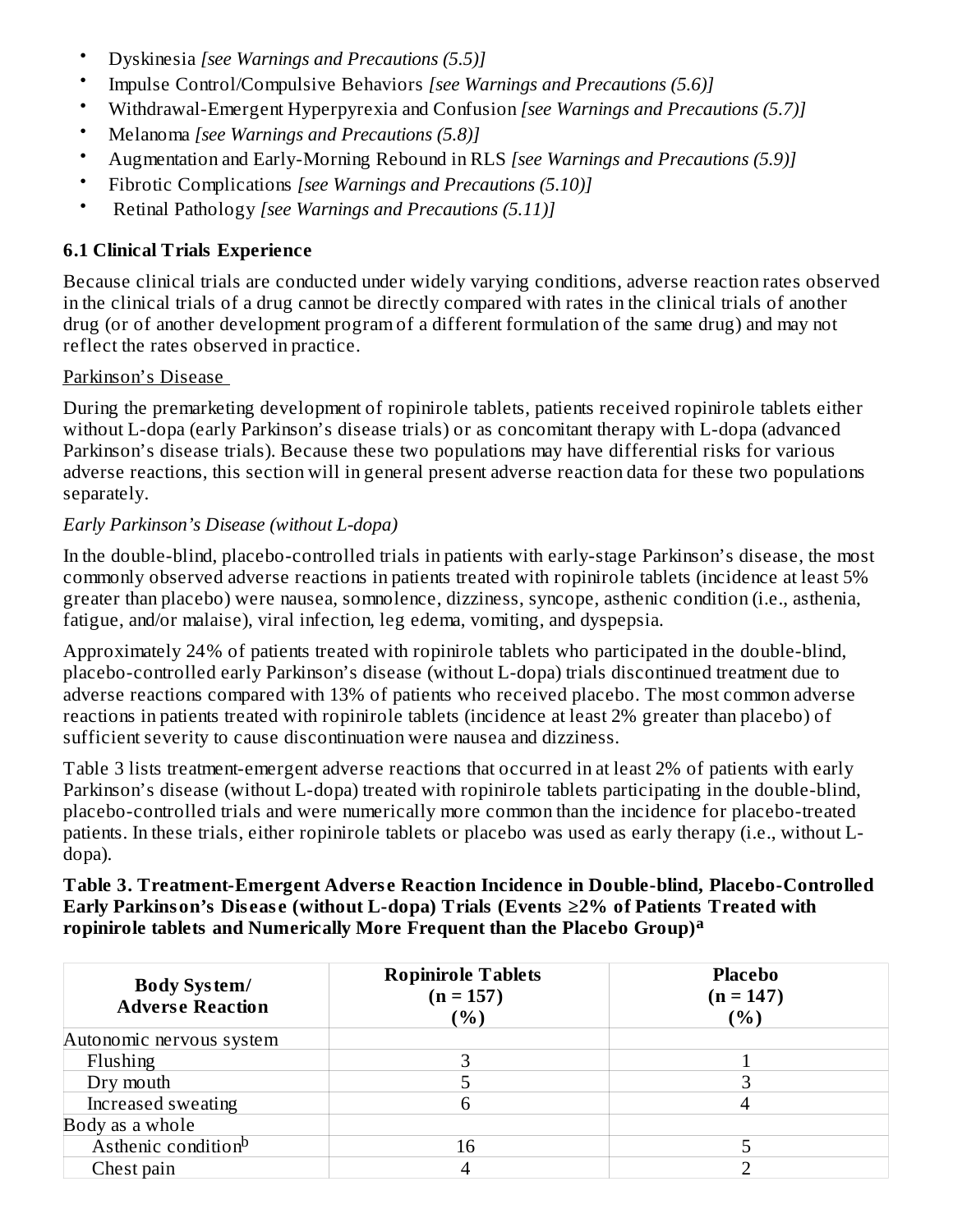| Dependent edema                  | 6                        | 3                |
|----------------------------------|--------------------------|------------------|
| Leg edema                        | 7                        | $\mathbf{1}$     |
| Pain                             | 8                        | 4                |
| Cardiovascular general           |                          |                  |
| Hypertension                     | 5                        | 3                |
| Hypotension                      | $\overline{2}$           | $\boldsymbol{0}$ |
| Orthostatic symptoms             | 6                        | 5                |
| Syncope                          | 12                       | $\mathbf{1}$     |
| Central/peripheral nervous       |                          |                  |
| system                           |                          |                  |
| <b>Dizziness</b>                 | 40                       | 22               |
| Hyperkinesia                     | $\overline{2}$           | $\mathbf{1}$     |
| Hypesthesia                      | $\overline{\mathcal{A}}$ | $\overline{2}$   |
| Vertigo                          | $\overline{2}$           | $\boldsymbol{0}$ |
| Gastrointestinal                 |                          |                  |
| Abdominal pain                   | 6                        | З                |
| Anorexia                         | $\overline{4}$           | $\overline{1}$   |
| Dyspepsia                        | 10                       | 5                |
| Flatulence                       | 3                        | $\mathbf{1}$     |
| Nausea                           | 60                       | 22               |
| Vomiting                         | 12                       | 7                |
| Heart rate/rhythm                |                          |                  |
| Extrasystoles                    | $\overline{2}$           | 1                |
| Atrial fibrillation              | $\overline{2}$           | $\boldsymbol{0}$ |
| Palpitation                      | 3                        | $\overline{2}$   |
| Tachycardia                      | $\overline{2}$           | $\boldsymbol{0}$ |
| Metabolic/nutritional            |                          |                  |
| Increased alkaline               |                          |                  |
| phosphatase                      | 3                        | 1                |
| Psychiatric                      |                          |                  |
| Amnesia                          | 3                        | 1                |
| Impaired                         |                          |                  |
| concentration                    | $\overline{2}$           | $\boldsymbol{0}$ |
| Confusion                        | 5                        |                  |
| Hallucination                    | 5                        | 1                |
| Somnolence                       | 40                       | 6                |
| Yawning                          | 3                        | $\boldsymbol{0}$ |
| Reproductive male                |                          |                  |
| Impotence                        | 3                        | 1                |
| Resistance mechanism             |                          |                  |
| Viral infection                  | 11                       | 3                |
| Respiratory                      |                          |                  |
| <b>Bronchitis</b>                | 3                        | $\mathbf{1}$     |
| <b>Dyspnea</b>                   | 3                        | $\boldsymbol{0}$ |
| Pharyngitis                      | 6                        | 4                |
| Rhinitis                         | $\overline{\mathbf{4}}$  | 3                |
| Sinusitis                        | $\overline{4}$           | 3                |
| Urinary                          |                          |                  |
| Urinary tract                    |                          |                  |
| infection                        | 5                        | 4                |
| Vascular extracardiac Peripheral |                          |                  |
| ischemia                         | 3                        | $\boldsymbol{0}$ |
| Vision                           |                          |                  |
|                                  |                          |                  |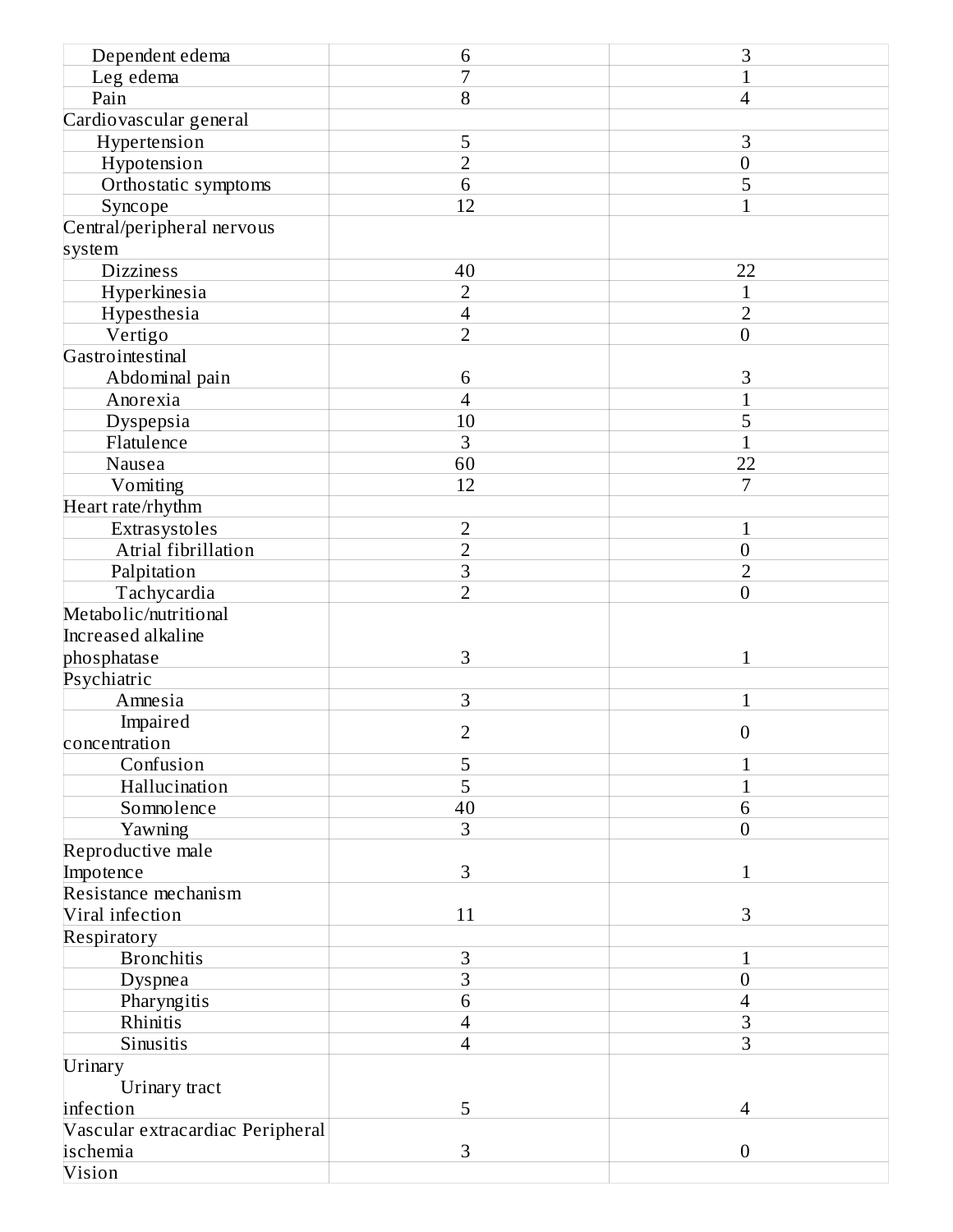| Eve abnormality |  |
|-----------------|--|
| Abnormal vision |  |
| Lerophthalmia   |  |

<sup>a</sup> Patients may have reported multiple adverse reactions during the trial or at discontinuation; thus, patients may be included in more than one category.

<sup>b</sup> Asthenic condition (i.e., asthenia, fatigue, and/or malaise).

### *Advanced Parkinson's Disease (with L-dopa)*

In the double-blind, placebo-controlled trials in patients with advanced-stage Parkinson's disease, the most commonly observed adverse reactions in patients treated with ropinirole tablets (incidence at least 5 % greater than placebo) were dyskinesia, somnolence, nausea, dizziness, confusion, hallucinations, increased sweating, and headache.

Approximately 24% of patients who received ropinirole tablets in the double-blind, placebo-controlled advanced Parkinson's disease (with L-dopa) trials discontinued treatment due to adverse reactions compared with 18% of patients who received placebo. The most common adverse reaction in patients treated with ropinirole tablets (incidence at least 2% greater than placebo) of sufficient severity to cause discontinuation was dizziness.

Table 4 lists treatment-emergent adverse reactions that occurred in at least 2% of patients with advanced Parkinson's disease (with L-dopa) treated with ropinirole tablets who participated in the double-blind, placebo-controlled trials and were numerically more common than the incidence for placebo-treated patients. In these trials, either ropinirole tablets or placebo was used as an adjunct to L-dopa.

#### **Table 4. Treatment-Emergent Advers e Reaction Incidence in Double-blind, Placebo-Controlled Advanced Parkinson's Dis eas e (with L-dopa) Trials (Events ≥2% of Patients Treated with ropinirole tablets and Numerically More Frequent than the Placebo Group) a**

| <b>Body System/Adverse Reaction</b> | <b>Ropinirole Tablets</b>  | <b>Placebo</b> |
|-------------------------------------|----------------------------|----------------|
|                                     | $(n = 208)$                | $(n = 120)$    |
|                                     | $\mathcal{C}_{\mathbf{0}}$ | ( %)           |
| Autonomic nervous system            |                            |                |
| Dry mouth                           | 5                          |                |
| Increased sweating                  | 7                          | 2              |
| Body as a whole                     |                            |                |
| Increased drug level                |                            | З              |
| Pain                                | 5                          | 3              |
| Cardiovascular general              |                            |                |
| Hypotension                         |                            |                |
| Syncope                             | 3                          | 2              |
| Central/peripheral nervous system   |                            |                |
| <b>Dizziness</b>                    | 26                         | 16             |
| Dyskinesia                          | 34                         | 13             |
| Falls                               | 10                         | 7              |
| Headache                            | 17                         | 12             |
| Hypokinesia                         | 5                          | 4              |
| Paresis                             | З                          | 0              |
| Paresthesia                         | 5                          | З              |
| Tremor                              | h                          | 3              |
| Gastrointestinal                    |                            |                |
| Abdominal pain                      | 9                          | 8              |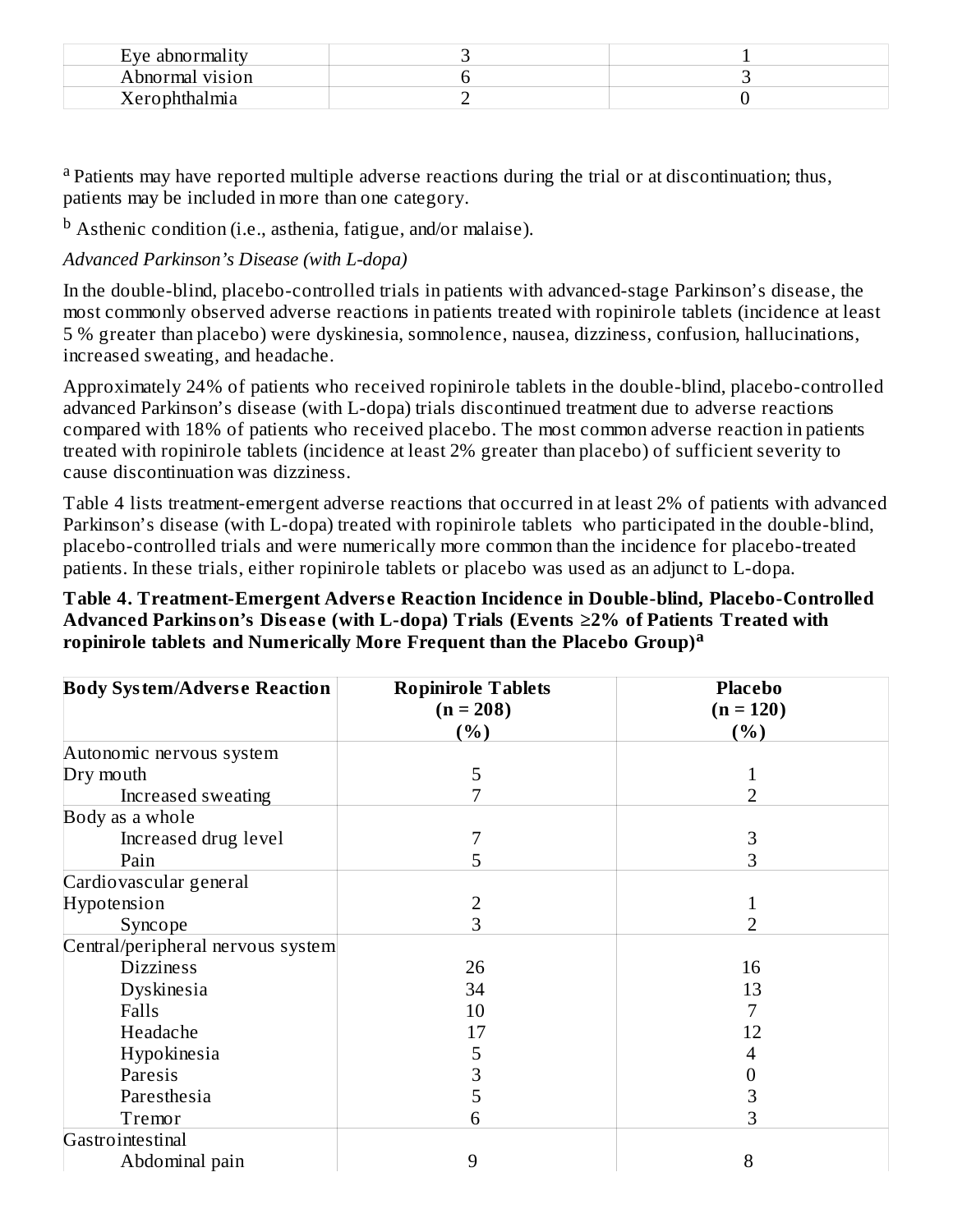| Constipation             | 6              | 3                |
|--------------------------|----------------|------------------|
| Diarrhea                 | 5              | 3                |
| Dysphagia                | 2              | 1                |
| Flatulence               | $\overline{2}$ | 1                |
| Nausea                   | 30             | 18               |
| Increased saliva         | $\overline{2}$ | $\mathbf{1}$     |
| Vomiting                 | $\overline{7}$ | $\overline{4}$   |
| Metabolic/nutritional    |                |                  |
| Weight decrease          | $\overline{2}$ | $\mathbf{1}$     |
| Musculoskeletal          |                |                  |
| Arthralgia               | $\overline{7}$ | 5                |
| Arthritis                | 3              | $\overline{1}$   |
| Psychiatric              |                |                  |
| Amnesia                  | 5              | $\mathbf{1}$     |
| Anxiety                  | 6              | 3                |
| Confusion                | 9              | $\overline{2}$   |
| Abnormal dreaming        | 3              | $\overline{2}$   |
| Hallucination            | 10             | 4                |
| Nervousness              | 5              | 3                |
| Somnolence               | 20             | 8                |
| Red blood cell           |                |                  |
| Anemia                   | $\overline{2}$ | $\boldsymbol{0}$ |
| Resistance mechanism     |                |                  |
| <b>Upper respiratory</b> |                |                  |
| tract infection          | $\overline{9}$ | 8                |
| Respiratory              |                |                  |
| Dyspnea                  | 3              | $\overline{2}$   |
| Urinary                  |                |                  |
| Pyuria                   | $\overline{2}$ | $\mathbf{1}$     |
| Urinary                  |                |                  |
| incontinence             | $\overline{2}$ | $\mathbf{1}$     |
| Urinary tract            |                |                  |
| infection                | 6              | 3                |
| Vision                   |                |                  |
| Diplopia                 | $\overline{2}$ | $\mathbf{1}$     |

apatients may have reported multiple adverse reactions during the trial or at discontinuation; thus, patients may be included in more than one category.

#### Restless Legs Syndrome

In the double-blind, placebo-controlled trials in patients with RLS, the most commonly observed adverse reactions in patients treated with ropinirole tablets (incidence at least 5% greater than placebo) were nausea, vomiting, somnolence, dizziness, and asthenic condition (i.e., asthenia, fatigue, and/or malaise).

Approximately 5% of patients treated with ropinirole tablets who participated in the double-blind, placebo-controlled trials in the treatment of RLS discontinued treatment due to adverse reactions compared with 4% of patients who received placebo. The most common adverse reaction in patients treated with ropinirole tablets (incidence at least 2% greater than placebo) of sufficient severity to cause discontinuation was nausea.

Table 5 lists treatment-emergent adverse reactions that occurred in at least 2% of patients with RLS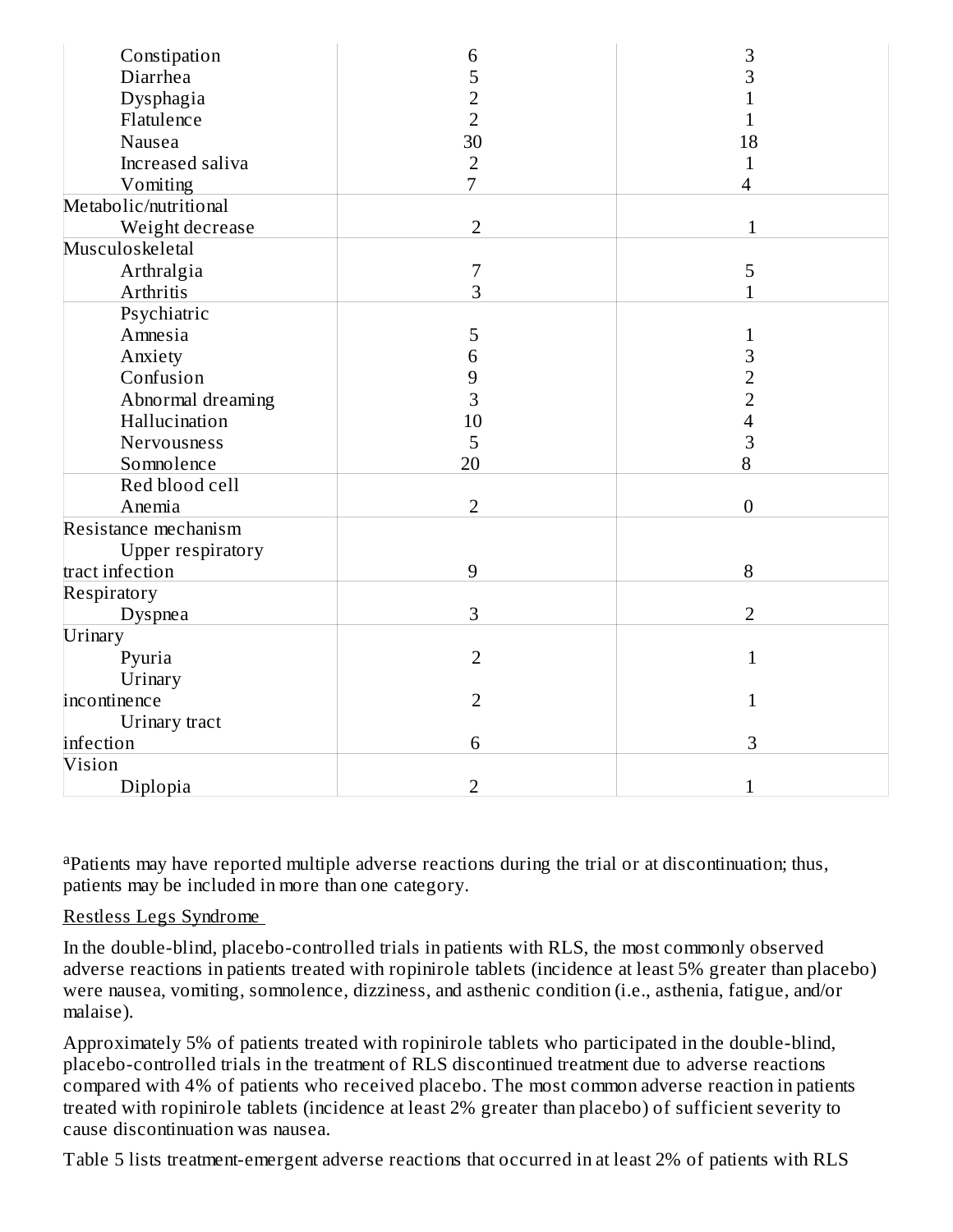treated with ropinirole tablets participating in the 12-week, double-blind, placebo-controlled trials and were numerically more common than the incidence for placebo-treated patients.

| Table 5. Treatment-Emergent Adverse Reaction Incidence in Double-blind, Placebo- Controlled   |
|-----------------------------------------------------------------------------------------------|
| RLS Trials (Events $\geq$ 2% of Patients Treated with ropinirole tablets and Numerically More |
| Frequent than the Placebo Group) <sup>a</sup>                                                 |

| <b>Body System/Adverse Reaction</b> | <b>Ropinirole Tablets</b><br>$(n = 496)$ | <b>Placebo</b><br>$(n = 500)$ |
|-------------------------------------|------------------------------------------|-------------------------------|
| Ear and labyrinth                   | (%)                                      | (%)                           |
|                                     | $\overline{2}$                           | 1                             |
| Vertigo<br>Gastrointestinal         |                                          |                               |
|                                     | 40                                       |                               |
| Nausea                              |                                          | $\, 8$                        |
| Vomiting                            | 11                                       | $\overline{2}$                |
| Diarrhea                            | 5                                        | 3                             |
| Dyspepsia                           | $\overline{4}$                           | 3                             |
| Dry mouth                           | 3                                        | $\overline{2}$                |
| Abdominal pain                      | 3                                        | $\mathbf{1}$                  |
| upper                               |                                          |                               |
| General disorders and               |                                          |                               |
| administration site conditions      |                                          |                               |
| Asthenic condition <sup>b</sup>     | $\overline{9}$                           | $\overline{\mathcal{A}}$      |
| Edema peripheral                    | $\overline{2}$                           | $\mathbf{1}$                  |
| Infections and infestations         |                                          |                               |
| Nasopharyngitis                     | $\overline{9}$                           | 8                             |
| Influenza                           | 3                                        | $\overline{2}$                |
| Musculoskeletal and connective      |                                          |                               |
| tissue                              |                                          |                               |
| Arthralgia                          | $\overline{4}$                           | $\mathbf{3}$                  |
| Muscle cramps                       | 3                                        | $\overline{2}$                |
| Pain in extremity                   | 3                                        | $\overline{2}$                |
| Nervous system                      |                                          |                               |
| Somnolence                          | 12                                       | 6                             |
| <b>Dizziness</b>                    | 11                                       | 5                             |
| Paresthesia                         | 3                                        | 1                             |
| Respiratory, thoracic, and          |                                          |                               |
| mediastinal                         |                                          |                               |
| Cough                               | 3                                        | $\overline{2}$                |
| Nasal congestion                    | $\overline{2}$                           | $\mathbf{1}$                  |
| Skin and subcutaneous tissue        |                                          |                               |
| Hyperhidrosis                       |                                          |                               |
|                                     | 3                                        | $\mathbf{1}$                  |

<sup>a</sup>Patients may have reported multiple adverse reactions during the trial or at discontinuation;

thus, patients may be included in more than one category.

<sup>b</sup>Asthenic condition (i.e., asthenia, fatigue, and/or malaise).

### **7 DRUG INTERACTIONS**

#### **7.1 CYP1A2 Inhibitors and Inducers**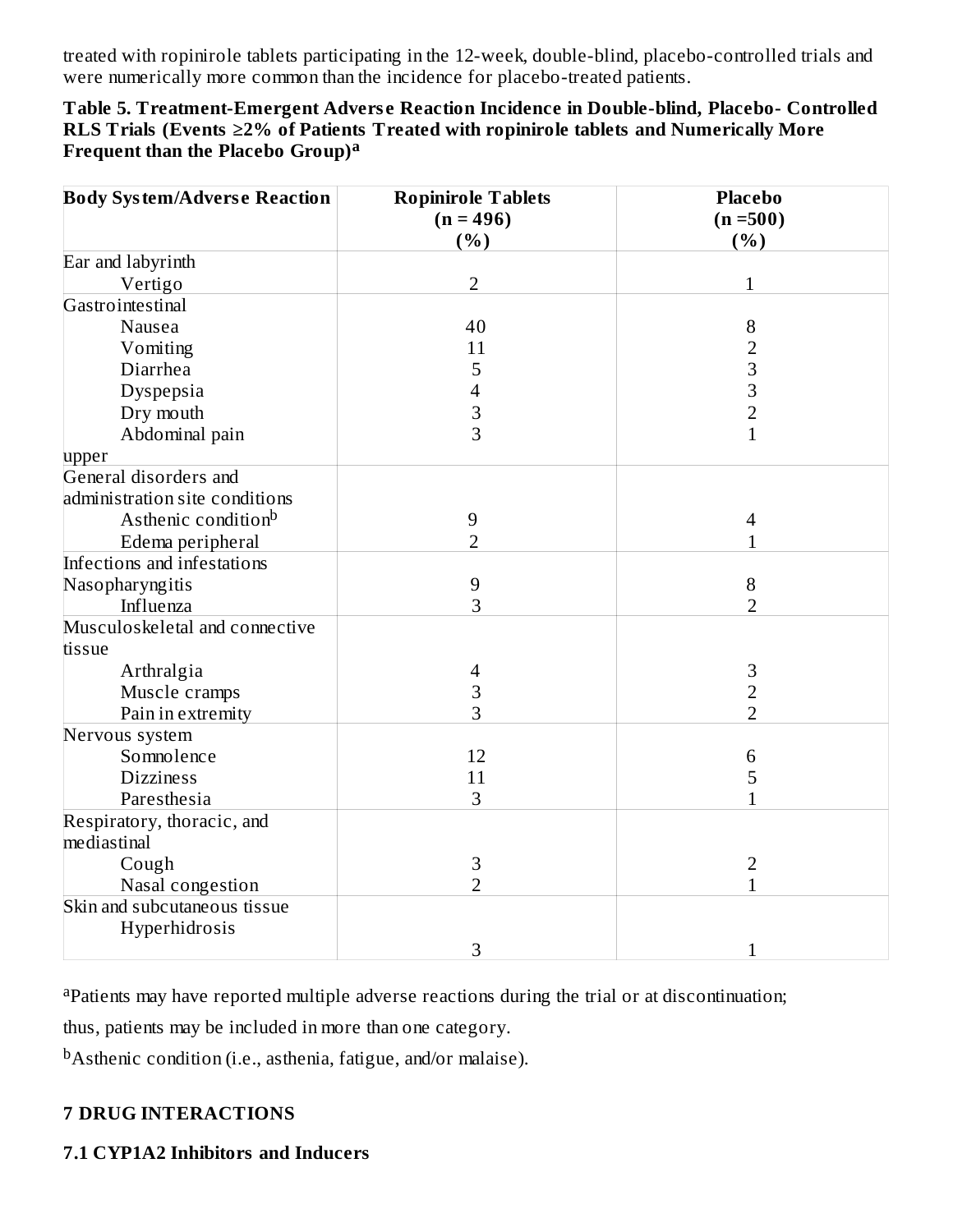In vitro metabolism studies showed that CYP1A2 is the major enzyme responsible for the metabolism of ropinirole. There is thus the potential for inducers or inhibitors of this enzyme to alter the clearance of ropinirole. Therefore, if therapy with a drug known to be a potent inducer or inhibitor of CYP1A2 is stopped or started during treatment with ropinirole tablets, adjustment of the dose of ropinirole tablets may be required. Coadministration of ciprofloxacin, an inhibitor of CYP1A2, increases the AUC and  $\rm{C_{max}}$  of ropinirole *[see Clinical Pharmacology (12.3)]. Ciga*rette smoking is expected to increase the clearance of ropinirole since CYP1A2 is known to be induced by smoking *[see Clinical Pharmacology (12.3)].*

### **7.2 Estrogens**

Population pharmacokinetic analysis revealed that higher doses of estrogens (usually associated with hormone replacement therapy [HRT]) reduced the clearance of ropinirole. Starting or stopping HRT may require adjustment of dosage of ropinirole tablets *[see Clinical Pharmacology (12.3)]*.

### **7.3 Dopamine Antagonists**

Because ropinirole is a dopamine agonist, it is possible that dopamine antagonists such as neuroleptics (e.g., phenothiazines, butyrophenones, thioxanthenes) or metoclopramide may reduce the efficacy of ropinirole tablets.

## **8 USE IN SPECIFIC POPULATIONS**

## **8.1 Pregnancy**

### Risk Summary

There are no adequate data on the developmental risk associated with the use of ropinirole tablets in pregnant women. In animal studies, ropinirole had adverse effects on development when administered to pregnant rats at doses similar to (neurobehavioral impairment) or greater than (teratogenicity and embryolethality at >36 times) the maximum recommended human dose (MRHD) for Parkinson's disease. Ropinirole doses associated with teratogenicity and embryolethality in pregnant rats were associated with maternal toxicity. In pregnant rabbits, ropinirole potentiated the teratogenic effects of L-dopa when these drugs were administered in combination *[see Data]*.

In the U.S. general population, the estimated background risk of major birth defects and of miscarriage in clinically recognized pregnancies is 2 to 4% and 15 to 20%, respectively. The background risk of major birth defects and miscarriage in the indicated populations is unknown.

## Data

## *Animal Data :*

Oral administration of ropinirole (0, 20, 60, 90, 120, or 150 mg/kg/day) to pregnant rats during organogenesis resulted in embryolethality, increased incidence of fetal malformations (digit, cardiovascular, and neural tube defects) and variations, and decreased fetal weight at the two highest doses. These doses were also associated with maternal toxicity. The highest no-effect dose for adverse effects on embryofetal development (90 mg/kg/day) is approximately 36 times the MRHD for Parkinson's disease (24 mg/day) on a body surface area  $\left(\frac{mg}{m^2}\right)$  basis.

No effect on embryofetal development was observed in rabbits when ropinirole was administered alone during organogenesis at oral doses of 0, 1, 5, or 20 mg/kg/day (up to 16 times the MRHD on a mg/m<sup>2</sup> basis). In pregnant rabbits, there was a greater incidence and severity of fetal malformations (primarily digit defects) when ropinirole (10 mg/kg/day) was administered orally during gestation in combination with L-dopa (250 mg/kg/day) than when L-dopa was administered alone. This drug combination was also associated with maternal toxicity.

Oral administration of ropinirole (0, 0.1, 1, or 10 mg/kg/day) to rats during late gestation and continuing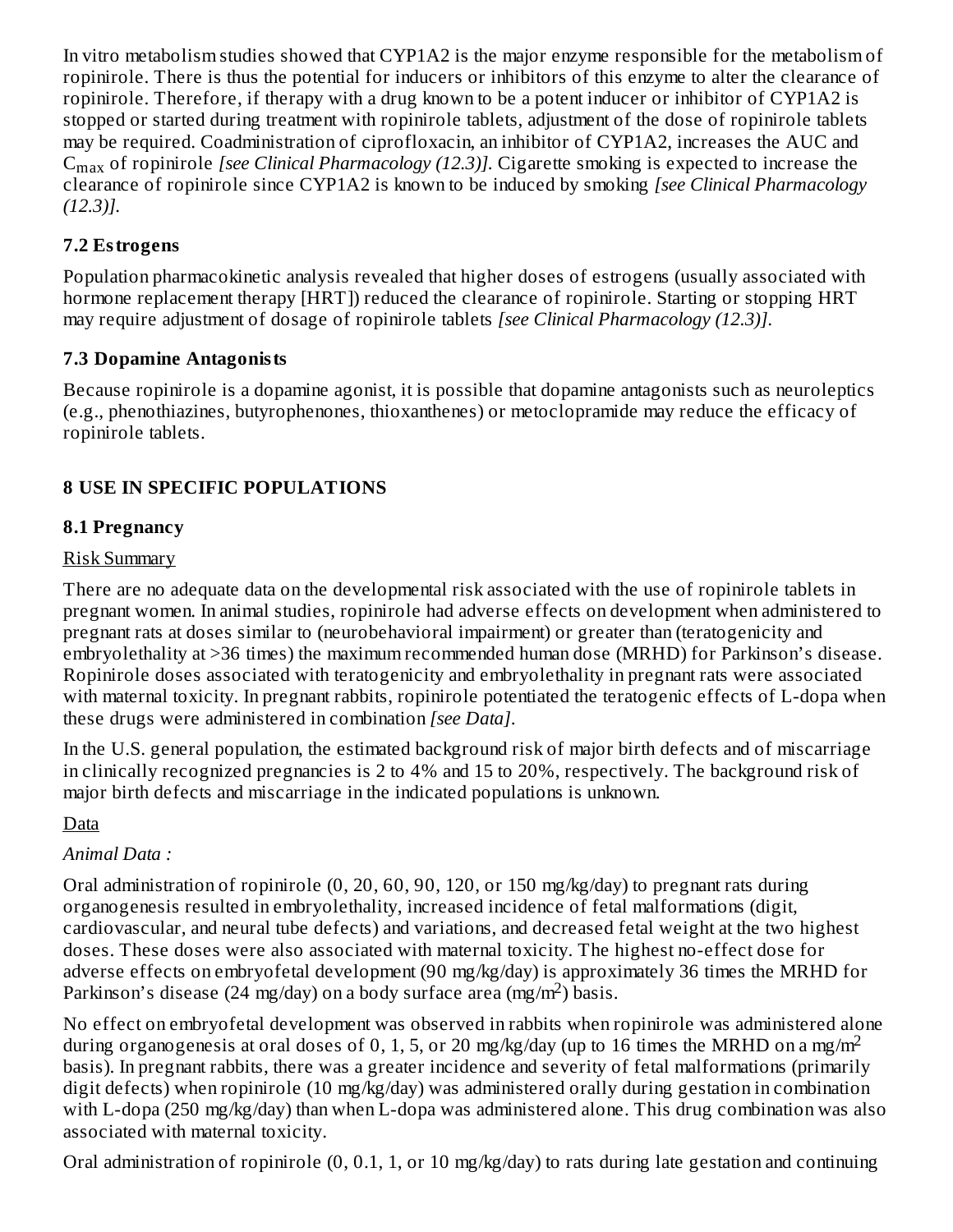throughout lactation resulted in neurobehavioral impairment (decreased startle response) and decreased body weight in offspring at the highest dose. The no-effect dose of 1 mg/kg/day is less than the MRHD on a mg/m<sup>2</sup> basis.

### **8.2 Lactation**

### Risk Summary

There are no data on the presence of ropinirole in human milk, the effects of ropinirole on the breastfed infant, or the effects of ropinirole on milk production. However, inhibition of lactation is expected because ropinirole inhibits secretion of prolactin in humans. Ropinirole or metabolites, or both, are present in rat milk.

The developmental and health benefits of breastfeeding should be considered along with the mother's clinical need for ropinirole tablets and any potential adverse effects on the breastfed infant from ropinirole or from the underlying maternal condition.

## **8.4 Pediatric Us e**

Safety and effectiveness in pediatric patients have not been established.

## **8.5 Geriatric Us e**

Dose adjustment is not necessary in elderly (65 years and older) patients, as the dose of ropinirole tablets are individually titrated to clinical therapeutic response and tolerability*.* Pharmacokinetic trials conducted in patients demonstrated that oral clearance of ropinirole is reduced by 15% in patients older than 65 years compared with younger patients *[see Clinical Pharmacology (12.3)]*.

In flexible-dose clinical trials of extended-release ropinirole for Parkinson's disease, 387 patients were 65 years and older and 107 patients were 75 years and older. Among patients receiving extendedrelease ropinirole, hallucination was more common in elderly patients (10%) compared with non-elderly patients (2%). In these trials the incidence of overall adverse reactions increased with increasing age for both patients receiving extended-release ropinirole and placebo.

In the fixed-dose clinical trials of extended-release ropinirole, 176 patients were 65 years and older and 73 were 75 and older. Among patients with advanced Parkinson's disease receiving extendedrelease ropinirole, vomiting and nausea were more common in patients greater than 65 years (5% and 9%, respectively) compared with patients less than 65 (1% and 7%, respectively).

### **8.6 Renal Impairment**

No dose adjustment is necessary in patients with moderate renal impairment (creatinine clearance of 30 to 50 mL/min). For patients with end-stage renal disease on hemodialysis, a reduced maximum dose is recommended *[see Dosage and Administration (2.2, 2.3), Clinical Pharmacology (12.3)]*.

The use of ropinirole tablets in patients with severe renal impairment (creatinine clearance less than 30 mL/min) without regular dialysis has not been studied.

## **8.7 Hepatic Impairment**

The pharmacokinetics of ropinirole have not been studied in patients with hepatic impairment.

## **10 OVERDOSAGE**

The symptoms of overdose with ropinirole tablets are related to its dopaminergic activity. General supportive measures are recommended. Vital signs should be maintained, if necessary.

In the clinical trials, there have been patients who accidentally or intentionally took more than their prescribed dose of ropinirole. The largest overdose reported with ropinirole in clinical trials was 435 mg taken over a 7-day period (62.1 mg/day). Of patients who received a dose greater than 24 mg/day,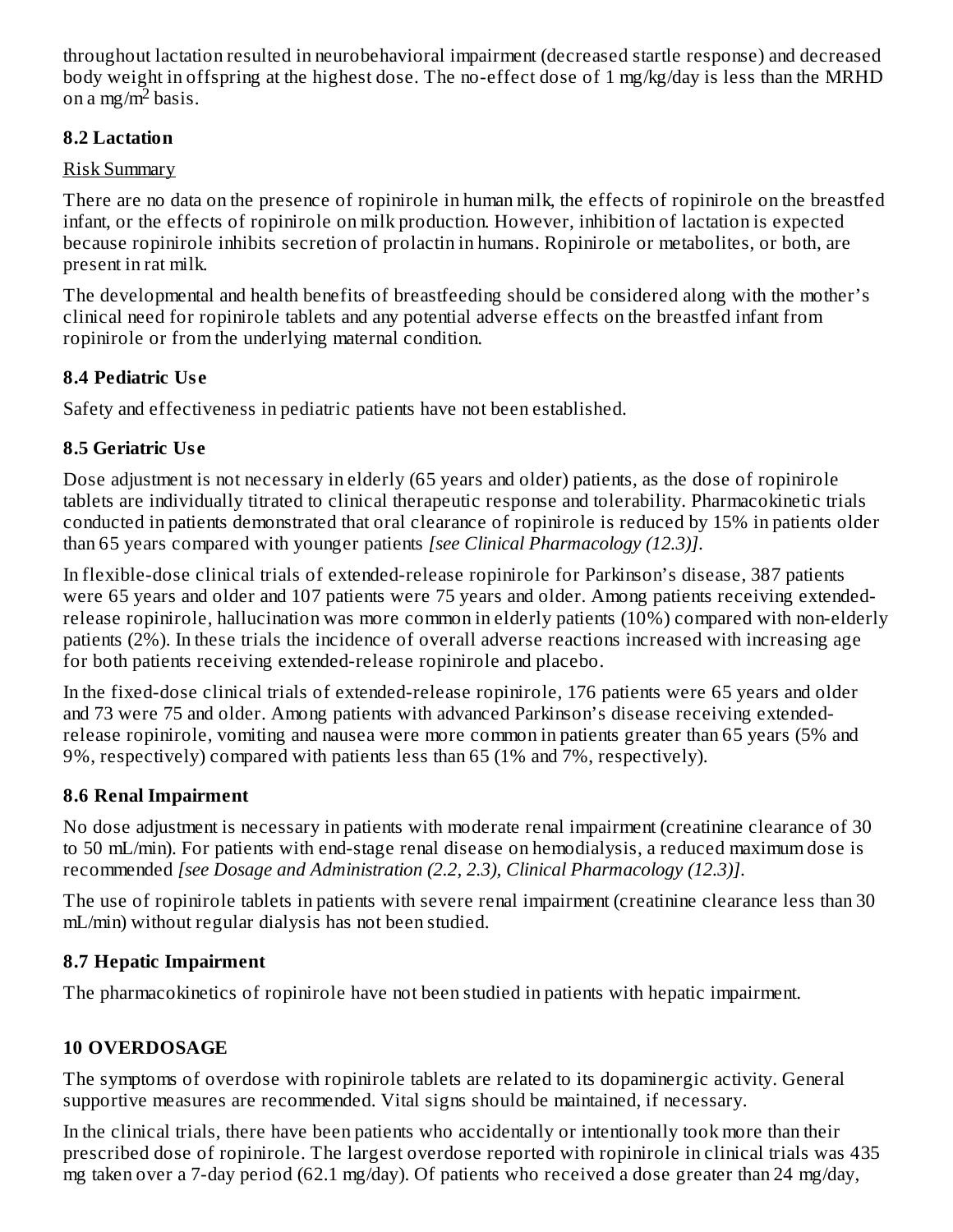reported symptoms included adverse events commonly reported during dopaminergic therapy (nausea, dizziness), as well as visual hallucinations, hyperhidrosis, claustrophobia, chorea, palpitations, asthenia, and nightmares. Additional symptoms reported in cases of overdose included vomiting, increased coughing, fatigue, syncope, vasovagal syncope, dyskinesia, agitation, chest pain, orthostatic hypotension, somnolence, and confusional state.

## **11 DESCRIPTION**

Ropinirole tablets contain ropinirole, a non-ergoline dopamine agonist, as the hydrochloride salt. The chemical name of ropinirole hydrochloride is 4-[2-(dipropylamino)ethyl]-1,3-dihydro-2H-indol-2-one and the empirical formula is  $\rm{C_{16}H_{24}N_{2}O\bullet}$ HCl. The molecular weight is 296.84 (260.38 as the free base).

The structural formula is:<br> $N(CH_2CH_2CH_3)_2 HCl$ 



Ropinirole hydrochloride, USP is a white to yellow solid with a melting range of 243° to 250°C and a solubility of 133 mg/mL in water.

Each circular, biconvex, film-coated tablets contains ropinirole hydrochloride USP equivalent to ropinirole free base, 0.25 mg, 0.5 mg, 1 mg, 2 mg, 3 mg, 4 mg, or 5 mg, respectively. Inactive ingredients consist of: croscarmellose sodium, lactose monohydrate, magnesium stearate, microcrystalline cellulose, and one or more of the following: carmine, FD&C Blue No. 2 aluminum lake, FD&C Yellow No. 6 aluminum lake, hypromellose, iron oxides (iron oxide yellow, iron oxide red and iron oxide black), polyethylene glycol, polysorbate 80, titanium dioxide.

## **12 CLINICAL PHARMACOLOGY**

### **12.1 Mechanism of Action**

Ropinirole is a non-ergoline dopamine agonist. The precise mechanism of action of ropinirole as a treatment for Parkinson's disease is unknown, although it is thought to be related to its ability to stimulate dopamine D2 receptors within the caudate-putamen in the brain. The precise mechanism of action of ropinirole as a treatment for Restless Legs Syndrome is unknown, although it is thought to be related to its ability to stimulate dopamine receptors.

### **12.2 Pharmacodynamics**

Clinical experience with dopamine agonists, including ropinirole, suggests an association with impaired ability to regulate blood pressure resulting in orthostatic hypotension, especially during dose escalation. In some patients in clinical trials, blood pressure changes were associated with the emergence of orthostatic symptoms, bradycardia, and, in one case in a healthy volunteer, transient sinus arrest with syncope *[see Warnings and Precautions (5.2, 5.3)]*.

The mechanism of orthostatic hypotension induced by ropinirole is presumed to be due to a  $\mathrm{D}_2\text{-}$ mediated blunting of the noradrenergic response to standing and subsequent decrease in peripheral vascular resistance. Nausea is a common concomitant symptom of orthostatic signs and symptoms.

At oral doses as low as 0.2 mg, ropinirole suppressed serum prolactin concentrations in healthy male volunteers.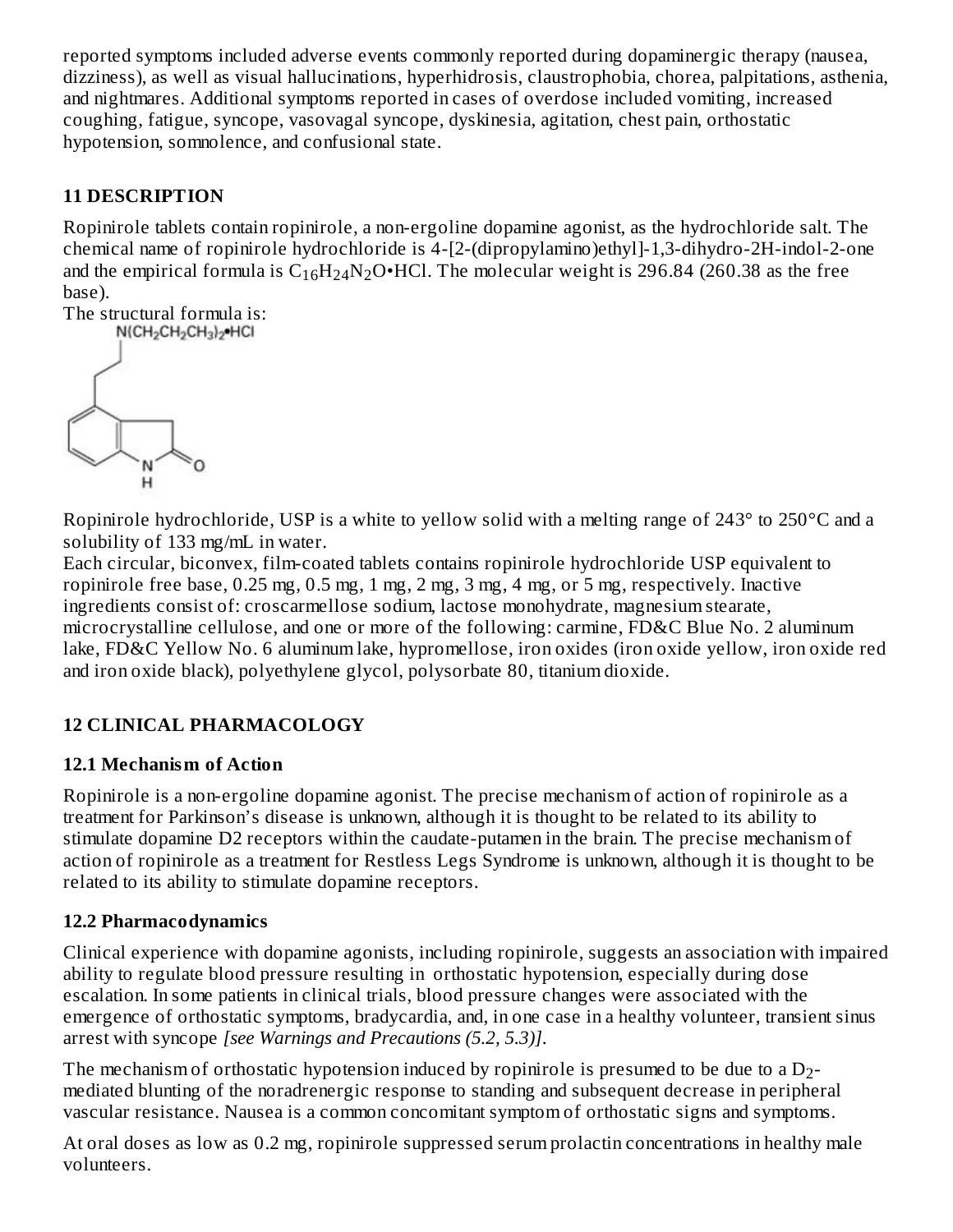Ropinirole had no dose-related effect on ECG wave form and rhythm in young, healthy, male volunteers in the range of 0.01 to 2.5 mg.

Ropinirole had no dose-or exposure-related effect on mean QT intervals in healthy male and female volunteers titrated to doses up to 4 mg/day. The effect of ropinirole on QTc intervals at higher exposures achieved either due to drug interactions, hepatic impairment, or at higher doses has not been systematically evaluated.

#### **12.3 Pharmacokinetics**

Ropinirole displayed linear kinetics over the dosing range of 1 to 8 mg three times daily. Steady-state concentrations are expected to be achieved within 2 days of dosing. Accumulation upon multiple dosing is predictive from single dosing.

### Absorption

Ropinirole is rapidly absorbed after oral administration, reaching peak concentration in approximately 1 to 2 hours. In clinical trials, more than 88% of a radiolabeled dose was recovered in urine and the absolute bioavailability was 45% to 55%, indicating approximately 50% first-pass effect.

Relative bioavailability from a tablet compared with an oral solution is 85%. Food does not affect the extent of absorption of ropinirole, although its  $\rm T_{max}$  is increased by 2.5 hours and its  $\rm C_{max}$  is decreased by approximately 25% when the drug is taken with a high-fat meal.

### **Distribution**

Ropinirole is widely distributed throughout the body, with an apparent volume of distribution of

7.5 L/kg. It is up to 40% bound to plasma proteins and has a blood-to-plasma ratio of 1:1.

### Metabolism

Ropinirole is extensively metabolized by the liver. The major metabolic pathways are N-despropylation and hydroxylation to form the inactive N-despropyl metabolite and hydroxy metabolites. The Ndespropyl metabolite is converted to carbamyl glucuronide, carboxylic acid, and N-despropyl hydroxy metabolites. The hydroxy metabolite of ropinirole is rapidly glucuronidated.

In vitro studies indicate that the major cytochrome P450 enzyme involved in the metabolism of ropinirole is CYP1A2, an enzyme known to be induced by smoking and omeprazole and inhibited by, for example, fluvoxamine, mexiletine, and the older fluoroquinolones such as ciprofloxacin and norfloxacin.

### Elimination

The clearance of ropinirole after oral administration is 47 L/h and its elimination half-life is approximately 6 hours. Less than 10% of the administered dose is excreted as unchanged drug in urine. N-despropyl ropinirole is the predominant metabolite found in urine (40%), followed by the carboxylic acid metabolite (10%) and the glucuronide of the hydroxy metabolite (10%).

#### Drug Interactions

*Digoxin:* Coadministration of ropinirole tablets (2 mg three times daily) with digoxin (0.125 to 0.25 mg once daily) did not alter the steady-state pharmacokinetics of digoxin in 10 patients.

*Theophylline:* Administration of theophylline (300 mg twice daily, a substrate of CYP1A2) did not alter the steady-state pharmacokinetics of ropinirole (2 mg three times daily) in 12 patients with Parkinson's disease. Ropinirole tablets (2 mg three times daily) did not alter the pharmacokinetics of theophylline (5 mg/kg intravenously) in 12 patients with Parkinson's disease.

*Ciprofloxacin:* Coadministration of ciprofloxacin (500 mg twice daily), an inhibitor of CYP1A2, with ropinirole tablets (2 mg three times daily) increased ropinirole AUC by 84% on average and  $\rm{C_{max}}$  by 60% ( $n = 12$  patients).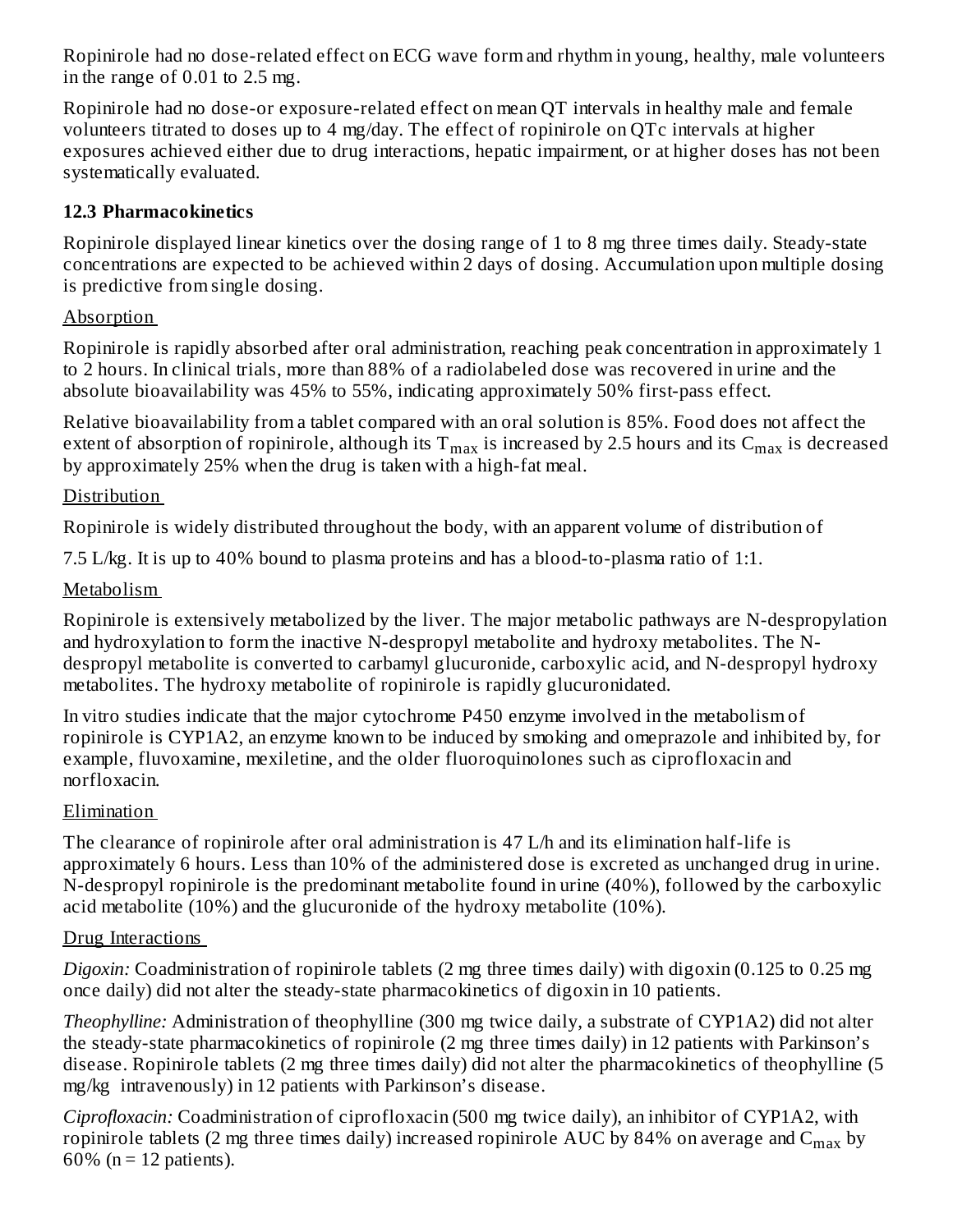*Estrogens:* Population pharmacokinetic analysis revealed that estrogens (mainly ethinylestradiol: intake 0.6 to 3 mg over 4-month to 23-year period) reduced the oral clearance of ropinirole by 36% in 16 patients.

*L-dopa:* Coadministration of carbidopa + L-dopa (10/100 mg twice daily) with ropinirole tablets (2 mg three times daily) had no effect on the steady-state pharmacokinetics of ropinirole (n = 28 patients). Oral administration of ropinirole tablets 2 mg three times daily increased mean steady-state  $\rm C_{max}$  of L-dopa by 20%, but its AUC was unaffected  $(n = 23$  patients).

*Commonly Administered Drugs:* Population analysis showed that commonly administered drugs, e.g., selegiline, amantadine, tricyclic antidepressants, benzodiazepines, ibuprofen, thiazides, antihistamines, and anticholinergics, did not affect the clearance of ropinirole. An *in vitro* study indicates that ropinirole is not a substrate for P-glycoprotein. Ropinirole and its circulating metabolites do not inhibit or induce P450 enzymes; therefore, ropinirole is unlikely to affect the pharmacokinetics of other drugs by a P450 mechanism.

### Specific Populations

Because therapy with ropinirole tablets are initiated at a low dose and gradually titrated upward according to clinical tolerability to obtain the optimum therapeutic effect, adjustment of the initial dose based on gender, weight, or age is not necessary.

*Age:* Oral clearance of ropinirole is reduced by 15% in patients older than 65 years compared with younger patients. Dosage adjustment is not necessary in the elderly (older than 65 years), as the dose of ropinirole is to be individually titrated to clinical response.

*Gender:* Female and male patients showed similar clearance.

*Race:* The influence of race on the pharmacokinetics of ropinirole has not been evaluated.

*Cigarette Smoking:* Smoking is expected to increase the clearance of ropinirole since CYP1A2 is known to be induced by smoking. In a trial in patients with RLS, smokers  $(n = 7)$  had an approximately 30% lower C $_{\rm max}$  and a 38% lower AUC than did nonsmokers (n = 11) when those parameters were normalized for dose.

*Renal Impairment:* Based on population pharmacokinetic analysis, no difference was observed in the pharmacokinetics of ropinirole in subjects with moderate renal impairment (creatinine clearance between 30 to 50 mL/min) compared with an age-matched population with creatinine clearance above 50 mL/min. Therefore, no dosage adjustment is necessary in patients with moderate renal impairment.

A trial of ropinirole in subjects with end-stage renal disease on hemodialysis has shown that clearance of ropinirole was reduced by approximately 30%. The recommended maximum dose is lower in these patients *[see Dosage and Administration (2.2, 2.3)]*.

The use of ropinirole in subjects with severe renal impairment (creatinine clearance less than 30 mL/min) without regular dialysis has not been studied.

*Hepatic Impairment:* The pharmacokinetics of ropinirole have not been studied in patients with hepatic impairment. Because ropinirole is extensively metabolized by the liver, these patients may have higher plasma levels and lower clearance of ropinirole than patients with normal hepatic function.

*Other Diseases:* Population pharmacokinetic analysis revealed no change in the clearance of ropinirole in patients with concomitant diseases such as hypertension, depression, osteoporosis/arthritis, and insomnia compared with patients with Parkinson's disease only.

## **13 NONCLINICAL TOXICOLOGY**

## **13.1 Carcinogenesis, Mutagenesis,Impairment of Fertility**

Carcinogenesis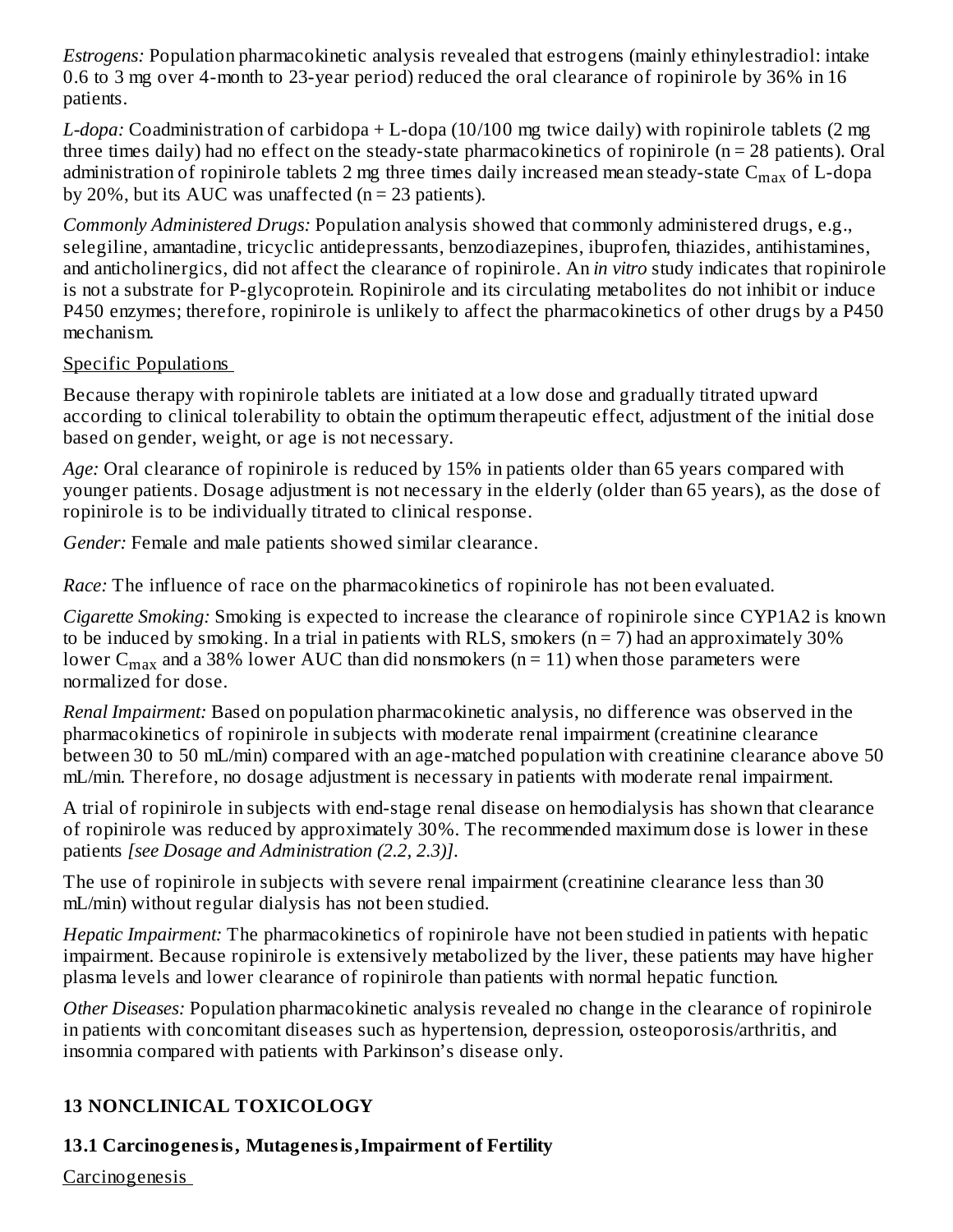Two-year carcinogenicity studies of ropinirole were conducted in mice at oral doses of 0, 5, 15, and 50 mg/kg/day and in rats at oral doses of 0, 1.5, 15, and 50 mg/kg/day.

In rats, there was an increase in testicular Leydig cell adenomas at all doses tested. The lowest dose tested (1.5 mg/kg/day) is less than the MRHD for Parkinson's disease (24 mg/day) on a mg/m<sup>2</sup> basis. The endocrine mechanisms believed to be involved in the production of these tumors in rats are not considered relevant to humans.

In mice, there was an increase in benign uterine endometrial polyps at a dose of 50 mg/kg/day. The highest dose not associated with this finding  $(15 \text{ mg/kg/day})$  is 3 times the MRHD on a mg/m<sup>2</sup> basis.

#### Mutagenesis

Ropinirole was not mutagenic or clastogenic in *in vitro* (Ames, chromosomal aberration in human lymphocytes, mouse lymphoma *tk*) assays, or in the *in vivo* mouse micronucleus test.

### Impairment of Fertility

When administered to female rats prior to and during mating and throughout pregnancy, ropinirole caused disruption of implantation at oral doses of 20 mg/kg/day (8 times the MRHD on a mg/m<sup>2</sup> basis) or greater. This effect in rats is thought to be due to the prolactin-lowering effect of ropinirole. In rat studies using a low oral dose (5 mg/kg) during the prolactin-dependent phase of early pregnancy (gestation days 0 to 8), ropinirole did not affect female fertility at oral doses up to 100 mg/kg/day (40 times the MRHD on a mg/m<sup>2</sup> basis). No effect on male fertility was observed in rats at oral doses up to 125 mg/kg/day (50 times the MRHD on a mg/m<sup>2</sup> basis).

## **14 CLINICAL STUDIES**

## **14.1 Parkinson's Dis eas e**

The effectiveness of ropinirole tablets in the treatment of Parkinson's disease was evaluated in a multinational drug development program consisting of 11 randomized, controlled trials. Four trials were conducted in patients with early Parkinson's disease and no concomitant L-dopa and seven trials were conducted in patients with advanced Parkinson's disease with concomitant L-dopa.

Three placebo-controlled trials provide evidence of effectiveness of ropinirole tablets in the management of patients with Parkinson's disease who were and were not receiving concomitant L-dopa. Two of these three trials enrolled patients with early Parkinson's disease (without L-dopa) and one enrolled patients receiving L-dopa.

In these trials a variety of measures were used to assess the effects of treatment (e.g., the Unified Parkinson's Disease Rating Scale [UPDRS], Clinical Global Impression [CGI] scores, patient diaries recording time "on" and "off," tolerability of L-dopa dose reductions).

In both trials of patients with early Parkinson's disease (without L-dopa), the motor component (Part III) of the UPDRS was the primary outcome assessment. The UPDRS is a multi-item rating scale intended to evaluate mentation (Part I), activities of daily living (Part II), motor performance (Part III), and complications of therapy (Part IV). Part III of the UPDRS contains 14 items designed to assess the severity of the cardinal motor findings in patients with Parkinson's disease (e.g., tremor, rigidity, bradykinesia, postural instability) scored for different body regions and has a maximum (worst) score of 108. In the trial of patients with advanced Parkinson's disease (with L-dopa), both reduction in percent awake time spent "off" and the ability to reduce the daily use of L-dopa were assessed as a combined endpoint and individually.

Trials in Patients with Early Parkinson's Disease (without L-dopa)

Trial 1 was a 12-week multicenter trial in which 63 patients with idiopathic Parkinson's disease receiving concomitant anti-Parkinson medication (but not L-dopa) were enrolled and 41 were randomized to ropinirole tablets and 22 to placebo. Patients had a mean disease duration of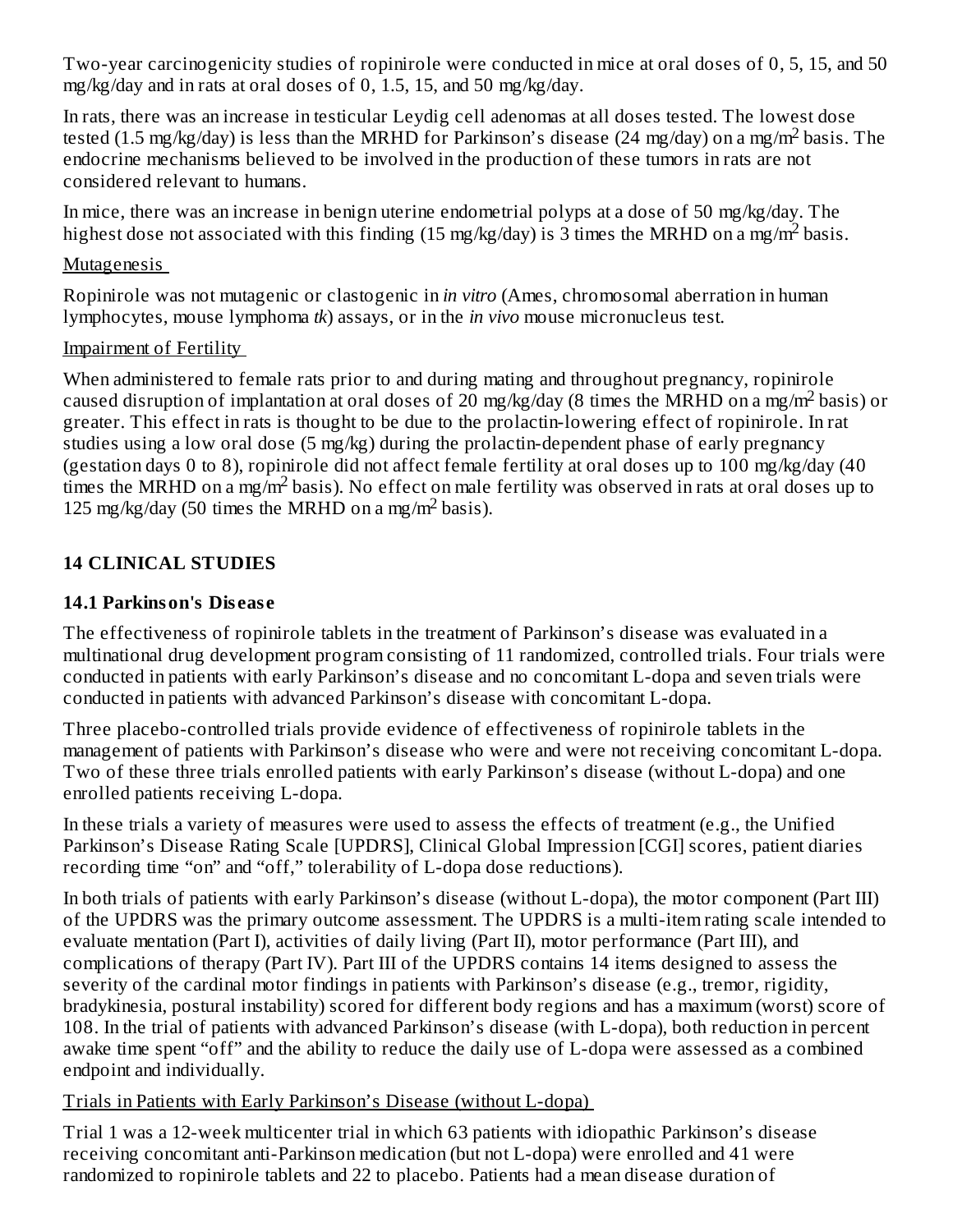approximately 2 years. Patients were eligible for enrollment if they presented with bradykinesia and at least tremor, rigidity, or postural instability. In addition, they must have been classified as Hoehn & Yahr Stage I-IV. This scale, ranging from  $I =$  unilateral involvement with minimal impairment to  $V =$ confined to wheelchair or bed, is a standard instrument used for staging patients with Parkinson's disease. The primary outcome measure in this trial was the proportion of patients experiencing a decrease (compared with baseline) of at least 30% in the UPDRS motor score.

Patients were titrated for up to 10 weeks, starting at 0.5 mg twice daily, with weekly increments of 0.5 mg twice daily to a maximum of 5 mg twice daily. Once patients reached their maximally tolerated dose (or 5 mg twice daily), they were maintained on that dose through 12 weeks. The mean dose achieved by patients at trial endpoint was 7.4 mg/day. Mean baseline UPDRS motor score was 18.6 for patients treated with ropinirole tablets and 19.9 for patients treated with placebo. At the end of 12 weeks, the percentage of responders was greater on ropinirole tablets than on placebo and the difference was statistically significant (Table 6).

### **Table 6. Percent Responders for UPDRS Motor Score in Trial 1 (Intent-to-Treat Population)**

|                    | % Responders | <b>Difference from Placebo</b> |
|--------------------|--------------|--------------------------------|
| Placebo            | 41%          | N                              |
| ropinirole tablets | 71%          | 30%                            |

Trial 2 in patients with early Parkinson's disease (without L-dopa) was a double-blind, randomized, placebo-controlled, 6-month trial. In this trial, 241 patients were enrolled and 116 were randomized to ropinirole tablets and 125 to placebo. Patients were essentially similar to those in the trial described above; concomitant use of selegiline was allowed, but patients were not permitted to use anticholinergics or amantadine during the trial. Patients had a mean disease duration of 2 years and limited (not more than a 6-week period) or no prior exposure to L-dopa. The starting dosage of ropinirole tablets in this trial was 0.25 mg three times daily. The dosage was titrated at weekly intervals by increments of 0.25 mg three times daily to a dosage of 1 mg three times daily. Further titrations at weekly intervals were at increments of 0.5 mg three times daily up to a dosage of 3 mg three times daily, and then weekly at increments of 1 mg three times daily. Patients were to be titrated to a dosage of at least 1.5 mg three times daily and then to their maximally tolerated dosage, up to a maximum of 8 mg three times daily. The mean dose attained in patients at trial endpoint was 15.7 mg/day.

The primary measure of effectiveness was the mean percent reduction (improvement) from baseline in the UPDRS motor score. At the end of the 6-month trial, patients treated with ropinirole tablets showed improvement in motor score compared with placebo and the difference was statistically significant (Table 7).

#### **Table 7. Mean Percentage Change from Bas eline in UPDRS Motor Score at End of Treatment in Trial 2 (Intent-to-Treat Population)**

| Treatment          | <b>Baseline UPDRS Motor</b><br>Score | <b>Mean Change from</b><br><b>Baseline</b> | <b>Difference from</b><br><b>Placebo</b> |
|--------------------|--------------------------------------|--------------------------------------------|------------------------------------------|
|                    |                                      |                                            |                                          |
| Placebo            | 17 7                                 | $+4\%$                                     | <b>NA</b>                                |
| ropinirole tablets | 17.9                                 | $-22%$                                     | $-26\%$                                  |

Trial in Patients with Advanced Parkinson's Disease (with L-dopa)

Trial 3 was a double-blind, randomized, placebo-controlled, 6-month trial that randomized 149 patients (Hoehn & Yahr II-IV) who were not adequately controlled on L-dopa. Ninety-five patients were randomized to ropinirole tablets and 54 were randomized to placebo. Patients in this trial had a mean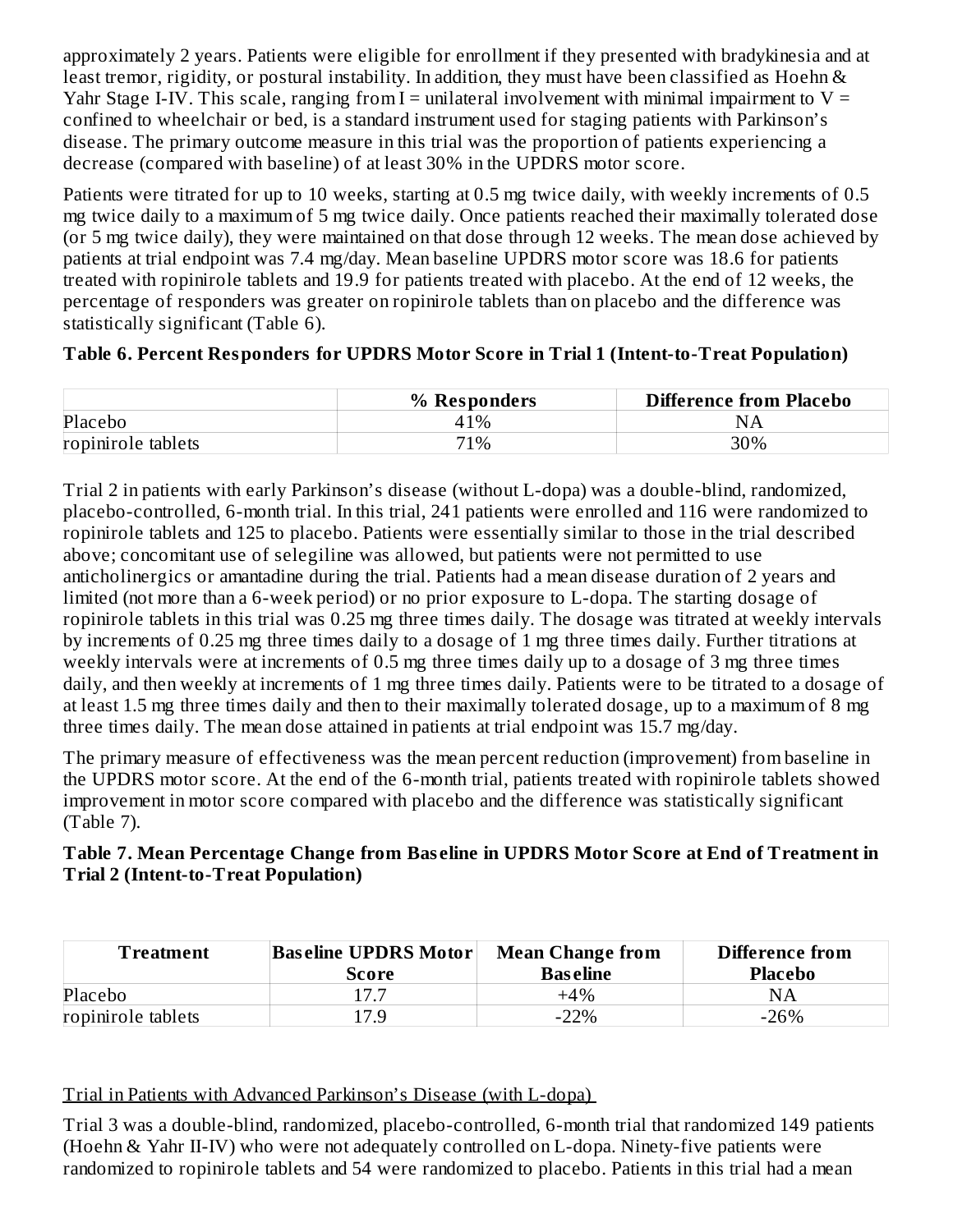disease duration of approximately 9 years, had been exposed to L-dopa for approximately 7 years, and had experienced "on-off" periods with L-dopa therapy. Patients previously receiving stable doses of selegiline, amantadine, and/or anticholinergic agents could continue on these agents during the trial. Patients were started at a dosage of 0.25 mg three times daily of ropinirole tablets and titrated upward by weekly intervals until an optimal therapeutic response was achieved. The maximum dosage of trial medication was 8 mg three times daily. All patients had to be titrated to at least a dosage of 2.5 mg three times daily. Patients could then be maintained on this dosage level or higher for the remainder of the trial. Once a dosage of 2.5 mg three times daily was achieved, patients underwent a mandatory reduction in their L-dopa dosage, to be followed by additional mandatory reductions with continued escalation of the dosage of ropinirole tablets. Reductions in the dosage of L-dopa were also allowed if patients experienced adverse reactions that the investigator considered related to dopaminergic therapy. The mean dose attained at trial endpoint was 16.3 mg/day. The primary outcome was the proportion of responders, defined as patients who were able both to achieve a decrease (compared with baseline) of at least 20% in their L-dopa dosage and a decrease of at least 20% in the proportion of the time awake in the "off" condition (a period of time during the day when patients are particularly immobile), as determined by subject diary. In addition, the mean change in "off" time from baseline and the percent change from baseline in daily L-dopa dosage were examined.

At the end of 6 months, the percentage of responders was greater on ropinirole tablets than on placebo and the difference was statistically significant (Table 8).

Based on the protocol-mandated reductions in L-dopa dosage with escalating doses of ropinirole tablets, patients treated with ropinirole tablets had a 19.4% mean reduction in L-dopa dosage while patients treated with placebo had a 3% reduction. Mean daily L-dopa dosage at baseline was 759 mg for patients treated with ropinirole tablets and 843 mg for patients treated with placebo.

The mean number of daily "off" hours at baseline was 6.4 hours for patients treated with ropinirole tablets and 7.3 hours for patients treated with placebo. At the end of the 6-month trial, there was a mean reduction of 1.5 hours of "off" time in patients treated with ropinirole tablets and a mean reduction of 0.9 hours of "off" time in patients treated with placebo, resulting in a treatment difference of 0.6 hours of "off" time.

**Table 8. Mean Responder Percentage of Patients Reducing Daily L-Dopa Dosage by at Least** 20% and Daily Proportion of "Off" Time by at Least 20% at End of Treatment in Trial 3 (Intent**to-Treat Population)**

| <b>Treatment</b>   | $\%$ Responders | <b>Difference from Placebo</b> |
|--------------------|-----------------|--------------------------------|
| Placebo            | $1\%$           | NΑ                             |
| Ropinirole tablets | 28%             | 17%                            |

### **14.2 Restless Legs Syndrome**

The effectiveness of ropinirole tablets in the treatment of RLS was demonstrated in randomized, double-blind, placebo-controlled trials in adults diagnosed with RLS using the International Restless Legs Syndrome Study Group diagnostic criteria. Patients were required to have a history of a minimum of 15 RLS episodes/month during the previous month and a total score of ≥15 on the International RLS Rating Scale (IRLS scale) at baseline. Patients with RLS secondary to other conditions (e.g., pregnancy, renal failure, anemia) were excluded. All trials employed flexible dosing, with patients initiating therapy at 0.25 mg ropinirole tablets once daily. Patients were titrated based on clinical response and tolerability over 7 weeks to a maximum of 4 mg once daily. All doses were taken between 1 and 3 hours before bedtime.

A variety of measures were used to assess the effects of treatment, including the IRLS scale and Clinical Global Impression-Global Improvement (CGI-I) scores. The IRLS scale contains 10 items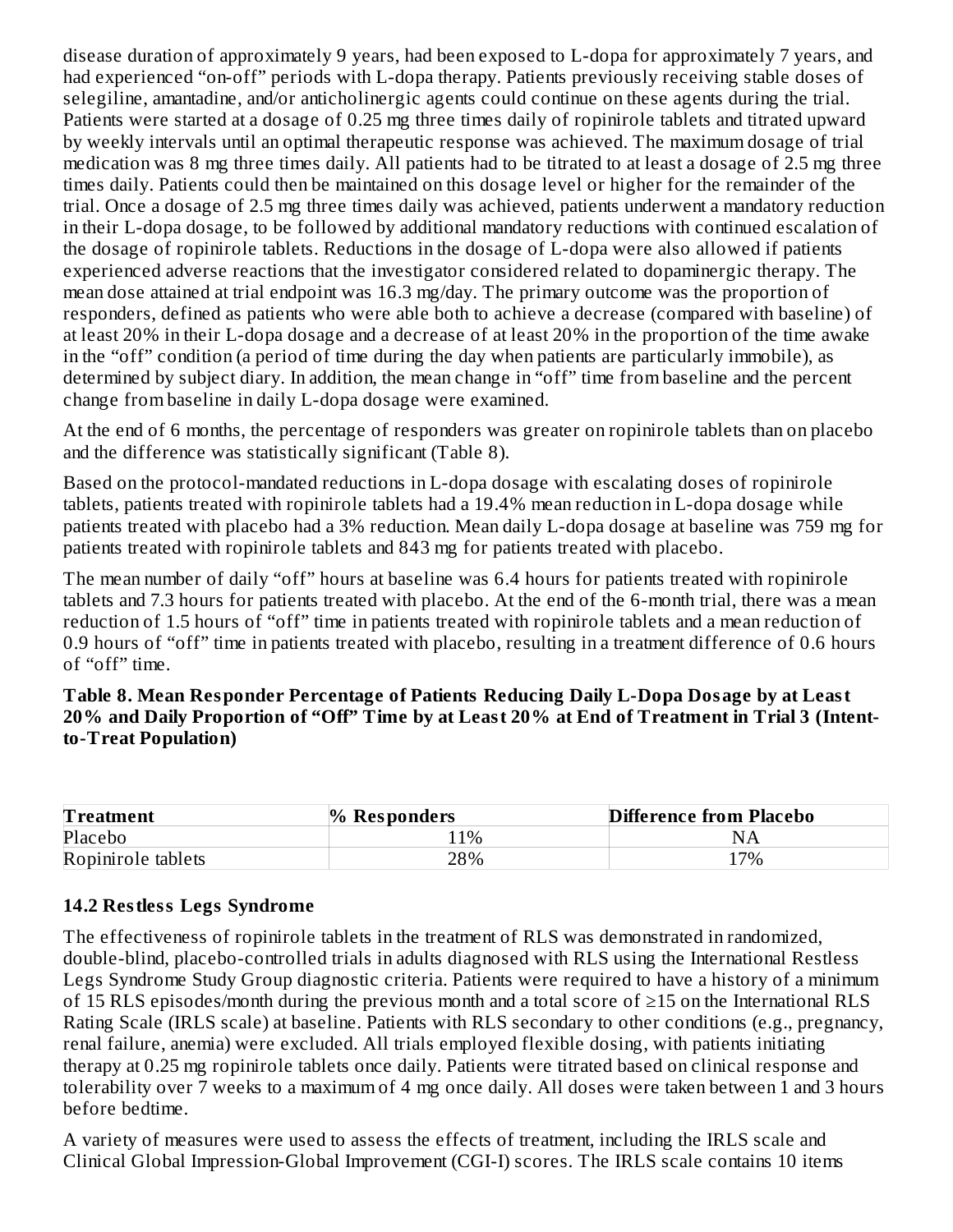designed to assess the severity of sensory and motor symptoms, sleep disturbance, daytime somnolence, and impact on activities of daily living and mood associated with RLS. The range of scores is 0 to 40, with 0 being absence of RLS symptoms and 40 the most severe symptoms. Three of the controlled trials utilized the change from baseline in the IRLS scale at the Week 12 endpoint as the primary efficacy outcome.

Three hundred eighty patients were randomized to receive ropinirole tablets ( $n = 187$ ) or placebo ( $n =$ 193) in a US trial (RLS-1); 284 were randomized to receive either ropinirole tablets (n = 146) or placebo (n = 138) in a multinational trial (excluding US) (RLS-2); and 267 patients were randomized to ropinirole tablets ( $n = 131$ ) or placebo ( $n = 136$ ) in a multinational trial (including US) (RLS-3). Across the three trials, the mean duration of RLS was 16 to 22 years (range: 0 to 65 years), mean age was approximately 54 years (range: 18 to 79 years), and approximately 61% were women. The mean dose at Week 12 was approximately 2 mg/day for the three trials.

At baseline, mean total IRLS score was 22 for ropinirole tablets and 21.6 for placebo in RLS-1, was 24.4 for ropinirole tablets and 25.2 for placebo in RLS-2, and was 23.6 for ropinirole tablets and 24.8 for placebo in RLS-3. In all three trials, a statistically significant difference between the treatment group receiving ropinirole tablets and the treatment group receiving placebo was observed at Week 12 for both the mean change from baseline in the IRLS scale total score and the percentage of patients rated as responders (much improved or very much improved) on the CGI-I (see Table 9).

|                                            | Ropinirole<br><b>Tablets</b> | Placebo | <b>Difference from</b><br><b>Placebo</b> |  |
|--------------------------------------------|------------------------------|---------|------------------------------------------|--|
| Mean change in total IRLS score at Week 12 |                              |         |                                          |  |
| $RLS-1$                                    | $-13.5$                      | $-9.8$  | $-3.7$                                   |  |
| $RLS-2$                                    | $-11.0$                      | $-8.0$  | $-3.0$                                   |  |
| $RLS-3$                                    | $-11.2$                      | $-8.7$  | $-2.5$                                   |  |
| Percent responders on CGI-I at Week 12     |                              |         |                                          |  |
| $RLS-1$                                    | 73.3%                        | 56.5%   | 16.8%                                    |  |
| $RLS-2$                                    | 53.4%                        | 40.9%   | 12.5%                                    |  |
| $RLS-3$                                    | 59.5%                        | 39.6%   | 19.9%                                    |  |

**Table 9. Mean Change in Total IRLS Score and Percent Responders on CGI-I**

Long-term maintenance of efficacy in the treatment of RLS was demonstrated in a 36-week trial. Following a 24-week, single-blind treatment phase (flexible dosages of ropinirole tablets of 0.25 to 4 mg once daily), patients who were responders (defined as a decrease of >6 points on the IRLS scale total score relative to baseline) were randomized in double-blind fashion to placebo or continuation of ropinirole tablets for an additional 12 weeks. Relapse was defined as an increase of at least 6 points on the IRLS scale total score to a total score of at least 15, or withdrawal due to lack of efficacy. For patients who were responders at Week 24, the mean dose of ropinirole tablets were 2 mg (range: 0.25 to 4 mg). Patients continued on ropinirole tablets demonstrated a significantly lower relapse rate compared with patients randomized to placebo  $(32.6\% \text{ versus } 57.8\%, P = 0.0156)$ .

## **16 HOW SUPPLIED/STORAGE AND HANDLING**

**Ropinirole Tablets:** Each circular, biconvex, film-coated tablet contains ropinirole as follows: 0.25 mg: white tablets debossed with "H" on one side and "121" on other side

NDC 62332-030-30 bottle of 30 tablets

NDC 62332-030-31 bottle of 100 tablets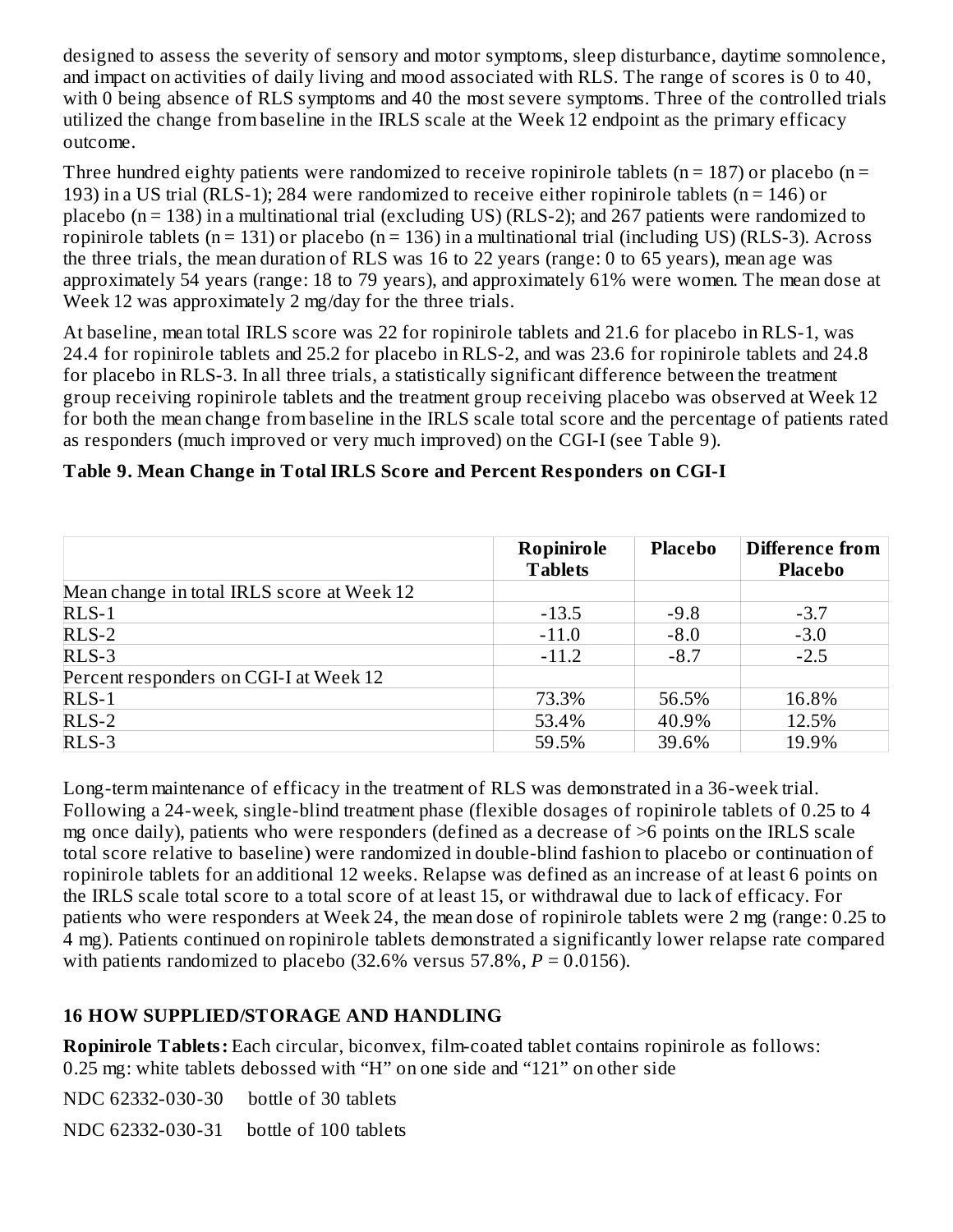0.5 mg: yellow tablets debossed with "H" on one side and "122" on other side NDC 62332-031-30 bottle of 30 tablets NDC 62332-031-31 bottle of 100 tablets 1 mg: green tablets debossed with "H" on one side and "123" on other side NDC 62332-032-30 bottle of 30 tablets NDC 62332-032-31 bottle of 100 tablets 2 mg: Peach tablets debossed with "H" on one side and "124" on other side NDC 62332-033-30 bottle of 30 tablets NDC 62332-033-31 bottle of 100 tablets 3 mg: Purple tablets debossed with "H" on one side and "125" on other side NDC 62332-034-30 bottle of 30 tablets NDC 62332-034-31 bottle of 100 tablets 4 mg: Pale brown tablets debossed with "H" on one side and "126" on other side NDC 62332-035-30 bottle of 30 tablets NDC 62332-035-31 bottle of 100 tablets 5 mg: Blue tablets debossed with "H" on one side and "127" on other side NDC 62332-036-30 bottle of 30 tablets NDC 62332-036-31 bottle of 100 tablets

**STORAGE: Protect from light and moisture. Clos e container tightly after each us e.**

## **Store at controlled room temperature 20°-25°C (68°-77°F) [s ee USP].**

### **17 PATIENT COUNSELING INFORMATION**

Advise the patient to read the FDA-approved patient labeling (Patient Information). Dosing Instructions

Instruct patients to take ropinirole tablets only as prescribed. If a dose is missed, advise patients not to double their next dose. Ropinirole tablets can be taken with or without food *[see Dosage and Administration (2.1)].*

Ropinirole is the active ingredient in ropinirole tablets (the immediate-release formulation). Ask your patients if they are taking another medication containing ropinirole.

#### Hypersensitivity/Allergic Reactions

Advise patients about the potential for developing a hypersensitivity/allergic reaction including manifestations such as urticaria, angioedema, rash, and pruritus when taking any ropinirole product. Inform patients who experience these or similar reactions to immediately contact their healthcare professional *[see Contraindications (4)].*

### Falling Asleep during Activities of Daily Living and Somnolence

Alert patients to the potential sedating effects caused by ropinirole tablets, including somnolence and the possibility of falling asleep while engaged in activities of daily living. Because somnolence is a frequent adverse reaction with potentially serious consequences, patients should not drive a car, operate machinery, or engage in other potentially dangerous activities until they have gained sufficient experience with ropinirole tablets to gauge whether or not it adversely affects their mental and/or motor performance . Advise patients that if increased somnolence or episodes of falling asleep during activities of daily living (e.g., conversations, eating, driving a motor vehicle, etc.) are experienced at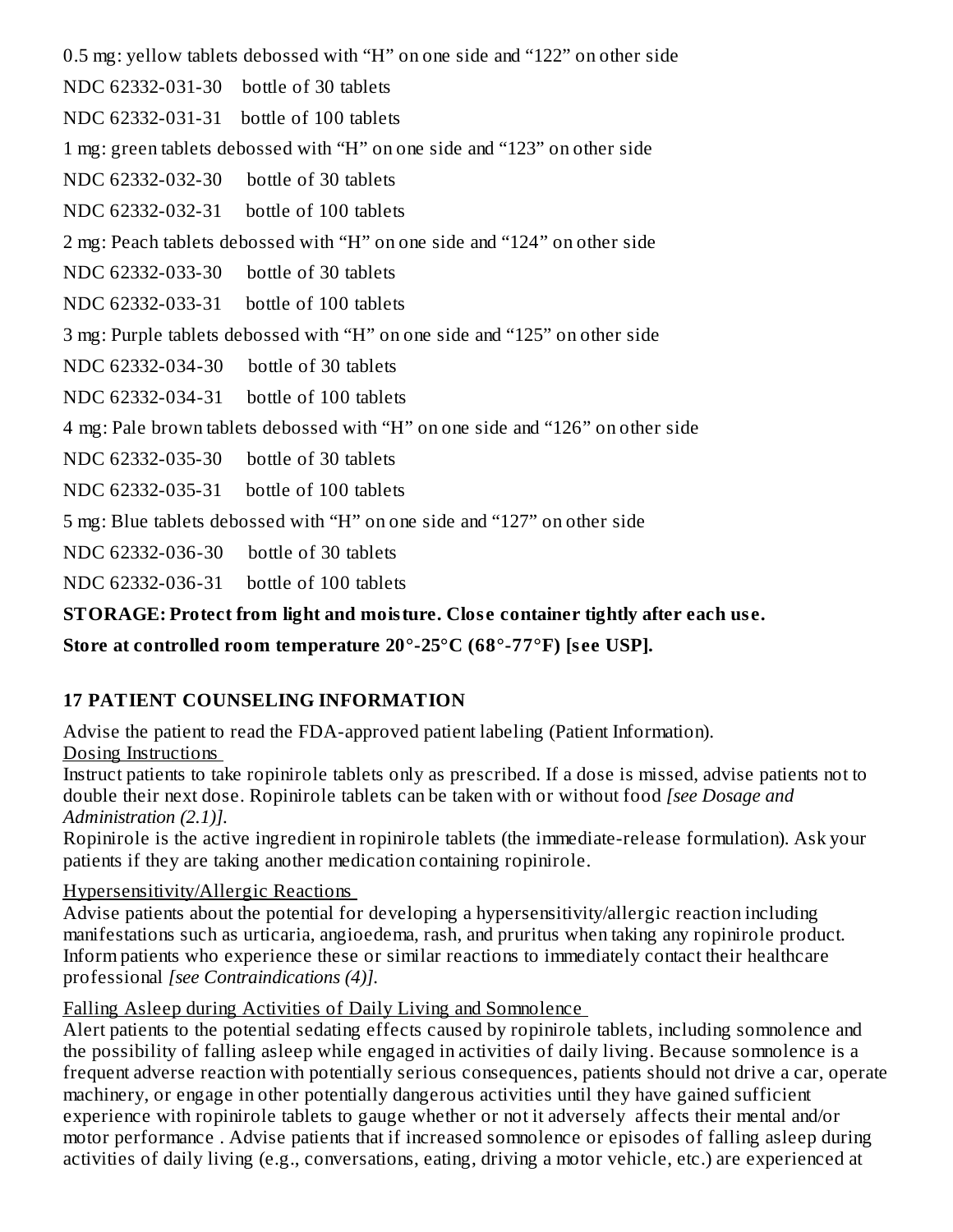any time during treatment, they should not drive or participate in potentially dangerous activities until they have contacted their physician.

Advise patients of possible additive effects when patients are taking other sedating medications, alcohol, or other central nervous system depressants (e.g., benzodiazepines, antipsychotics, antidepressants, etc.) in combination with ropinirole tablets or when taking a concomitant medication (e.g., ciprofloxacin) that increases plasma levels of ropinirole *[see Warnings and Precautions (5.1)].*

#### Syncope and Hypotension/Orthostatic Hypotension

Advise patients that they may experience syncope and may develop hypotension with or without symptoms such as dizziness, nausea, syncope, and sometimes sweating while taking ropinirole tablets, especially if they are elderly. Hypotension and/or orthostatic symptoms may occur more frequently during initial therapy or with an increase in dose at any time (cases have been seen after weeks of treatment). Postural/orthostatic symptoms may be related to sitting up or standing. Accordingly, caution patients against standing rapidly after sitting or lying down, especially if they have been doing so for prolonged periods and especially at the initiation of treatment with ropinirole tablets *[see Warnings and Precautions (5.2, 5.3)].*

#### Hallucinations/Psychotic-like Behavior

Inform patients that they may experience hallucinations (unreal visions, sounds, or sensations), and that other psychotic-like behavior can occur while taking ropinirole tablets. In patients with Parkinson's disease the elderly are at greater risk than younger patients. This risk is greater in patients who are taking ropinirole tablets with L-dopa or taking higher doses of ropinirole tablets and may also be further increased in patients taking any other drugs that increase dopaminergic tone. Tell patients to report hallucinations or psychotic-like behavior to their healthcare provider promptly should they develop *[see Warnings and Precautions (5.4)].*

#### Dyskinesia

Inform patients that ropinirole tablets may cause and/or exacerbate pre-existing dyskinesias *[see Warnings and Precautions (5.5)].*

#### Impulse Control/Compulsive Behaviors

Advise patients that they may experience impulse control and/or compulsive behaviors while taking ropinirole tablets. Advise patients to inform their physician or healthcare provider if they develop new or increased gambling urges, sexual urges, uncontrolled spending, binge or compulsive eating, or other urges while being treated with ropinirole tablets. Physicians should consider dose reduction or stopping the medication if a patient develops such urges while taking ropinirole tablets *[see Warnings and Precautions (5.6)]*.

#### Withdrawal-Emergent Hyperpyrexia and Confusion

Advise patients to contact their healthcare provider if they wish to discontinue ropinirole tablets or decrease the dose of ropinirole tablets *[see Warnings and Precautions (5.7)].*

#### Melanoma

Advise patients with Parkinson's disease that they have a higher risk of developing melanoma. Advise patients to have their skin examined on a regular basis by a qualified healthcare provider (e.g., dermatologist) when using ropinirole tablets for any indication *[see Warnings and Precautions (5.8)].*

#### Augmentation and Rebound

Inform patients with RLS that augmentation and/or rebound may occur after starting treatment with ropinirole tablets *[see Warnings and Precautions (5.9)].*

#### Nursing Mothers

Because of the possibility that ropinirole may be excreted in breast milk, discuss the developmental and health benefits of breastfeeding along with the mother's clinical need for ropinirole tablets and any potential adverse effects on the breastfed child from ropinirole or from the underlying maternal condition *[see Use in Specific Populations (8.2*)*].* Advise patients that ropinirole tablets could inhibit lactation because ropinirole inhibits prolactin secretion.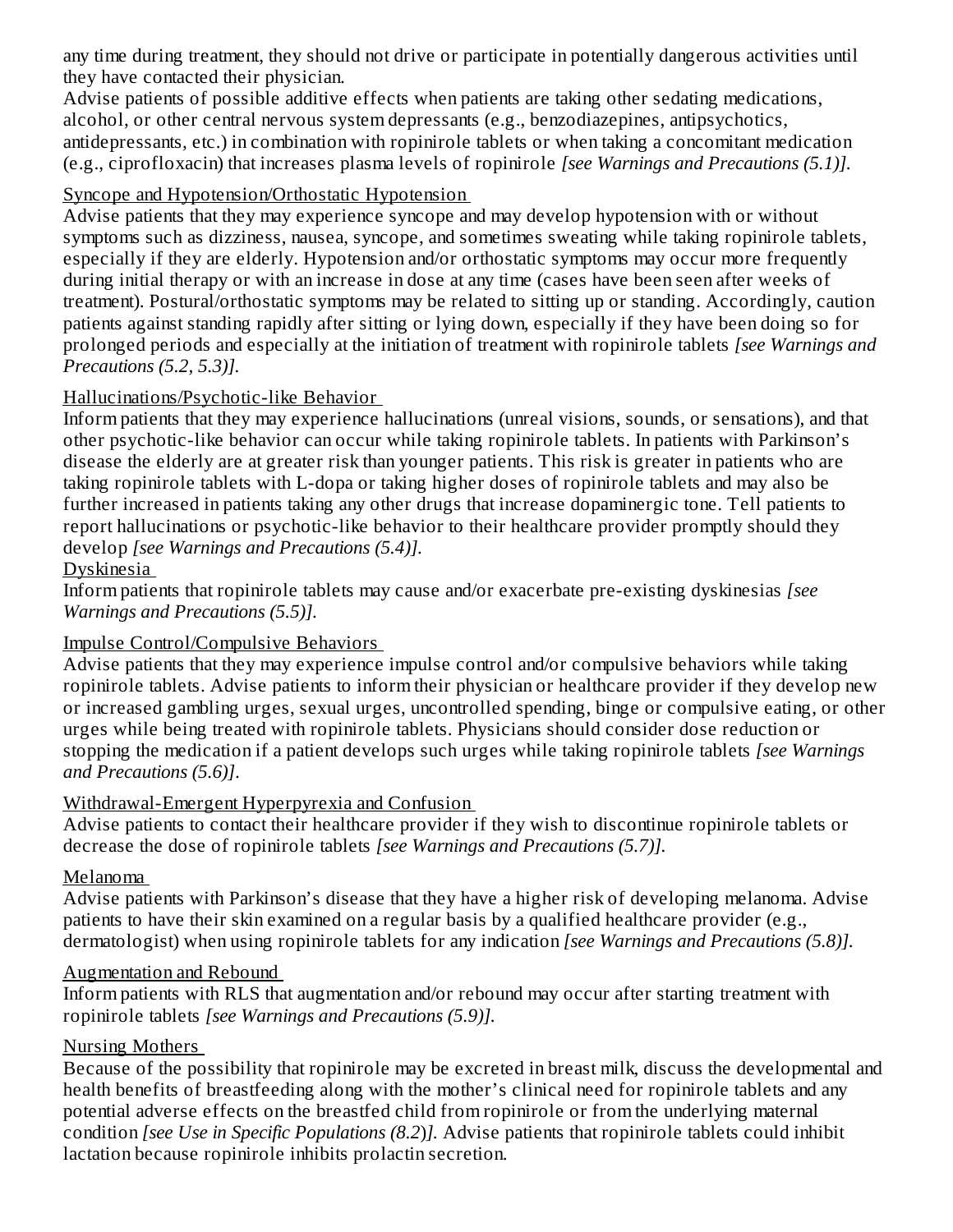Pregnancy

Because experience with ropinirole in pregnant women is limited and ropinirole has been shown to have adverse effects on embryofetal development in animals, including teratogenic effects, advise patients of this potential risk. Advise patients to notify their physician if they become pregnant or intend to become pregnant during therapy *[see Use in Specific Populations (8.1)].*

Medication Guide available at http://www.alembicusa.com/medicationguide.aspx or call 1-866-210- 9797.

Manufactured by: **Alembic Pharmaceuticals Limited** (Formulation Division), Panelav 389350, Gujarat, India

Manufactured for: **Alembic Pharmaceuticals, Inc.** 750 Route 202, Bridgewater, NJ 08807 **USA** Revised: 04/2020

## PHARMACIST DETACH HERE AND GIVE INSTRUCTIONS TO PATIENT

### **PATIENT INFORMATION**

### **Ropinirole (roe PIN i role) Tablets USP**

#### **If you have Parkinson's dis eas e, read this side. If you have Restless Legs Syndrome (RLS), read the other side.**

**Important Note:**An immediate-release form of ropinirole is approved for the treatment of moderate to severe primary RLS (see other side of this leaflet).

### **What is the most important information I should know about ropinirole tablets?**

Ropinirole tablets can cause serious side effects including:

• **Falling asleep during normal activities.** You may fall asleep while doing normal activities such as driving a car, doing physical tasks, or using hazardous machinery while taking ropinirole tablets. You may suddenly fall asleep without being drowsy or without warning. This may result in having accidents. Your chances of falling asleep while doing normal activities while taking ropinirole tablets are greater if you take other medicines that cause drowsiness. Tell your healthcare provider right away if this happens. Before starting ropinirole tablets, be sure to tell your healthcare provider if you take any medicines that make you drowsy.

• **Fainting.** Fainting can happen, and sometimes your heart rate may be decreased. This can happen especially when you start taking ropinirole tablets or your dose is increased. Tell your healthcare provider if you faint, feel dizzy, or light-headed.

**.Decreas e in blood pressure.** Ropinirole tablets can decrease your blood pressure (hypotension) especially when you start taking ropinirole tablets or when your dose is changed. If you faint or feel dizzy, nauseated, or sweaty when you stand up from sitting or lying down (orthostatic hypotension), this may mean that your blood pressure is decreased. When you change position from lying down or sitting to standing up, you should do it carefully and slowly. Call your healthcare provider if you have any of the symptoms of decreased blood pressure listed above.

• **Changes in heart rate (decreas e or increas e).** Ropinirole tablets can decrease or increase your heart rate.

• **Hallucinations and other psychotic-like behavior.** Ropinirole tablets can cause or worsen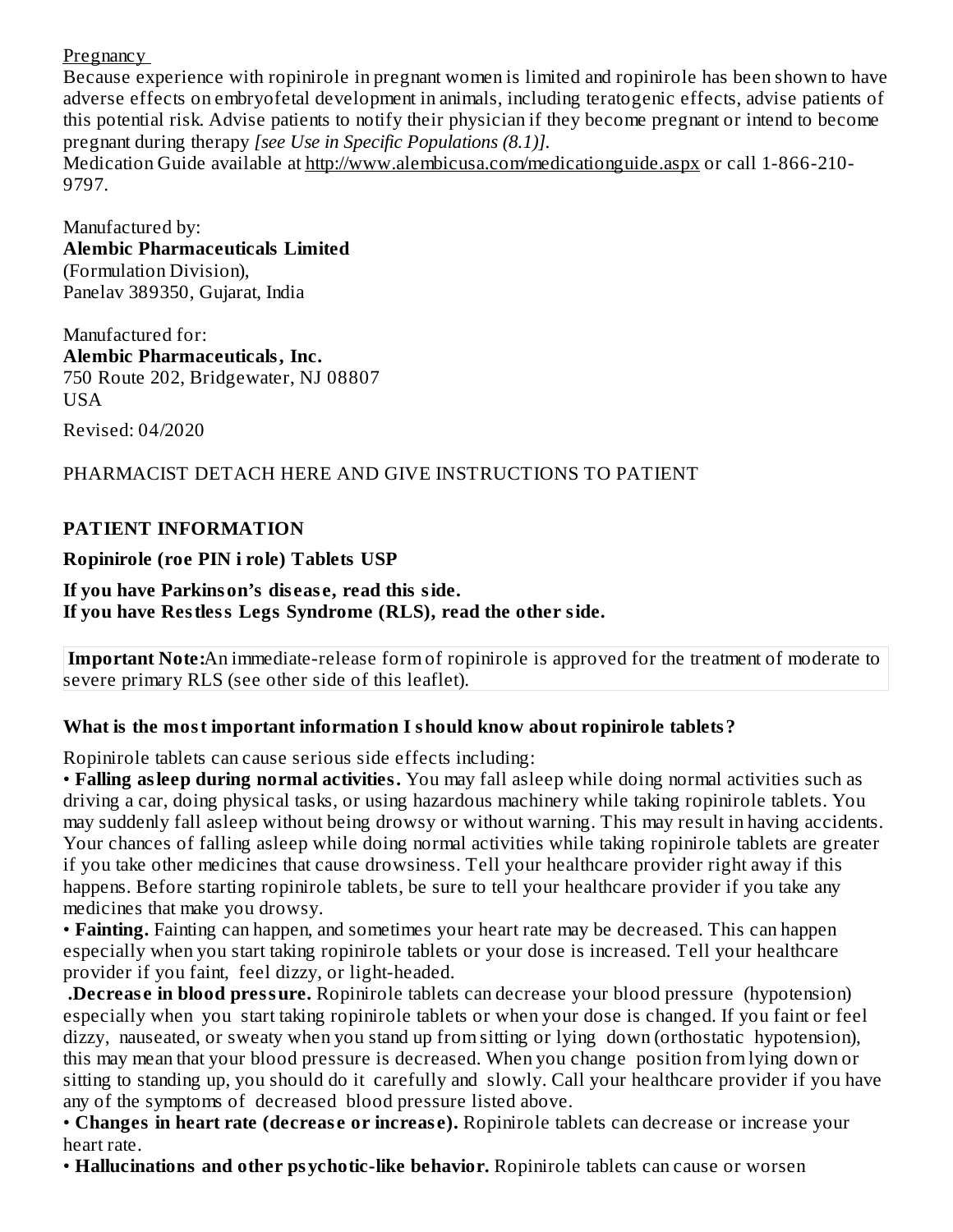psychotic-like behavior including hallucinations (seeing or hearing things that are not real), confusion, excessive suspicion, aggressive behavior, agitation, delusional beliefs (believing things that are not real), and disorganized thinking. The chances of having hallucinations or these other psychotic-like changes are higher in people with Parkinson's disease who are taking ropinirole tablets or taking higher doses of these drugs. If you have hallucinations or any of these other psychotic-like changes, talk with your healthcare provider.

• **Uncontrolled sudden movements.** Ropinirole tablets may cause uncontrolled sudden movements or make such movements you already have worse or more frequent. Tell your healthcare provider if this happens. The doses of your anti-Parkinson's medicine may need to be changed.

• **Unusual urges.** Some patients taking ropinirole tablets get urges to behave in a way unusual for them. Examples of this are an unusual urge to gamble, increased sexual urges and behaviors, or an uncontrollable urge to shop, spend money, or eat. If you notice or your family notices that you are developing any unusual behaviors, talk to your healthcare provider.

• **Increas ed chance of skin cancer (melanoma).** People with Parkinson's disease may have a higher chance of getting melanoma. It is not known if ropinirole tablets increase your chances of getting melanoma. You and your healthcare provider should check your skin on a regular basis. Tell your healthcare provider right away if you notice any changes in your skin such as a change in the size, shape, or color of moles on your skin.

#### **What is ropinirole tablet?**

• Ropinirole tablets are a short-acting prescription medicine containing ropinirole (usually taken 3 times a day) that is used to treat Parkinson's disease. It is also used to treat a condition called Restless Legs Syndrome (RLS).

Having one of these conditions does not mean you have or will develop the other condition. You should not be taking more than 1 medicine containing ropinirole. Tell your healthcare provider if you are taking any other medicine containing ropinirole.

It is not known if ropinirole tablets are safe and effective for use in children younger than 18 years of age.

#### **Do not take ropinirole tablet if you:**

• are allergic to ropinirole or any of the ingredients in ropinirole tablets. See the end of this page for a complete list of the ingredients in ropinirole.

Get help right away if any of the symptoms of an allergic reaction cause problems swallowing or breathing. Call your healthcare provider if you have any of the symptoms of an allergic reaction. Symptoms of an allergic reaction may include:

| $\cdot$ hives                                             | • rash    |
|-----------------------------------------------------------|-----------|
| • swelling of the face, lips, mouth, tongue, or<br>throat | • itching |

#### **Before taking ropinirole tablet, tell your healthcare provider about all of your medical conditions, including if you:**

• have daytime sleepiness from a sleep disorder or have unexpected or unpredictable sleepiness or periods of sleep.

• start or stop taking other medicines while you are taking ropinirole tablets. This may increase your chances of getting side effects.

• start or stop smoking while you are taking ropinirole tablets. Smoking may decrease the treatment effect of ropinirole tablets.

• feel dizzy, nauseated, sweaty, or faint when you stand up from sitting or lying down.

• drink alcoholic beverages. This may increase your chances of becoming drowsy or sleepy while taking ropinirole tablets.

• have high or low blood pressure.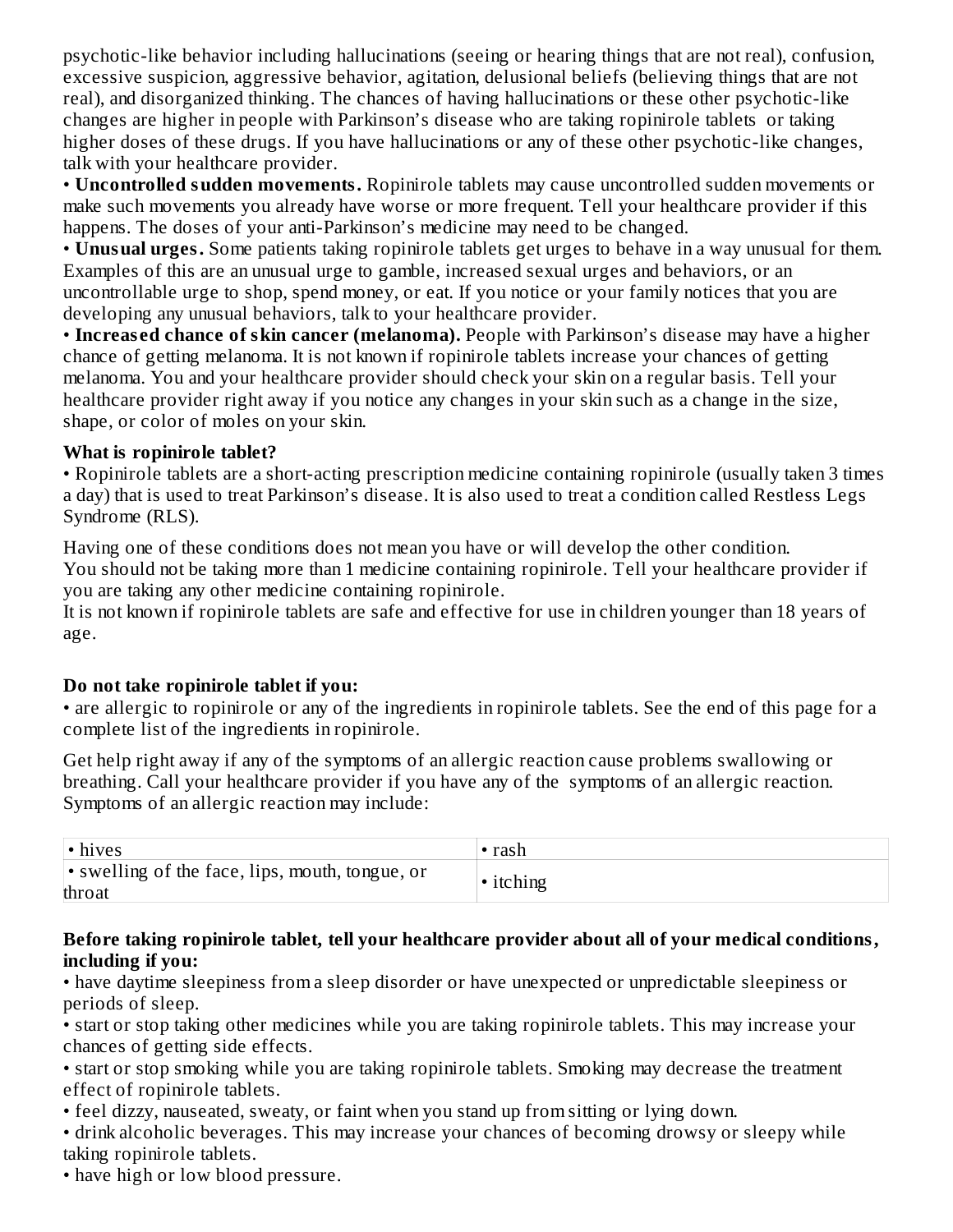• have or have had heart problems.

• are pregnant or plan to become pregnant. It is not known if ropinirole tablets can harm your unborn baby.

• are breastfeeding or plan to breastfeed. It is not known if ropinirole passes into your breast milk. The amount of breast milk you make may be decreased while taking ropinirole tablets. Talk to your healthcare provider to decide if you should breastfeed while taking ropinirole tablets.

Tell your healthcare provider about all the medicines you take, including prescription and over-thecounter medicines, vitamins, and herbal supplements. Some of these medicines may increase your chances of getting side effects while taking ropinirole tablets.

## **How should I take ropinirole tablets?**

- Take ropinirole tablets exactly as directed by your healthcare provider.
- Take ropinirole tablets with or without food.

• **Do not** suddenly stop taking ropinirole tablets without talking to your healthcare provider. If you stop this medicine suddenly, you may develop fever, confusion, or severe muscle stiffness.

• Before starting ropinirole tablets, you should talk to your healthcare provider about what to do if you miss a dose. If you have missed the previous dose and it is time for your next dose, **do not double the dos e.**

• Your healthcare provider will start you on a low dose of ropinirole tablets. Your healthcare provider will change the dose until you are taking the right amount of medicine to control your symptoms. **It may take s everal weeks before you reach a dos e that controls your symptoms.**

• Contact your healthcare provider if you stop taking ropinirole tablets for any reason. Do not restart without talking with your healthcare provider.

• Your healthcare provider may prescribe ropinirole tablets alone, or add ropinirole tablets to medicine that you are already taking for Parkinson's disease.

• You should not substitute ropinirole tablets for ropinirole extended release tablets or ropinirole extended release tablets for ropinirole tablets without talking with your healthcare provider.

### **If you are taking ropinirole tablets:**

• Ropinirole tablets are usually taken 3 times a day for Parkinson's disease.

## **What are the possible side effects of ropinirole tablets?**

**Ropinirole tablets can caus e s erious side effects, including:**

# • **See "What is the most important information I should know about ropinirole tablets?"**

The most common side effects of ropinirole tablets include:

| • fainting           | • sleepiness or<br>drowsiness      | • hallucinations (seeing)<br>or hearing things that are<br>not real) | · dizziness                          |
|----------------------|------------------------------------|----------------------------------------------------------------------|--------------------------------------|
| • nausea or vomiting | • uncontrolled sudden<br>movements | • upset stomach,<br>abdominal pain or<br>discomfort                  | • fatigue, tiredness, or<br>weakness |
|                      |                                    | • leg swelling                                                       |                                      |
| • confusion          | • headache                         | • high blood pressure<br>(hypertension)                              | • increased sweating                 |
| • constipation       | • suddenly falling asleep          |                                                                      |                                      |

Tell your healthcare provider about any side effect that bothers you or that does not go away.

These are not all of the possible side effects with ropinirole tablets. Call your doctor for medical advice about side effects. You may report side effects to FDA at 1-800-FDA-1088.

## **How should I store ropinirole tablets?**

• Store ropinirole tablets at controlled room temperature 20° to 25°C (68° to 77°F), [See USP]. Protect from light and moisture.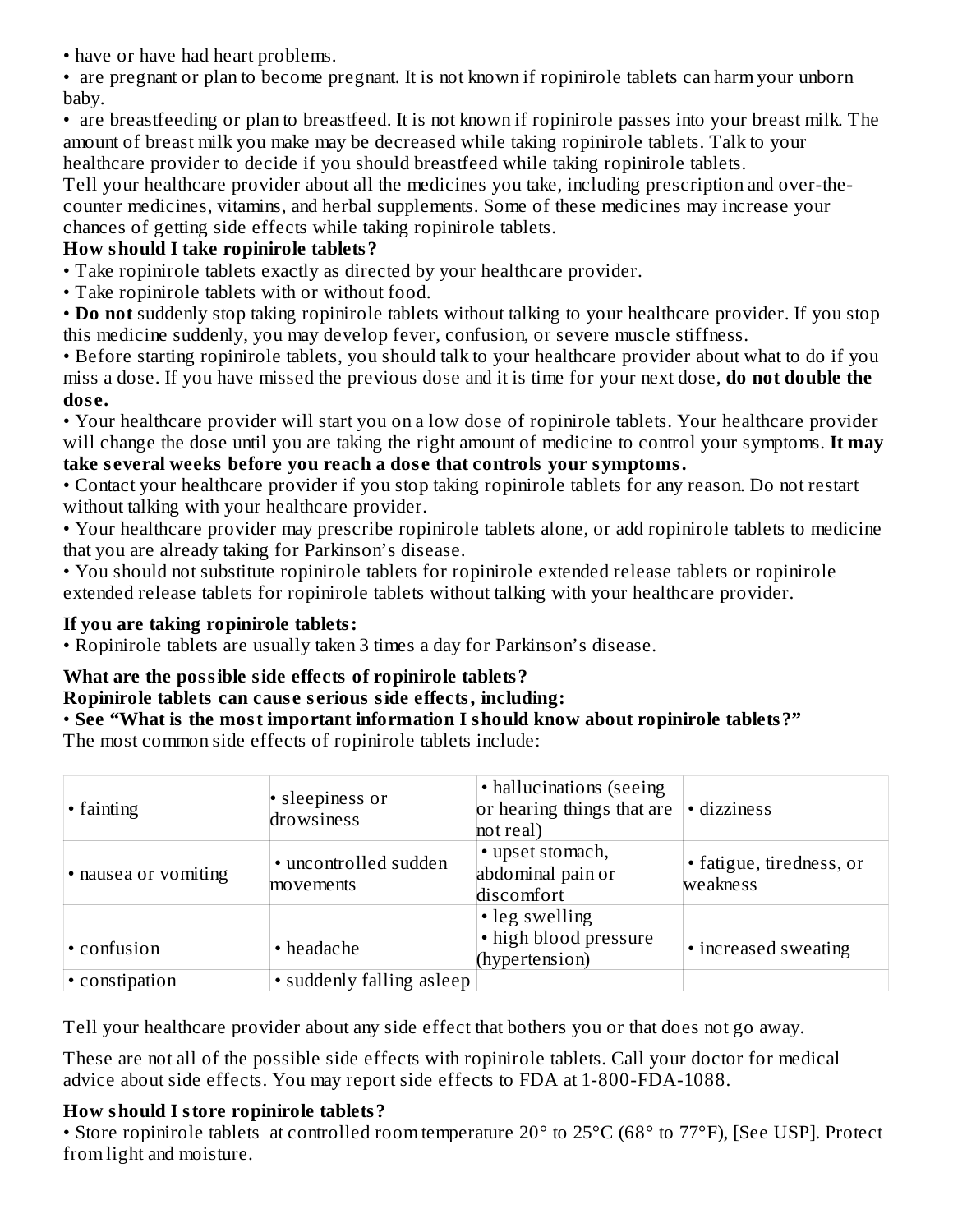#### **Keep ropinirole tablets and all medicines out of the reach of children. General information about the safe and effective us e of ropinirole tablets:**

Medicines are sometimes prescribed for purposes other than those listed in a patient information leaflet. Do not use ropinirole tablets for a condition for which it was not prescribed. Do not give ropinirole tablets to other people, even if they have the same symptoms that you have. It may harm them.

You can ask your pharmacist or healthcare provider for information about ropinirole tablets that is written for health professionals.

For more information call Alembic Pharmaceuticals Limited at 1-866-210-9797.

### **What are the ingredients in ropinirole tablets?**

### **The following ingredients are in ropinirole tablets:**

**Active ingredient:** ropinirole (as ropinirole hydrochloride)

**Inactive ingredients:** croscarmellose sodium, hydrous lactose, magnesium stearate, microcrystalline cellulose, and one or more of the following: carmine, FD&C Blue No. 2 aluminum lake, FD&C Yellow No. 6 aluminum lake, hypromellose, iron oxides, polyethylene glycol, polysorbate 80, titanium dioxide.

### **PATIENT INFORMATION**

**Ropinirole (roe PIN i role) Tablets USP If you have Restless Legs Syndrome (RLS), read this side. If you have Parkinson's dis eas e, read the other side.**

People with RLS should take ropinirole tablets differently than people with parkinson's disease (see "**How should I take ropinirole tablets for RLS?"** for the recommended dosing forRLS). A lower dose of ropinirole tablet is generally needed for people with RLS, and is taken once daily before bedtime.

**What is the most important information I should know about ropinirole tablets?** Ropinirole tablets can cause serious side effects, including:

. **Falling asleep during normal activities.** You may fall asleep while doing normal activities such as driving a car, doing physical tasks, or using hazardous machinery while taking ropinirole tablets . You may suddenly fall asleep without being drowsy or without warning. this may result in having accidents. Your chances of falling asleep while doing normal activities while taking ropinirole tablets are greater if you take other medicines that cause drowsiness. Tell your healthcare provider right away if this happens. Before starting ropinirole tablets, be sure to tell your healthcare provider if you take any medicines that make you drowsy.

• **Fainting.** Fainting can happen, and sometimes your heart rate may be decreased. This can happen especially when you start taking ropinirole tablets or your dose is increased. Tell your healthcare provider if you faint, feel dizzy, or light-headed.

• **Decreas e in blood pressure.** Ropinirole tablet can decrease your blood pressure (hypotension), especially when you start taking ropinirole tablet or when your dose is changed. If you faint or feel dizzy, nauseated, or sweaty when you stand up from sitting or lying down (orthostatic hypotension), this may mean that your blood pressure is decreased. When you change position from lying down or sitting to standing up, you should do it carefully and slowly. Call your healthcare provider if you have any of the symptoms of decreased blood pressure listed above.

• **Hallucinations and other psychotic-like behavior.** Ropinirole tablets can cause or worsen psychotic-like behavior including hallucinations (seeing or hearing things that are not real), confusion, excessive suspicion, aggressive behavior, agitation, delusional beliefs (believing things that are not real), and disorganized thinking. If you have hallucinations or any of these other psychotic-like changes, talk with your healthcare provider.

• **Unusual urges.** Some patients taking ropinirole tablets get urges to behave in a way unusual for them. Examples of this are an unusual urge to gamble, increased sexual urges and behaviors, or an uncontrollable urge to shop, spend money, or eat. If you notice or your family notices that you are developing any unusual behaviors, talk to your healthcare provider.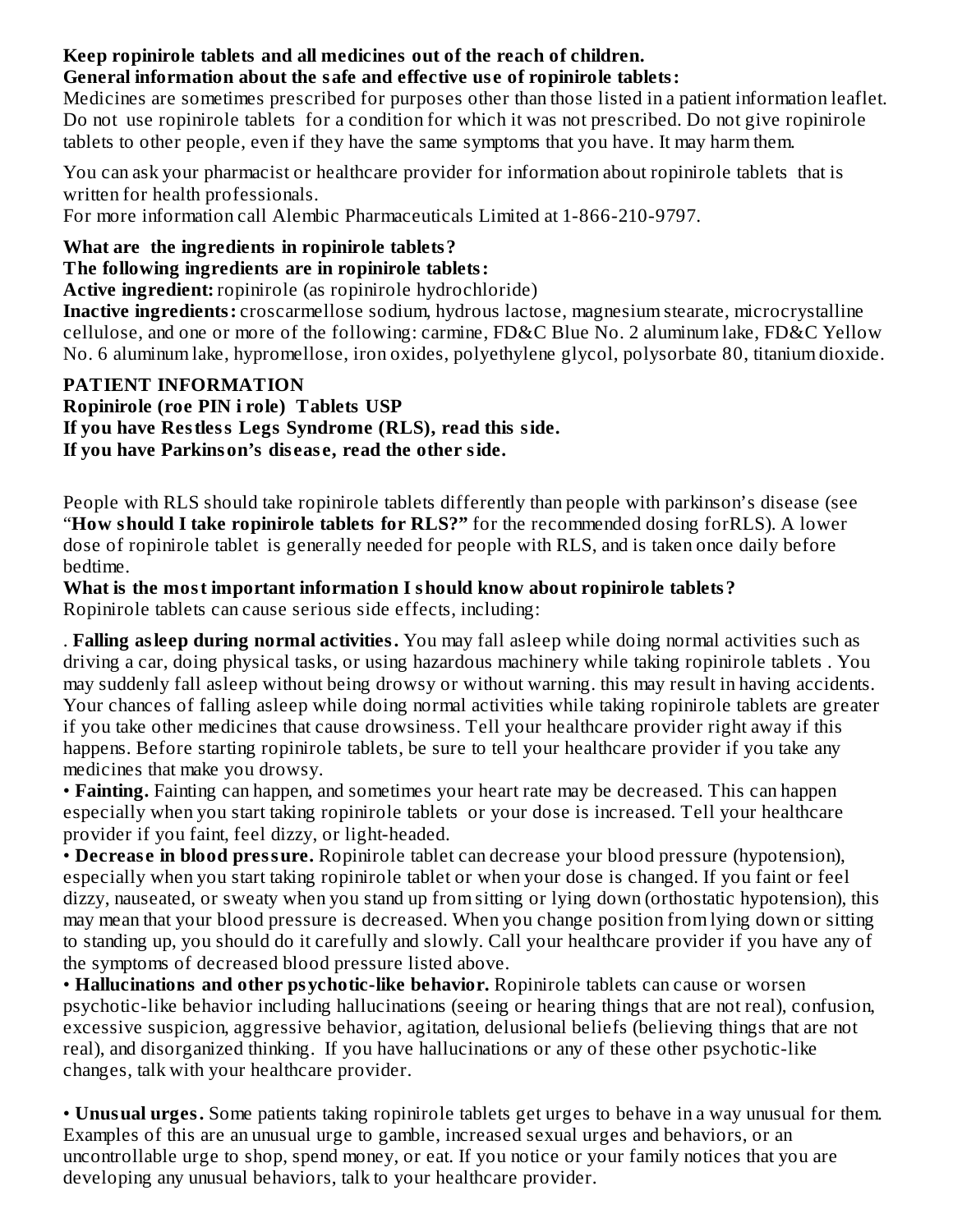• **Increas ed chance of skin cancer (melanoma).** It is not known if ropinirole tablets increases your chance of getting melanoma. You and your healthcare provider should check your skin on a regular basis. Tell your healthcare provider right away if you notice any changes in your skin such as a change in the size, shape, or color of moles on your skin.

• **Changes in restless legs syndrome symptoms.** Ropinirole tablets may cause restless legs symptoms to come back in the morning (rebound), happen earlier in the evening, or even happen in the afternoon.

#### **What is ropinirole tablet?**

Ropinirole tablet is a prescription medicine containing ropinirole used to treat moderate-to-severe primary Restless Legs Syndrome . It is also used to treat Parkinson's disease.

Having one of these conditions does not mean you have or will develop the other condition. You should not be taking more than 1 medicine containing ropinirole. Tell your healthcare provider if you are taking any other medicine containing ropinirole.

It is not known if ropinirole tablet is safe and effective for use in children younger than 18 years of age.

### **Do not take ropinirole tablets if you:**

• are allergic to ropinirole or any of the ingredients in ropinirole tablet. See the end of this page for a complete list of the ingredients in ropinirole tablet.

Get help right away if any of the symptoms of an allergic reaction cause problems swallowing or breathing. Call your healthcare provider if you have any of the symptoms of an allergic reaction. Symptoms of an allergic reaction may include:

| $\cdot$ hives                                             | rash    |
|-----------------------------------------------------------|---------|
| • swelling of the face, lips, mouth, tongue, or<br>throat | itching |

#### **Before taking ropinirole tablet, tell your healthcare provider about all your medical conditions, including if you:**

• have daytime sleepiness from a sleep disorder or have unexpected or unpredictable sleepiness or periods of sleep.

• start or stop taking other medicines while you are taking ropinirole tablets. This may increase your chances of getting side effects.

• start or stop smoking while you are taking ropinirole tablets. smoking may decrease the treatment effect of ropinirole tablets.

• feel dizzy, nauseated, sweaty, or faint when you stand up from sitting or lying down.

• drink alcoholic beverages. this may increase your chances of becoming drowsy or sleepy while taking ropinirole tablets.

• have high or low blood pressure.

• have or have had heart problems.

•are pregnant or plan to become pregnant. It is not known if ropinirole tablets can harm your unborn baby.

•are breastfeeding or plan to breastfeed. It is not known if ropinirole passes into your breast milk. The amount of breast milk you make may be decreased while taking ropinirole tablets. Talk to your healthcare provider to decide if you should breastfeed while taking ropinirole tablets. Tell your healthcare provider about all the medicines you take, including prescription and over-the-counter medicines, vitamins, and herbal supplements. Some of these medicines may increase your chances of getting side effects while taking ropinirole tablets.

### **How should I take ropinirole tablets ?**

- Take ropinirole tablets exactly as directed by your healthcare provider.
- Ropinirole tablets are usually taken once in the evening, 1 to 3 hours before bedtime.
- Take ropinirole tablets with or without food.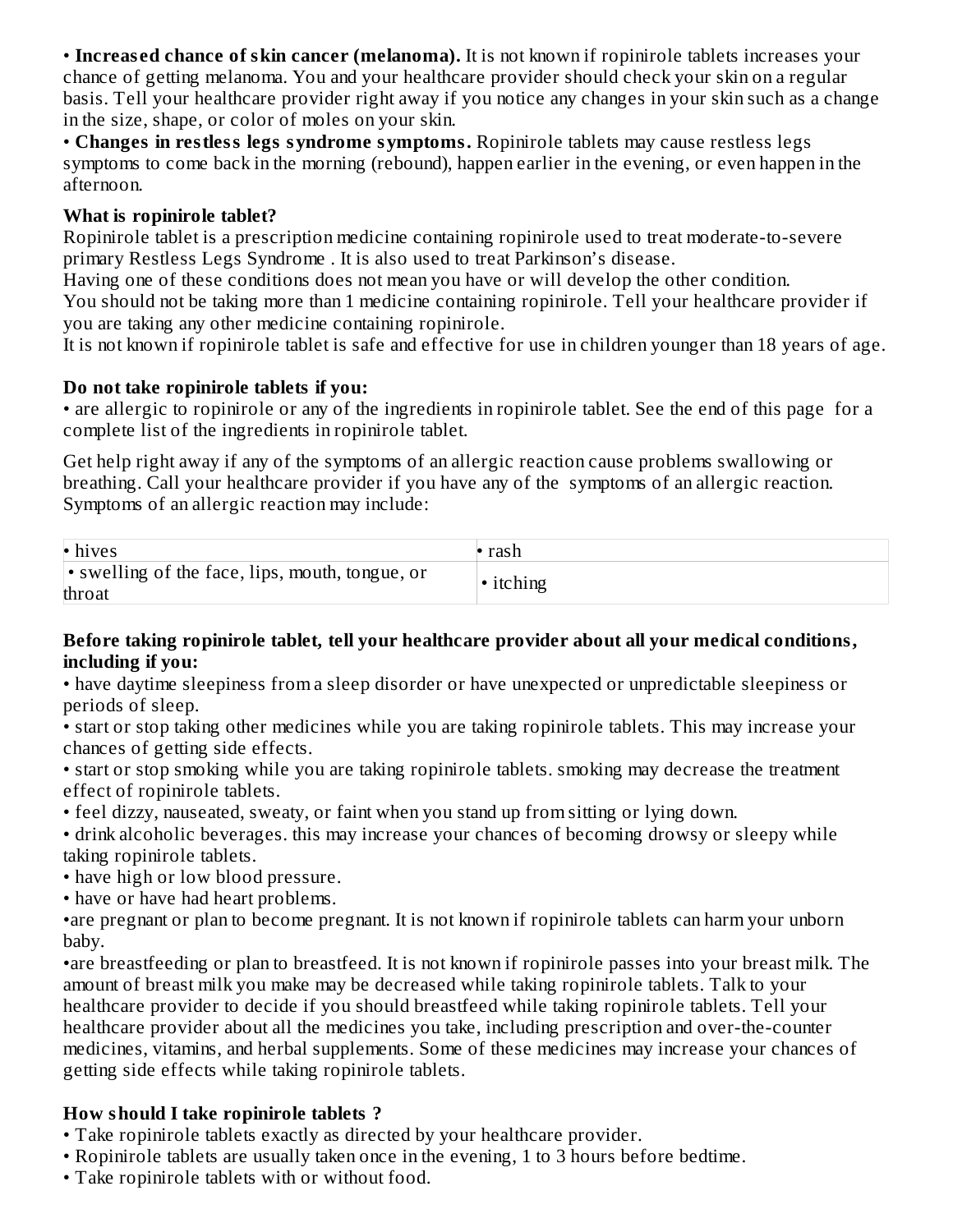• **Do not** suddenly stop taking ropinirole tablets without talking to your healthcare provider. If you stop this medicine suddenly, you may develop fever, confusion, or severe muscle stiffness.

• Your healthcare provider will start you on a low dose of ropinirole tablets. Your healthcare provider may change the dose until you are taking the right amount of medicine to control your symptoms.

• **If you miss your dos e, do not double your next dos e.** Take only your usual dose 1 to 3 hours before your next bedtime.

• Contact your healthcare provider if you stop taking ropinirole tablets for any reason. Do not restart without talking with your healthcare provider.

**What are the possible side effects of ropinirole tablets?**

**Ropinirole tablets can caus e s erious side effects, including:**

• **See "What is the most important information i should know about ropinirole tablets?"** The most common side effects of ropinirole tablets include:

| • nausea or vomiting | drowsiness or sleepiness                |
|----------------------|-----------------------------------------|
| $\cdot$ dizziness    | tiredness.<br>. or weakness<br>tatigue. |

Tell your healthcare provider about any side effect that bothers you or that does not go away. These are not all of the possible side effects with ropinirole tablets. Call your doctor for medical advice about side effects. You may report side effects to FDA at 1-800-FDA-1088.

#### **How should I store ropinirole tablets?**

• Store ropinirole tablets at controlled room temperature 20° to 25°C (68° to 77°F), [See USP]. Protect from light and moisture.

#### **Keep ropinirole tablet and all medicines out of the reach of children. General information about the safe and effective us e of ropinirole tablets:**

Medicines are sometimes prescribed for purposes other than those listed in a patient information leaflet. Do not use ropinirole tablets for a condition for which it was not prescribed. Do not give ropinirole tablets to other people, even if they have the same symptoms that you have. It may harm them. You can ask your pharmacist or healthcare provider for information about ropinirole tablets that is written for health professionals.

For more information call Alembic Pharmaceuticals Limited at 1-866-210-9797.

#### **What are the ingredients in ropinirole tablets?**

**Active ingredient:** ropinirole (as ropinirole hydrochloride)

**Inactive ingredients:** croscarmellose sodium, hydrous lactose, magnesium stearate, microcrystalline cellulose, and one or more of the following: carmine, FD&C Blue No. 2 aluminum lake, FD&C Yellow No. 6 aluminum lake, hypromellose, iron oxides, polyethylene glycol, polysorbate 80, titanium dioxide.

This Patient Information has been approved by the U.S. Food and Drug Administration. Medication Guide available at http://www.alembicusa.com/medicationguide.aspx or call 1-866-210-9797.

Manufactured by: **Alembic Pharmaceuticals Limited** (Formulation Division), Panelav 389350, Gujarat, India

Manufactured for: **Alembic Pharmaceuticals, Inc.** 750 Route 202, Bridgewater, NJ 08807 USA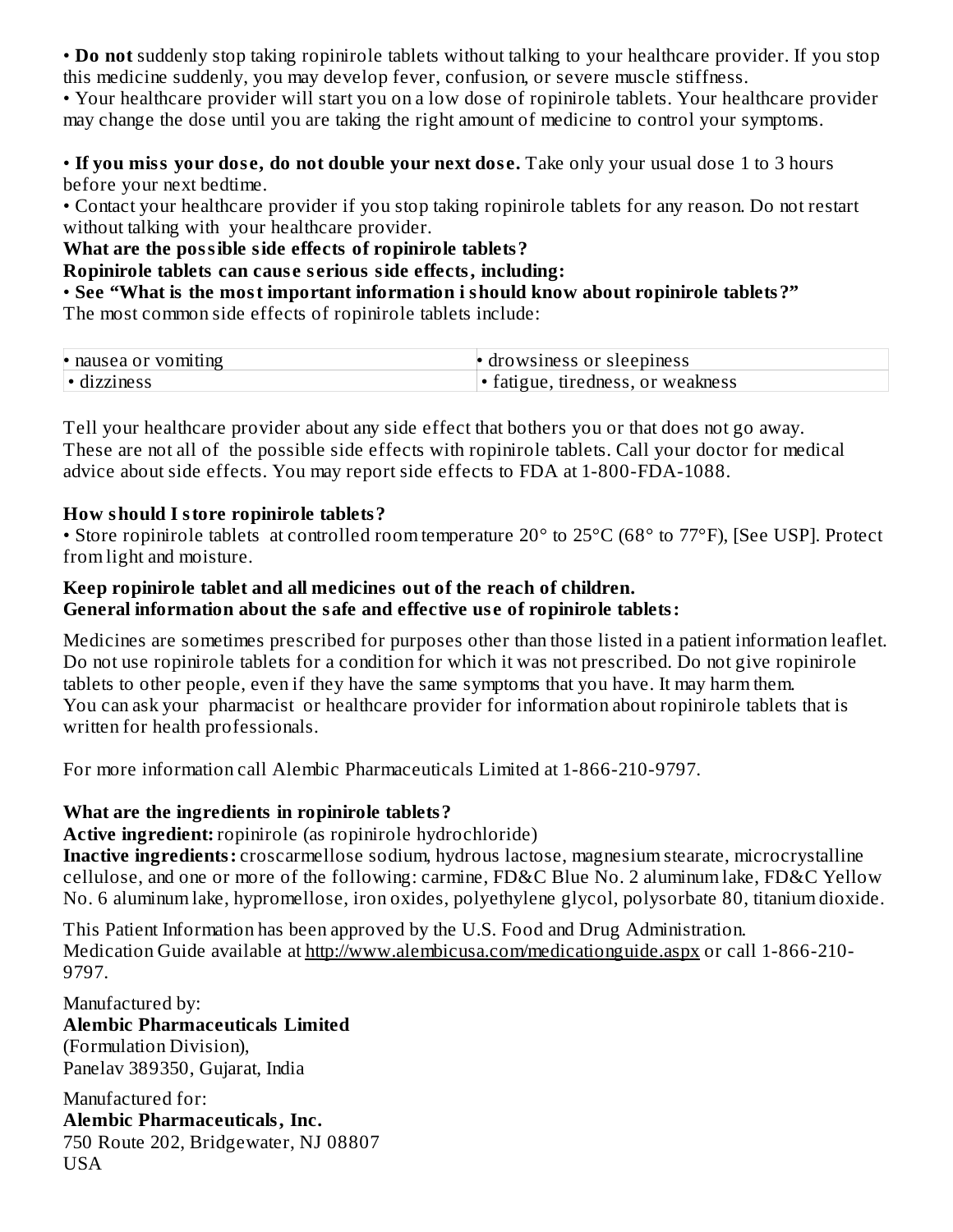Revised: 04/2020

# **Package/Label Display Panel**

rOPINIRole Tablets, USP 0.25 mg\* 100 Tablets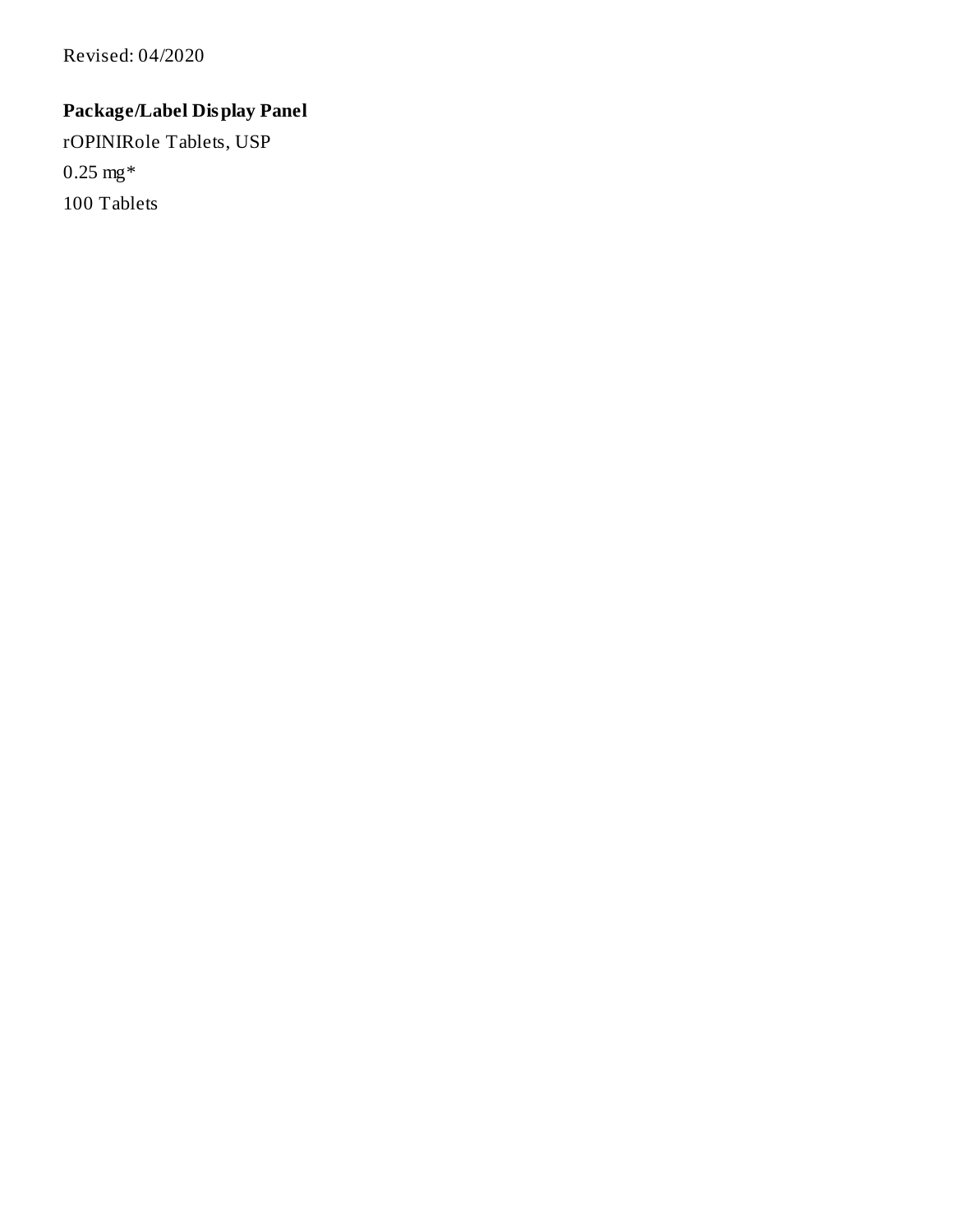

### **Package/Label Display Panel**

rOPINIRole Tablets, USP

 $1$  mg $*$ 100 Tablets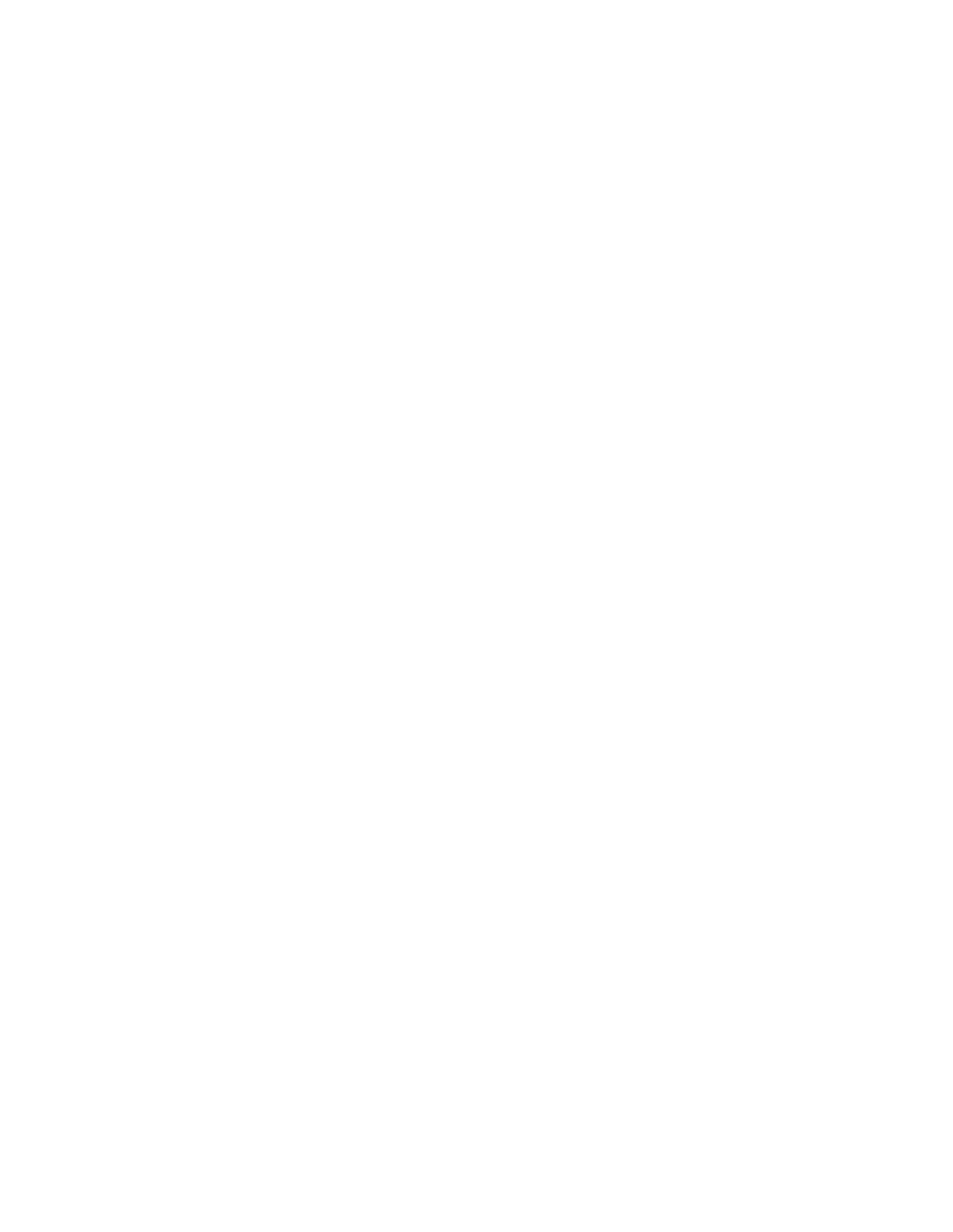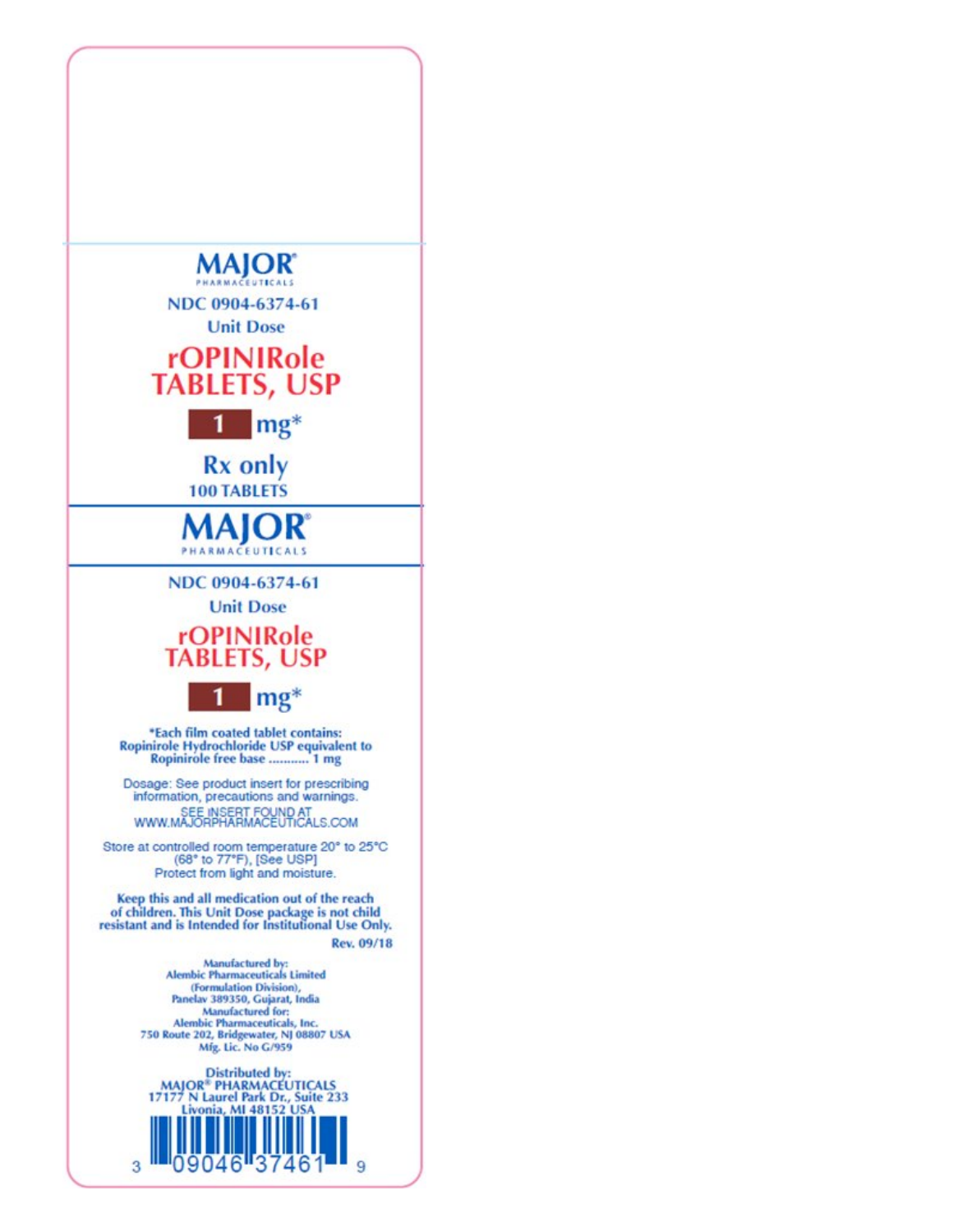# **ROPINIROLE HYDROCHLORIDE**

ropinirole hydrochloride tablet, film coated

| <b>Product Information</b>                                                  |                                                        |                             |                                         |          |                                   |  |
|-----------------------------------------------------------------------------|--------------------------------------------------------|-----------------------------|-----------------------------------------|----------|-----------------------------------|--|
| Product Type                                                                | HUMAN PRESCRIPTION DRUG                                | <b>Item Code (Source)</b>   | NDC:0904-6373(NDC:62332-030)            |          |                                   |  |
| <b>Route of Administration</b>                                              | ORAL                                                   |                             |                                         |          |                                   |  |
|                                                                             |                                                        |                             |                                         |          |                                   |  |
|                                                                             |                                                        |                             |                                         |          |                                   |  |
| <b>Active Ingredient/Active Moiety</b>                                      |                                                        |                             |                                         |          |                                   |  |
|                                                                             | <b>Ingredient Name</b>                                 |                             |                                         |          | <b>Basis of Strength Strength</b> |  |
| ROPINIROLE HYDROCHLORIDE (UNII: D7ZD41RZI9) (ROPINIROLE - UNII:030 PYR8953) |                                                        |                             | <b>ROPINIROLE</b>                       |          | $0.25$ mg                         |  |
|                                                                             |                                                        |                             |                                         |          |                                   |  |
| <b>Inactive Ingredients</b>                                                 |                                                        |                             |                                         |          |                                   |  |
|                                                                             | <b>Ingredient Name</b>                                 |                             |                                         |          | Strength                          |  |
| CROSCARMELLOSE SODIUM (UNII: M28OL1HH48)                                    |                                                        |                             |                                         |          |                                   |  |
| LACTOSE MONOHYDRATE (UNII: EWQ57Q8I5X)                                      |                                                        |                             |                                         |          |                                   |  |
| MAGNESIUM STEARATE (UNII: 70097M6I30)                                       |                                                        |                             |                                         |          |                                   |  |
| MICRO CRYSTALLINE CELLULO SE (UNII: OP1R32D61U)                             |                                                        |                             |                                         |          |                                   |  |
| HYPROMELLOSE, UNSPECIFIED (UNII: 3NXW29V3WO)                                |                                                        |                             |                                         |          |                                   |  |
| POLYETHYLENE GLYCOL, UNSPECIFIED (UNII: 3WJQ0SDW1A)                         |                                                        |                             |                                         |          |                                   |  |
| POLYSORBATE 80 (UNII: 6OZP39ZG8H)                                           |                                                        |                             |                                         |          |                                   |  |
| <b>TITANIUM DIO XIDE (UNII: 15FIX9 V2JP)</b>                                |                                                        |                             |                                         |          |                                   |  |
|                                                                             |                                                        |                             |                                         |          |                                   |  |
|                                                                             |                                                        |                             |                                         |          |                                   |  |
| <b>Product Characteristics</b>                                              |                                                        |                             |                                         |          |                                   |  |
| Color<br>WHITE                                                              |                                                        | <b>Score</b>                |                                         | no score |                                   |  |
| <b>Shape</b><br>ROUND (Circular, Biconvex)                                  |                                                        | <b>Size</b>                 |                                         |          | 7mm                               |  |
| Flavor                                                                      |                                                        | <b>Imprint Code</b>         |                                         | H:121    |                                   |  |
| Contains                                                                    |                                                        |                             |                                         |          |                                   |  |
|                                                                             |                                                        |                             |                                         |          |                                   |  |
|                                                                             |                                                        |                             |                                         |          |                                   |  |
| Packaging                                                                   |                                                        |                             |                                         |          |                                   |  |
| <b>Item Code</b><br>#                                                       | <b>Package Description</b>                             |                             | Marketing Start Date Marketing End Date |          |                                   |  |
| 1 NDC:0904-6373-61 100 in 1 CARTON                                          |                                                        | 10/01/2014                  |                                         |          |                                   |  |
| $\mathbf{1}$                                                                | 1 in 1 BLISTER PACK; Type 0: Not a Combination Product |                             |                                         |          |                                   |  |
|                                                                             |                                                        |                             |                                         |          |                                   |  |
|                                                                             |                                                        |                             |                                         |          |                                   |  |
| <b>Marketing Information</b>                                                |                                                        |                             |                                         |          |                                   |  |
| <b>Marketing Category</b>                                                   | <b>Application Number or Monograph Citation</b>        | <b>Marketing Start Date</b> |                                         |          |                                   |  |
|                                                                             |                                                        |                             |                                         |          | <b>Marketing End Date</b>         |  |

## **ROPINIROLE HYDROCHLORIDE**